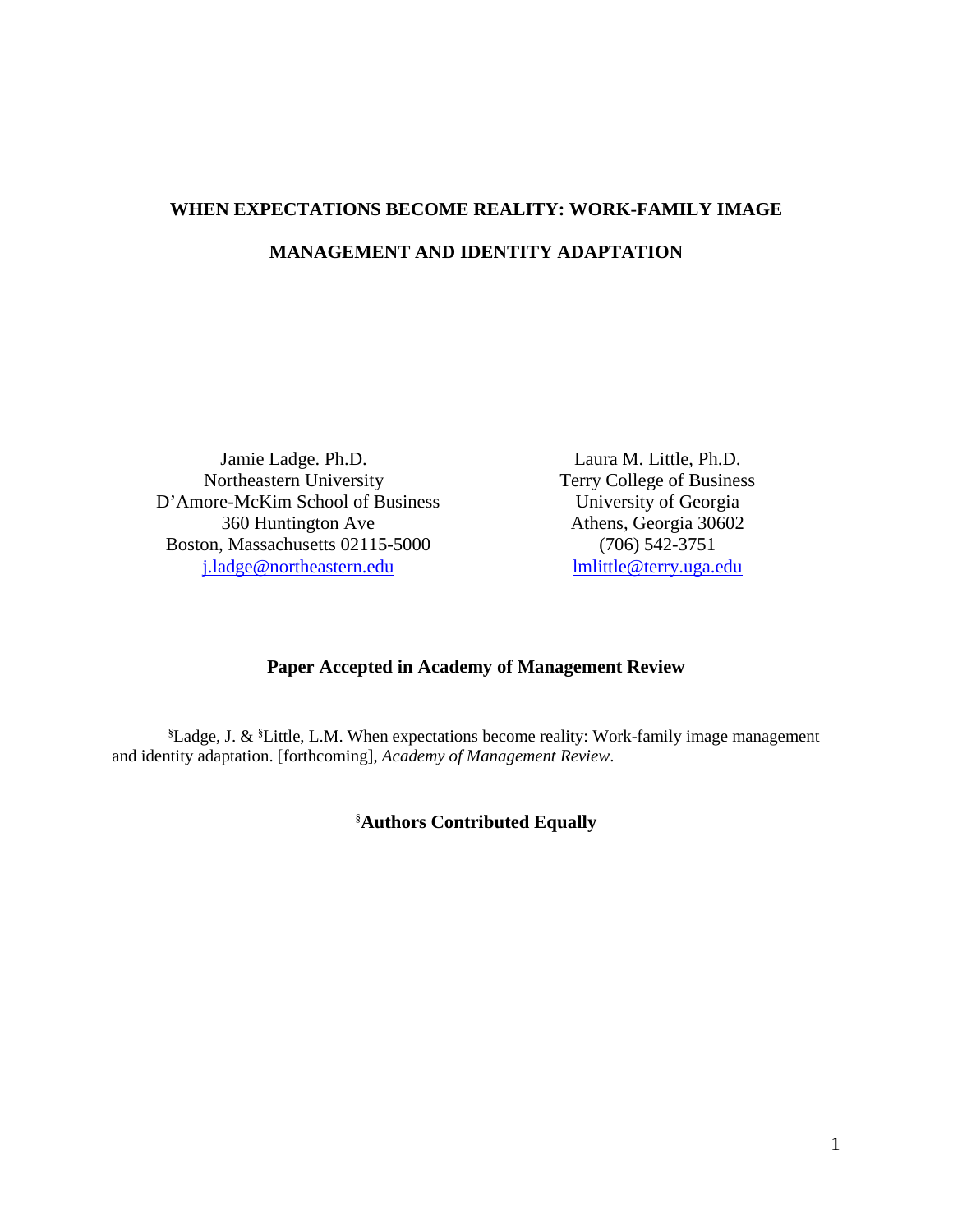## **WHEN EXPECTATIONS BECOME REALITY: WORK-FAMILY IMAGE MANAGEMENT AND IDENTITY ADAPTATION**

#### **ABSTRACT**

Working parents often contend with how to effectively portray themselves as both devoted professionals and good parents. In this article, we introduce the construct *work-family image* as a cross-domain, collective image representing how competent an individual is perceived to be as a parent and a professional by key constituents in both work and life domains. We present a theoretical framework to explicate a process in which work-family image management drives work-family identity adaptation. Specifically, we suggest that work-family image management occurs when work-family norms, derived from societal, organizational and familial expectations, create image discrepancies that drive impression management behavior. These behaviors, in turn, can create image-identity asymmetries and lead to work-family identity adaptation. We contribute to existing research by highlighting the dynamic interplay between image management and identity adaptation and explain the process by which work-family norms can influence working parents' identities.

## **KEYWORDS: work-family; image management; identity adaptation; norms and expectations**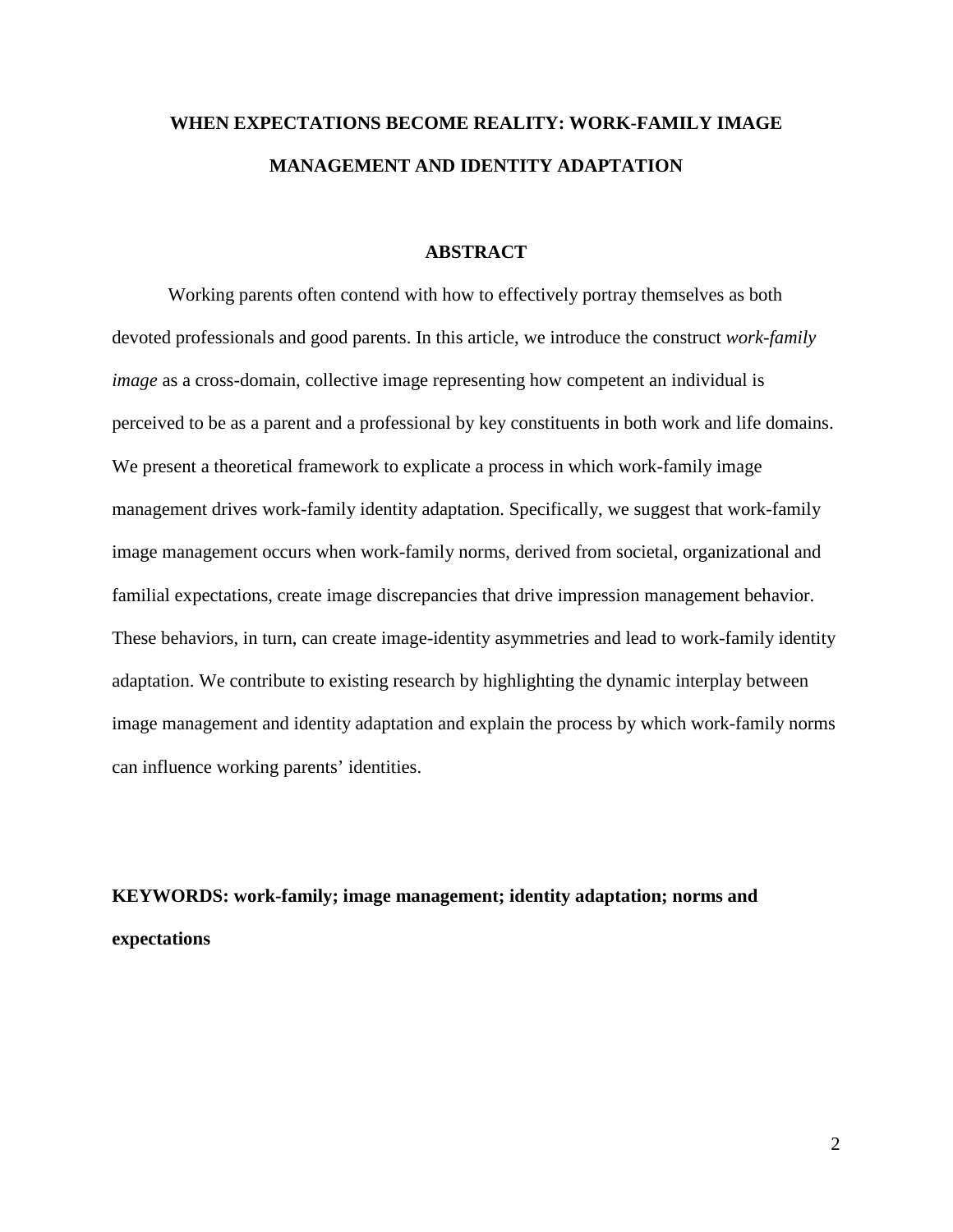Working parents often struggle to meet organizational expectations while also living up to societal and family norms related to ideal parenting (Buzzanell et al., 2005; Humberd, Ladge, & Harrington, 2015; Williams, 2000). The ideal worker is willing to work long hours, be ever available, and do whatever is asked while expectations for parents have become increasing childcentric and intense (Garey, 1999; Hays, 1996; Johnston & Swanson, 2006). Often, people are judged based on their competence in both of these domains simultaneously, rather than subject to unrelated evaluations of their work or family image (Coltrane, Miller, DeHaan, & Stewart, 2013; Correll, Benard, & Paik, 2007; Cuddy, Fiske, & Glick, 2004). In light of these challenges, working parents may be concerned about their *work-family image* defined here as a crossdomain, collective image representing how competent an individual is perceived to be as a parent and a professional by key constituents in both work (i.e., clients, bosses, superiors, subordinates, and colleagues) and life domains (i.e., family members, friends and other members of one's social network).

Work-family norms or societal, organizational, and familial expectations related to what constitutes a favorable work-family image are often difficult to meet. Existing research points to some of the problems. For example, working mothers are expected to be warm and nurturing often the primary caregivers—while also meeting or exceeding work standards (Cuddy et al., 2004; Ridgeway & Correll, 2004). Working fathers juggle a range of expected images from primary breadwinner, to co-parent, to role model, to involved dad (Humberd et al., 2015). In this paper, we suggest that work-family norms can create impossible standards regarding the "appropriate" work-family image and engender feelings that how one is perceived as a working parent is not the perception one desires—called a *work-family image discrepancy*. We synthesize existing theoretical perspectives regarding the construction of professional images (Roberts,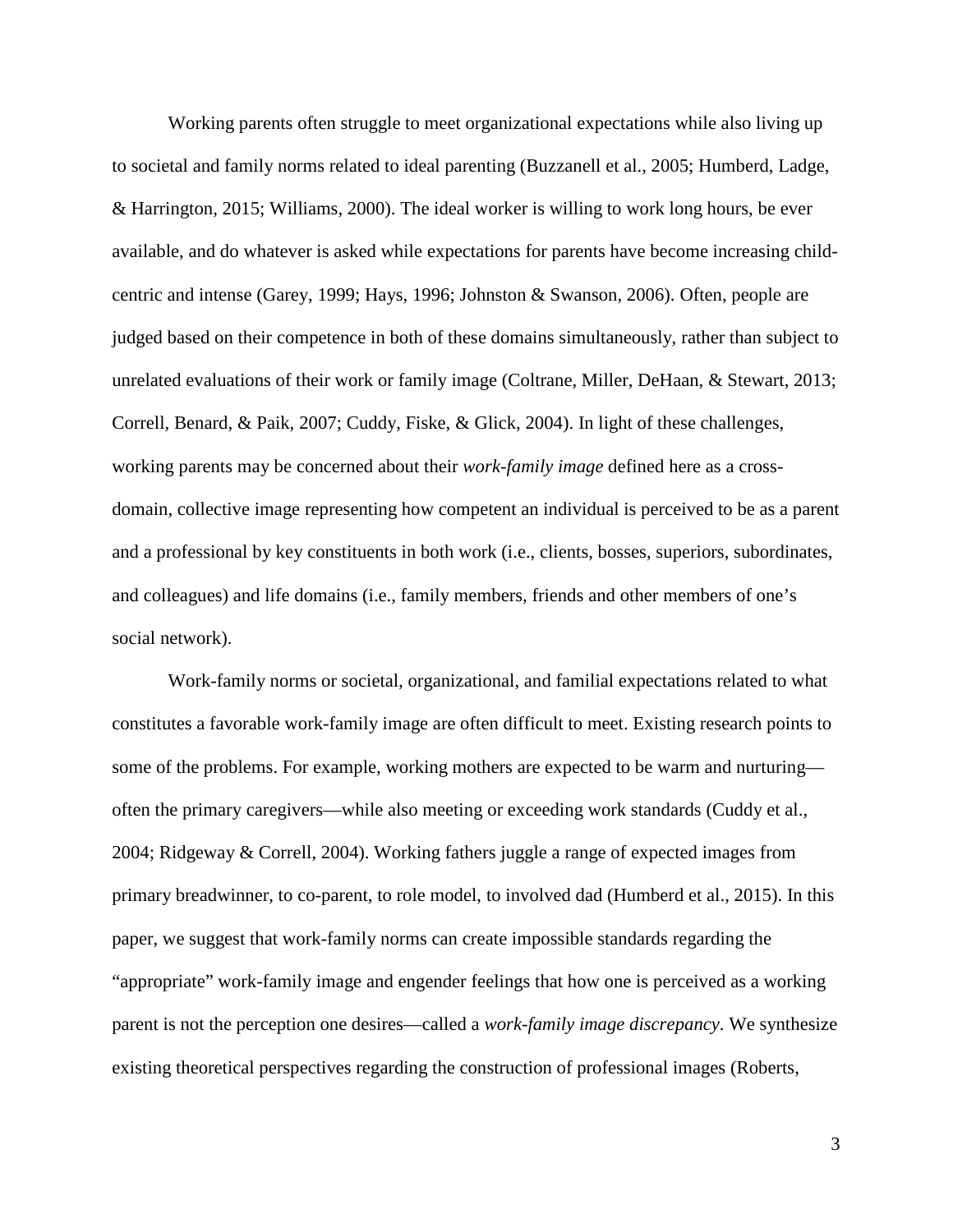2005) and research exploring the discrepancies between how individuals perceive themselves and how they think others perceive them at work (Meister, Jehn, & Thatcher, 2014; Meister, Sinclair & Jehn, 2017; Reid, 2015) to explicate a process in which work-family image management drives work-family identity adaptation. Specifically, we suggest that work-family image management occurs when work-family norms create image discrepancies that drive impression management behavior. These behaviors, in turn, can create image-identity asymmetries and lead to adapted work-family identities—a process we refer to as work-family identity adaptation.

Our theorizing illuminates how work-family image management triggers work-family identity change and makes the following theoretical contributions. First, we introduce the workfamily image construct. Whereas previous researchers have focused solely on professional images (Reid, 2015; Roberts, 2005; Williams, 2000), we focus on the dualistic work-family image, acknowledging that for working parents, judgments and expectations are often not onedimensional but rather represent assessments of competence in these multiple, intrinsically linked domains. We argue that an investigation of work-family images is timely and important as recent decades have seen a simultaneous increase in dual-earning parents and in intensive childcentered parenting creating additional burdens on both mothers and fathers (Hays, 1996; Shirani, Henwood, & Coltart, 2012). Scholarship and practice often point to these expectations, yet little research has addressed the ways in which working parents react to them both at work and in life domains.

Second, we expand upon assumptions regarding what influences work-family image discrepancies and individuals' reactions to them. We propose that work-family norms, derived from societal, organizational and familial expectations, create work-family image discrepancies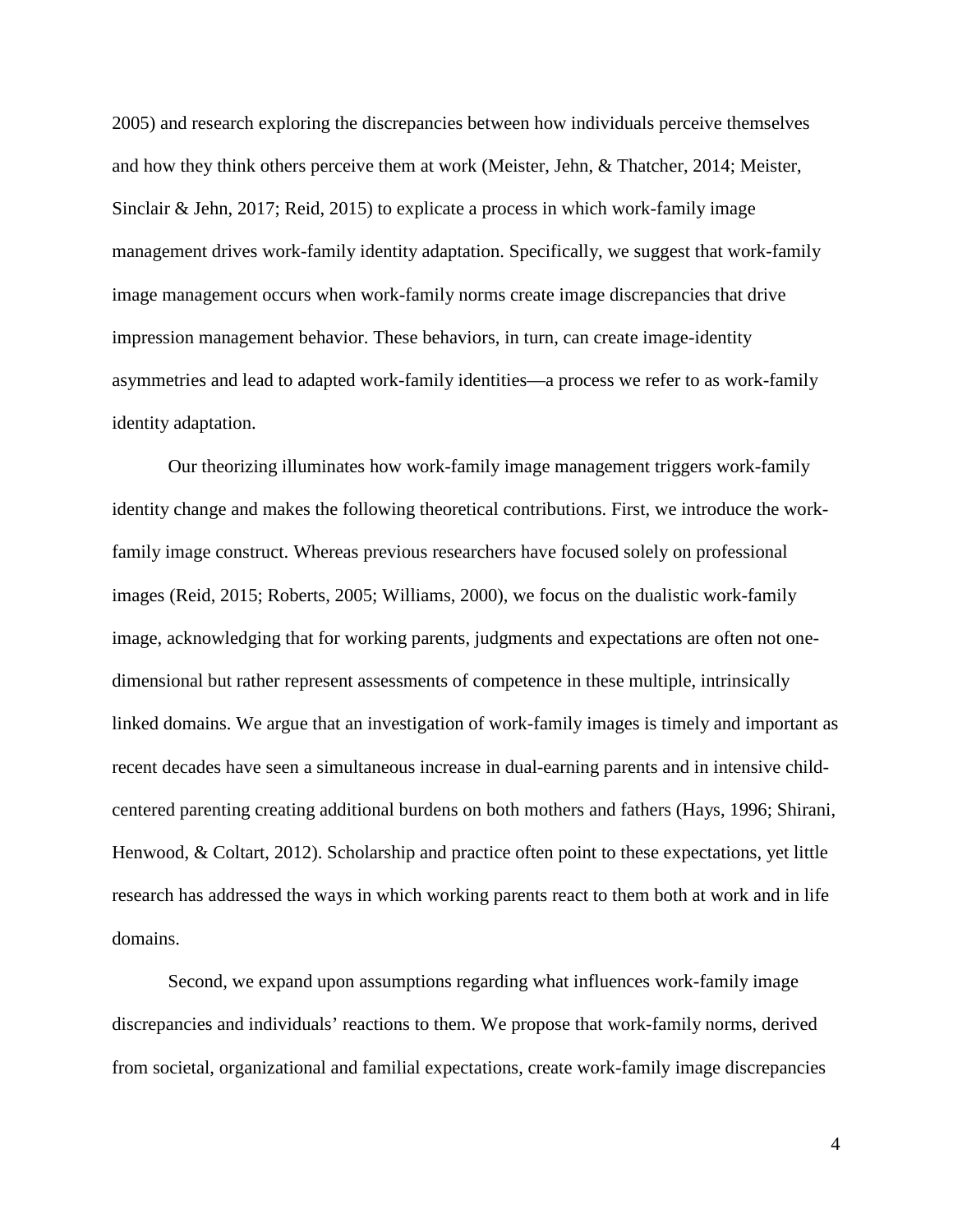and result in specific work-family impression management behaviors. Prior work has focused on strategies used to manage professional image discrepancies. These strategies—called social identity impression management (SIM) behaviors (Roberts, 2005)—focus on reducing the salience of one's devalued identity (social recategorization) or highlighting the value of one's differences (positive distinctiveness) in order to meet the expectations regarding the desired professional image. Because work-family images involve two interconnected images that are often naturally perceived to contradict each other, competence in one can come at a direct cost to the other. In this paper, we focus our attention on exploring how an individual manages these dual images.

Third, we incorporate and build upon the work of Meister and colleagues (2014, 2017) by further specifying the association between image and identity and building on their construal of internal identity asymmetry. We suggest that image-identity asymmetries—when one's workfamily image does not match one's internal identity—may not always be contextually derived or a result of an accidental misperception of individuals' identities, but rather could be a result of trying to fit in different contexts. Our theorizing suggests the image-identity asymmetries are created because working parents engage in impression management strategies aimed at embodying a desired image. As such, we integrate SIM theory with Meister and colleagues work to suggest that impression management may precede identity change.

Fourth, we develop a conceptual model revealing a more comprehensive view of the relationship between cross-domain images and identities. Research has explored the intersection of identity and image at the macro level (Dutton & Dukerich, 1991; Gioia, Schultz, & Corley, 2000); but at the micro level, research connecting identity (who one is at the core) and image (others' perceptions of one's competence) has largely assumed that individuals project images as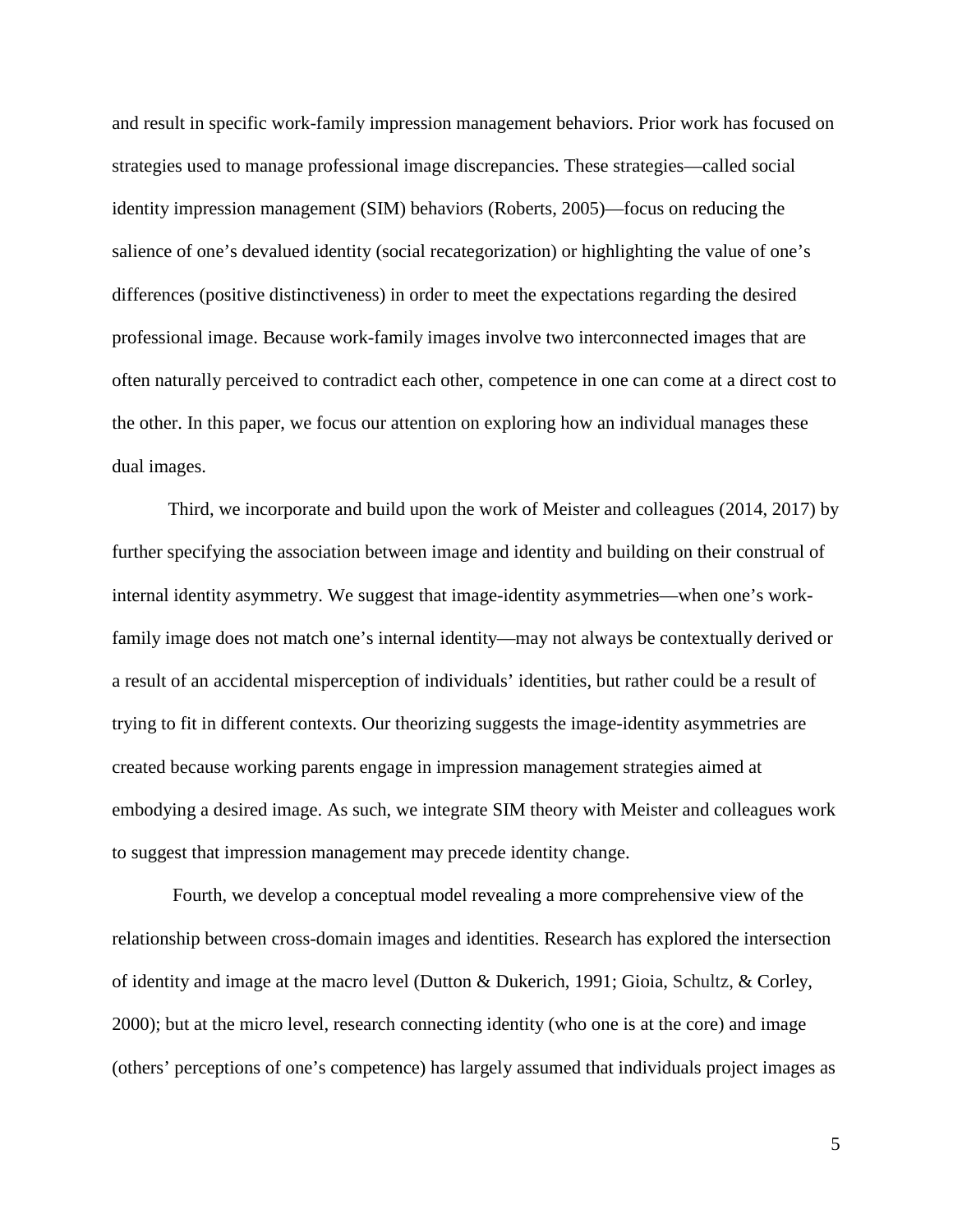strategic enactments of their internal identity (Ibarra, 1999; Pratt, Rockmann, & Kaufmann, 2006; Roberts, 2005). This research investigates antecedents and consequences of individual decisions to reveal or conceal internal identities in order to achieve social acceptance (Clair, Beatty & Maclean, 2005; Jones & King, 2014; Jones et al., 2016; King, Mohr, Peddie, Jones, & Kendra, 2014; Ragins, 2008; Reid, 2015). Broadening this view, we argue these dynamics may also work in the reverse direction. That is, individuals may try out images to gain social approval without full consideration of their internal identity (Ibarra, 1999). Interaction partners provide feedback that supports or discourages future expressions of these images (Swann, 1987). Images that are rewarded and sustained may become entrenched and result in internal identity adaptation. Building on the perspective that identities are malleable or adaptable in certain contexts (e.g., Collinson, 2003; Ibarra, 1999; Kondo, 1990), we explore how image management can influence identity adaptation of working parents in both their work and life domains.

Fifth, we present three adapted work-family identities: restructured work-family identity, confused work-family identity, and integrated work-family identity that result from work-family image management, answering calls for research seeking to better understand why some working parents may opt out of their work or family roles and why some may thrive in both (Cabrera, 2007; Mainiero & Sullivan, 2006; Percheski, 2008). Prior literature has treated work and family identities either on a continuum where family identity is on one end while career identity is on another (e.g. Lobel & St. Clair, 1992) or as distinct constructs (e.g. family identity salience, Amatea, Cross, Clark & Bobby, 1986; Bagger, Li & Gutek, 2008; career salience, Greenhaus, 1971; 1973). Our theorizing considers how the combined work-family identity evolves. We align our model with previous work-family scholarship and discuss the enriching and depleting nature of the duality related to work and family identities (Rothbard, 2001; Greenhaus & Powell, 2006;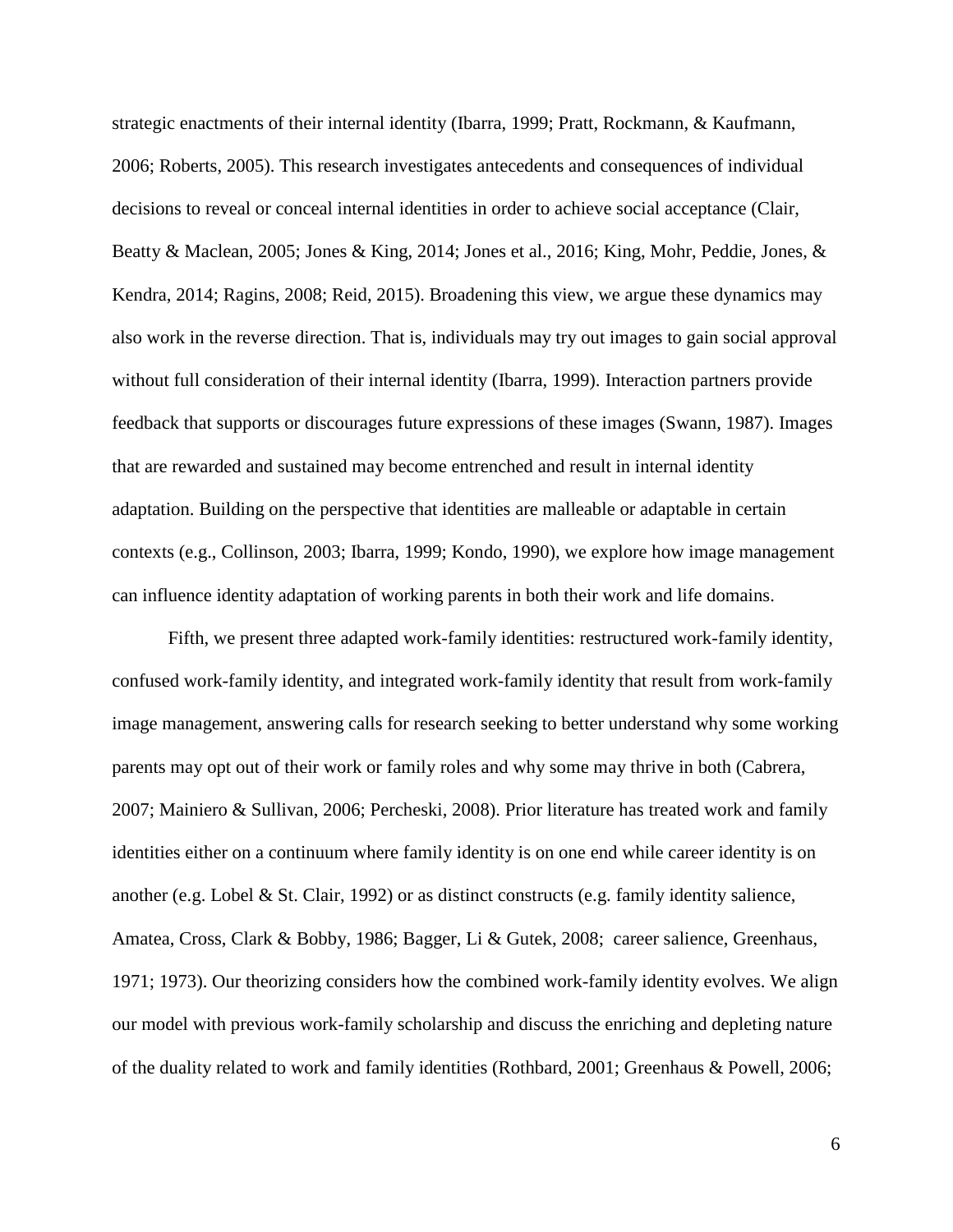Wayne, Grzywacz, Carlson, & Kacmar, 2007). Lastly, we describe two moderators that relate to the decision to engage in impression management behaviors and provide information as to how and why working parents may develop different work-family identities.

Taken together, our theorizing linking work-family image management and identity adaptation stimulates new questions and insights for scholars and practitioners to advance our understanding of how working parents navigate work-family norms both inside and outside the workplace. We begin with an overview of the literature on image and identity, shedding light on how these two constructs differ as well as how they are similar. Then, we present a theoretical model in which we argue that work-family norms drive work-family image discrepancies. Further, we stipulate that image discrepancies between desired work-family images and perceived work-family images lead individuals to engage in work-family impression management strategies that may result in work-family identity adaptation. We conclude with a discussion of theoretical and practical insights and provide direction for future work-family research.

#### **THE IMAGE AND IDENTITY DISTINCTION**

#### **Image and Image Discrepancies**

An image, in general, is "an externally oriented public persona" based on reflected appraisals regarding how an individual thinks others perceive him or her (Roberts, 2005: 687). We use this definition not to refer to a self-image, or how one perceives oneself (Ibarra, 1999; Mead, 1934; Tice & Wallace, 2003), nor to others' actual perceptions (Roberts, 2005); rather, we refer to impressions representing various social roles that individuals convey (Ibarra, 1999). Images develop through social norms and an understanding of how others expect one to behave in a given context. As enacted personas, images convey the qualities that individuals want others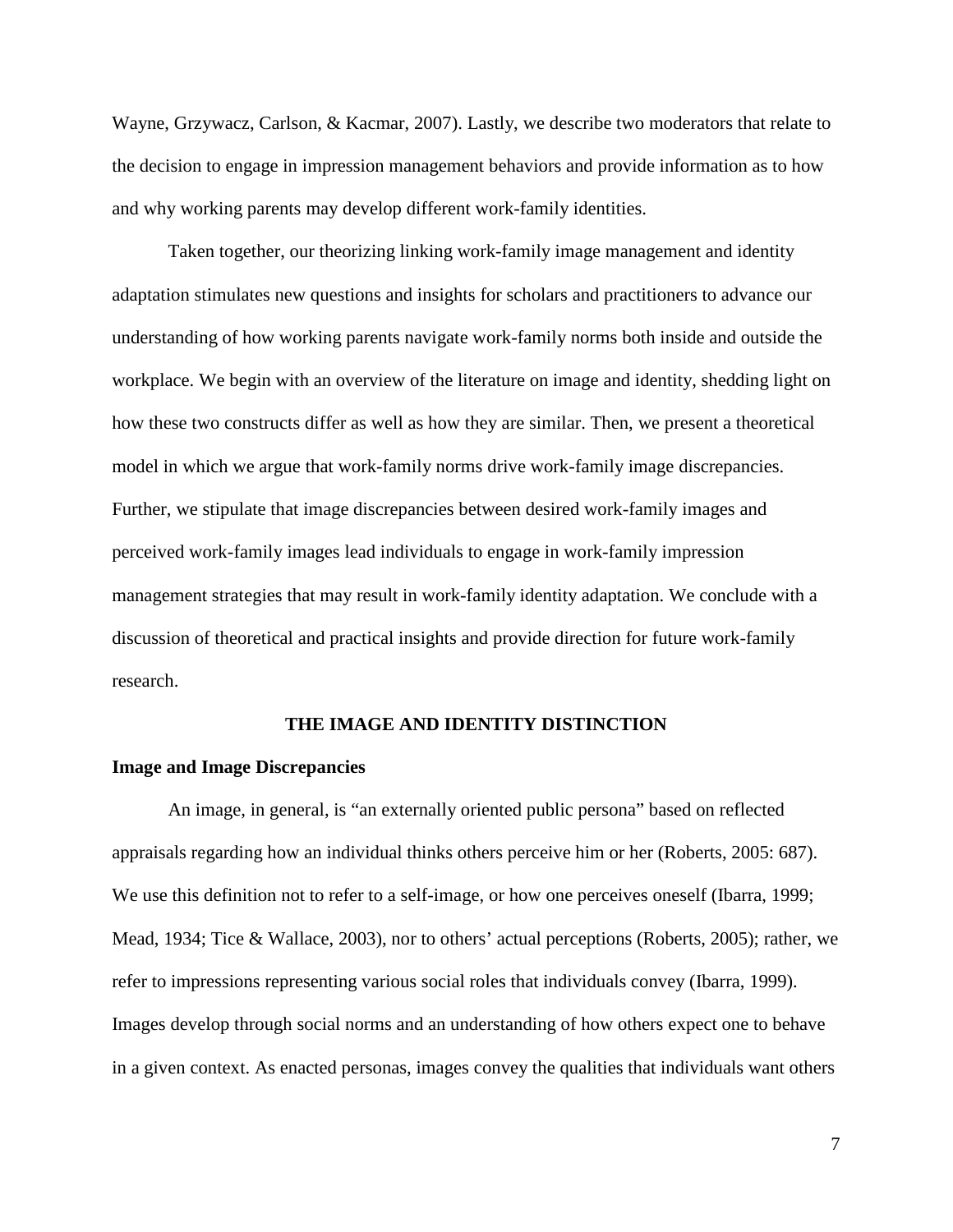to ascribe to them. Some of these qualities may be well-defined aspects of their identities or who they are at their core; others may be quite incongruent with their self-concepts (Ibarra, 1999). Ibarra (1999) suggests that "failure to convey appropriate images that are consistent with one's social role not only diminishes one's effectiveness in that role but may also cause the individual to lose the right to enact the role" (cf. Ibarra, 1999: 764; Goffman, 1959; Leary & Kowalski, 1990). Because one's image has important implications for social approval, power, and career success (Baumeister, 1982; Ibarra, 1999; Leary & Kowalski, 1990; Rosenfeld, Giacalone, & Riordan, 2001; Schlenker & Wowra, 2003), individuals may be motivated to convey images that are consistent with contextual expectations. Understanding the social and psychological processes by which people construct or modify their professional images and how these processes relate to identity, thus, becomes important.

A professional image is others' perceptions of one's competence and character at work (Roberts, 2005). There are two types of professional images: desired and perceived (Roberts, 2005). Desired professional images reflect how people would like others to view them at work and develop based on organizational standards and norms. A desired image captures personal characteristics that individuals think are highly regarded at work and are based on organizational and societal expectations as well as gender norms. These include knowledge, skills, abilities, experiences, and values that individuals want others to think they possess. A perceived image relates to how an individual thinks others perceive him or her in a certain context. Of course, others do not always perceive people as they desire to be perceived. As individuals consider their desired and their perceived images, they may find an image discrepancy (Roberts, 2005). Image discrepancies exist when individuals perceive that their professional images do not align with the ones they desire (Roberts, 2005). When one's image does not align with the desired image, one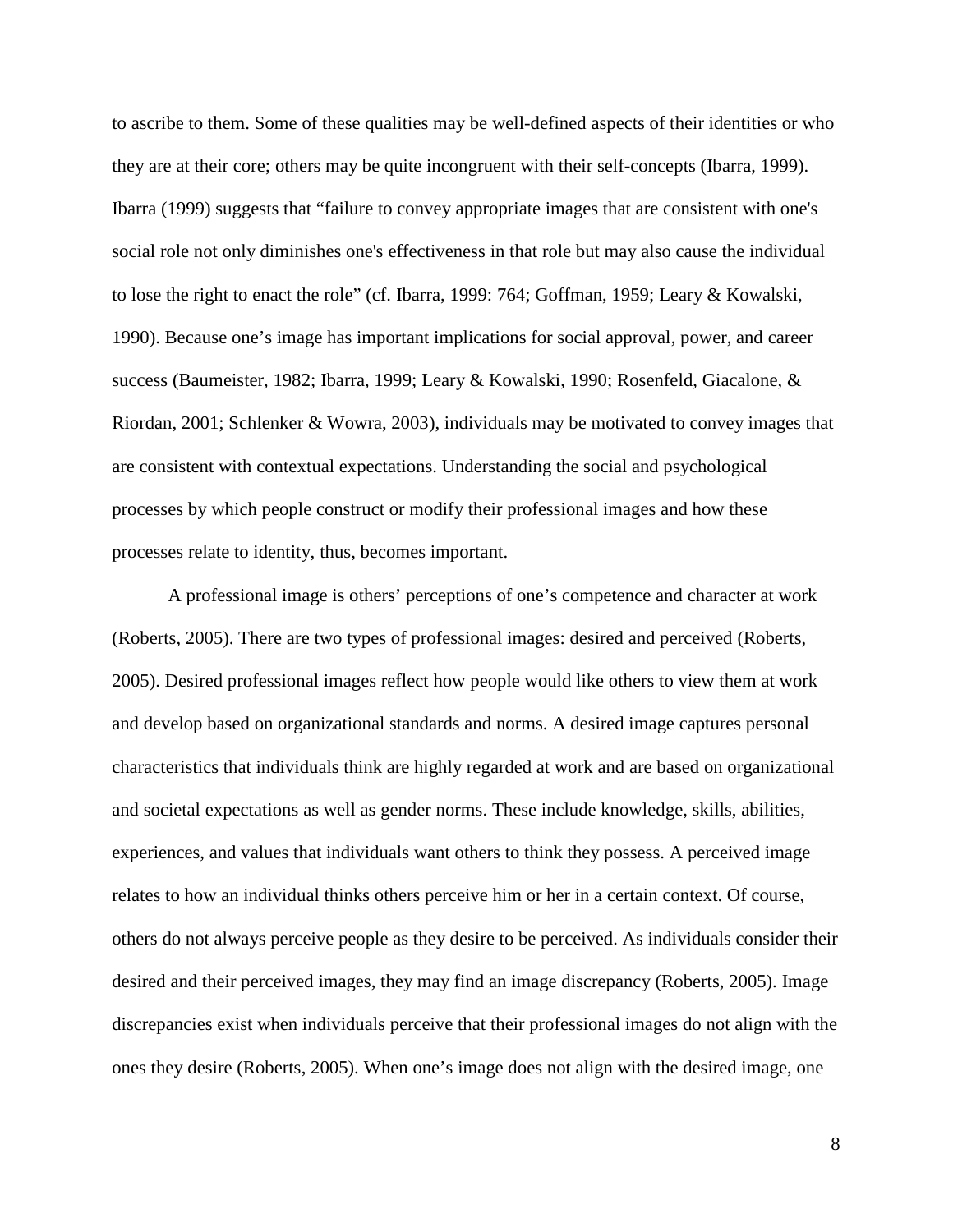does not have the approval of key constituents, which may diminish their effectiveness. In such cases, individuals are motivated to initiate *impression management strategies* wherein they try to shape the perceptions others have of them (Roberts, 2005; Rosenfeld et al., 2001).

## **Identity and Internal Identity Asymmetry**

Identity has been commonly defined as a "self-referential description that provides contextually appropriate answers to the question 'who am I?'" (Ashforth, Harrison, & Corley, 2008: 327). Individual identities are invoked based on common identification of ascribed characteristics with a social role or group (Tajfel, 1978). Individuals can ascribe to multiple identities based on the roles they assume. Identities represents a collection of attributes or stereotypical traits, cognitive beliefs, values or ideological positions, motives, and experiences used to ascribe to a particular role or set of roles (Ashmore, Deaux, & McLaughlin-Volpe, 2004; Ibarra, 1999; Schein, 1978; Tajfel, 1981). Identities represent the core of who we are, but they are also malleable. Research suggests that individuals negotiate their identities through social interactions and relationships with others (Mead, 1934; Swann, 1987; White, 1992).

Scholars acknowledge interrelationships between identity and image and note, "image often acts as a destabilizing force on identity, frequently requiring members to revisit and reconstruct their organizational sense of self" (Gioia et al, 2000: 67). Thus, just as discrepancies can exist between desired and perceived images, there are also times when one's perceived image can conflict with one's internal identity (Meister et al., 2014). *Internal identity asymmetry* refers to the extent to which individuals believe that they are misidentified in the work context (Meister et al., 2014). In contrast to image discrepancies, which occur when individuals do not think they are perceived in the ideal or desired way, identity asymmetry occurs when beliefs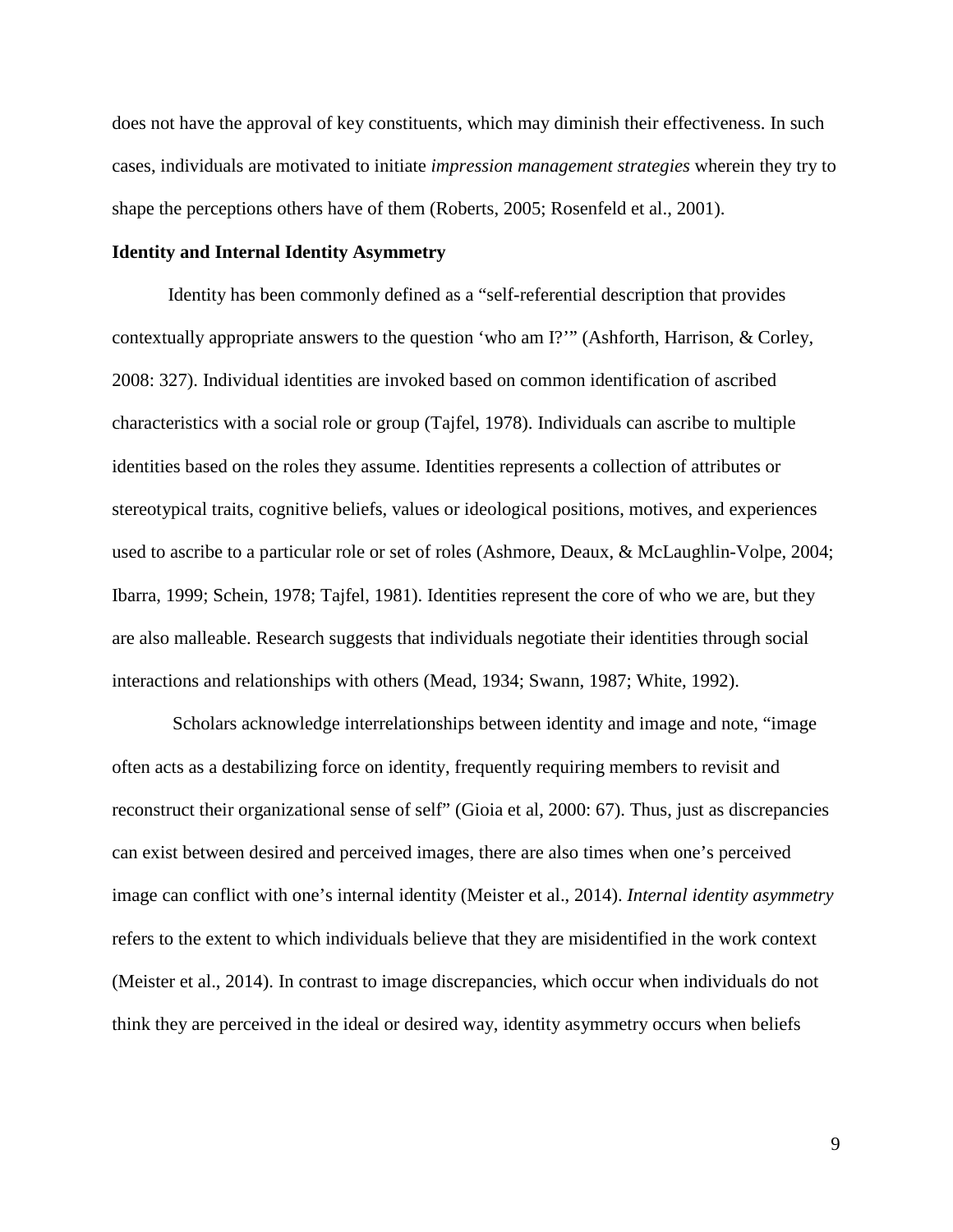about how others see them (their perceived image; Roberts, 2005) are misaligned with how they see themselves (their identity; Dutton, Roberts, & Bednar, 2010).

## **A MODEL OF WORK-FAMILY IMAGE MANAGEMENT AND IDENTITY ADAPTATION**

We present a theoretical model (Figure 1) revealing how work-family image management leads to work-family identity adaptation. Specifically, we suggest that work-family image discrepancies, resulting from work-family norms, lead working parents to engage in impression management strategies to meet expectations associated with their desired work-family image. By engaging in work-family image management, working parents may trigger work-family identity adaptation as they transcend these negative image discrepancies. Our model sheds light on an important phenomenon experienced by working parents who are simultaneously trying to live up to societally driven ideal-worker and ideal-parent norms.

> ------------------------------- Insert Figure 1 about here -------------------------------

### **Work-Family Image**

Research and common sense suggest a frequent intersection between work and family (Greenhaus & Beutell, 1985; Little, Major, Hinojosa & Nelson, 2015; Rothbard, 2001). As mentioned above, we introduce the construct *work-family image* as a cross-domain, collective image representing how competent an individual is perceived to be as a parent and a professional by key constituents in work and non-work settings. Work-family images develop from assessments of competence in each domain. Thus, they are based on perceived knowledge, skills, abilities, experiences, dedication, and values within each domain. Inherent tensions and competing ideologies create a perceptual dichotomy related to judgments of competence at work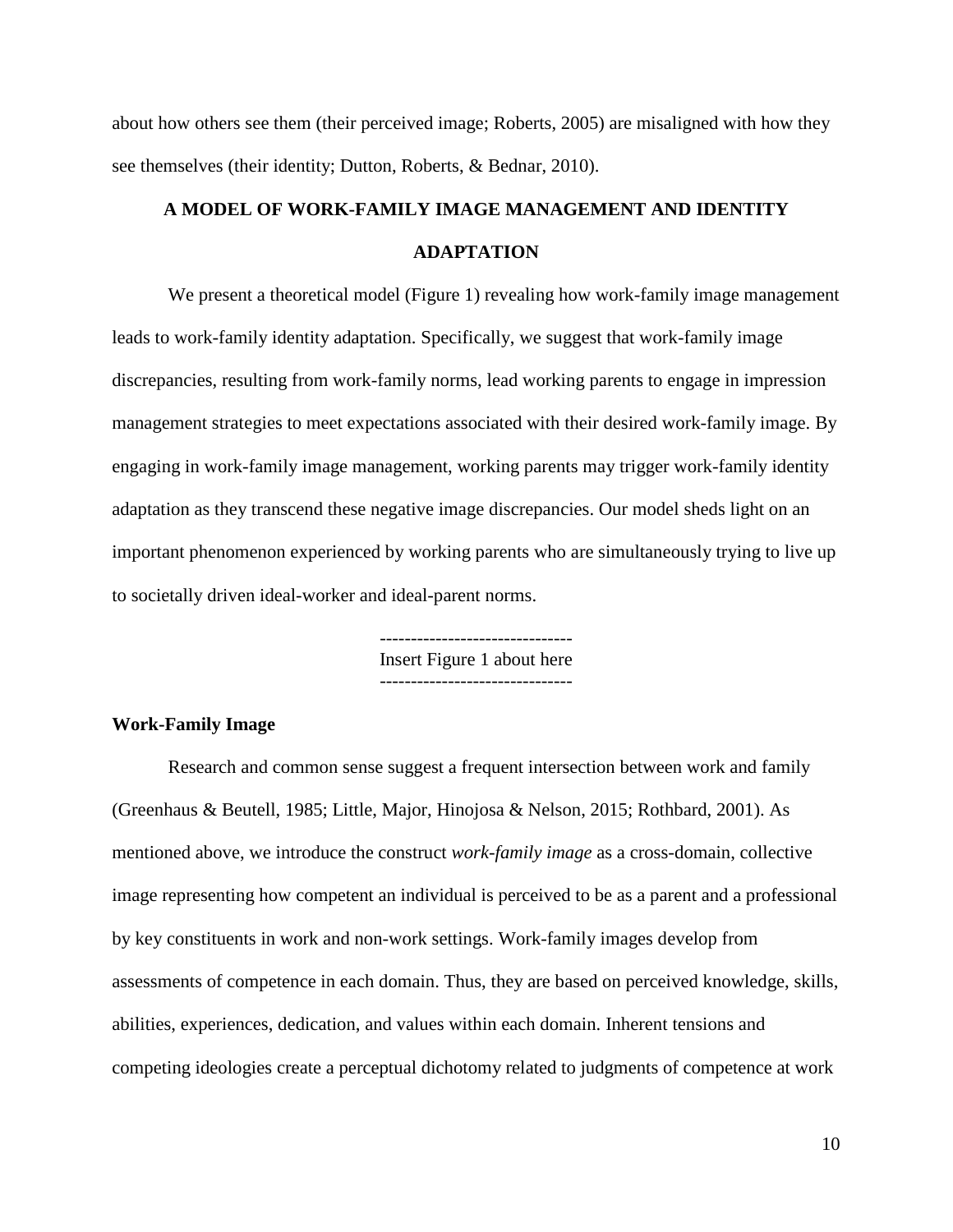and in one's family life (Johnston & Swanson, 2007). Consequently, people often assess individuals' holistic work-family images, rather than unrelated evaluations of their work or family image. Alternatively stated, image perceptions regarding high competence in work often mingle with the perception that one's family time is limited and that strong dedication to one's family inherently interferes with workplace performance (e.g., Graves, Ohlott, & Ruderman, 2007). Thus, work-family images are constructed from orthogonal but intrinsically related work and family images. Although working parents are concurrently evaluated as to their competence in each role, they can embody images that their competence in one domain is greater, that they are incompetent in both or that they are competent in both their work and family roles.

## **Work-Family Norms and Work-Family Image Discrepancies**

For many working parents, feeling that others perceive them to be competent in both their work and family domains may be difficult because they may feel as though they can never satisfy all the criteria or sufficiently meet expectations related to their work-family image. These high standards may be due to work-family norms derived from societal, organizational and familial expectations. Societal expectations refer to the general standard of behavior expected from members of society but can vary based on one's social roles (i.e., cultural and religious affiliation; Johnstone, 2015; Minkov, Blagoev, & Hosftede, 2013). Gender norms are often embedded in societal expectations and refer to the "appropriate" role of men and women in society (Coltrane & Ishii-Kuntz, 1992; McHale & Huston, 1984). Organizational expectations involve standards of performance and behavior within the organization as a whole and can vary based on industry or professional norms and occupational type. Finally, familial expectations are derived from attitudes and behaviors based on family formation and gender role beliefs within the family system (Kaufman, 2000). Because societal, organizational, and familial norms may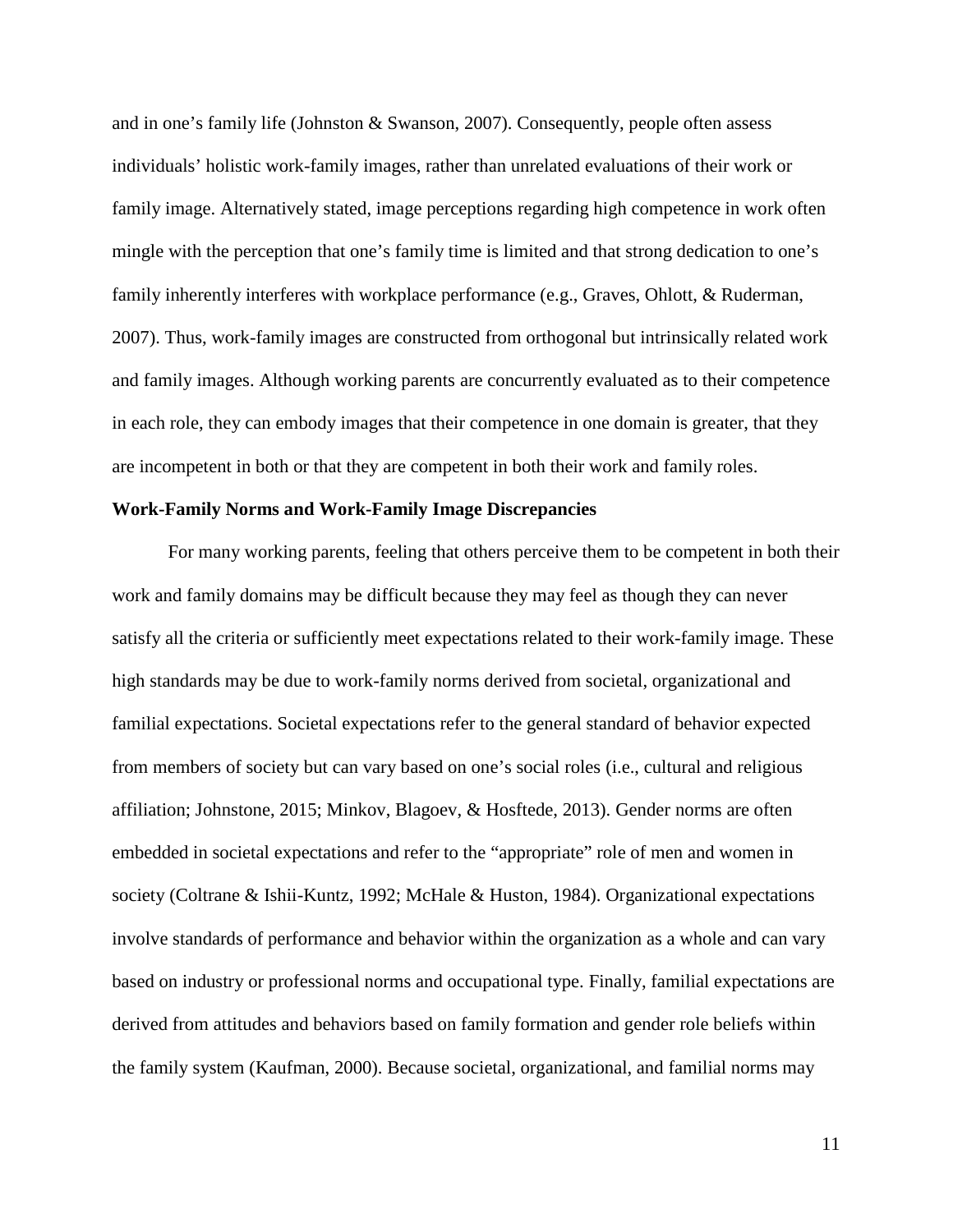differ in what each considers a desirable work-family image, working parents may struggle to meet impossible expectations both inside and outside of the workplace. For example, societal expectations placed on parents often consider good parenting as time intensive and child-centric (Hays, 1996; Sperling, 2013), while some organizational expectations require that the ideal worker should dedicate his or her life to working with no other significant life responsibilities (Williams, 2000).

Expectations of working parents may differ based on the work-family norms ascribed to them. For example, different work-family norms are often ascribed to women as compared to men. Organizational performance expectations and related rewards are tied to work productivity, and yet, the contemporary 'good mother' is also expected to be there for her children, subvert her own needs for her family, and prioritize family over work (Kvande, Brandth, & Halrynjo, 2017; Orenstein, 2000; Riggs, 1997). Fathers' moral obligations to family and caregiving may be, in general, less intense than mother's (Brandth & Kvande, 2017); however, cultural expectations that men be involved in childcare is increasing and the 'earning is caring' mentality is not always the definition of a good working father (O'Brien, Brandth & Kvande, 2007). Traditional conceptualizations of "good" working dads were those who simply showed up to school events (Hochschild, 1989) while more contemporary notions of "good" working dads are those who are equally involved in regular childcare activities (Aumann, Galinsky, & Matos, 2011; Humberd et al., 2015). Thus, men can be faced with traditional norms that stipulate less involvement with their family and more time in the office (Cooper, 2000; Coltrane, 1997; Feintzeig & Eshelman, 2016; Levine & Pittinsky, 1997; Townsend, 2002) or more nontraditional ideals such as fathers who coach soccer, pick up the kids from school and do the grocery shopping (Burnett, Gatrell, Cooper, & Sparrow, 2011; Humberd et al., 2015; Miller, 2011). Men may also contend with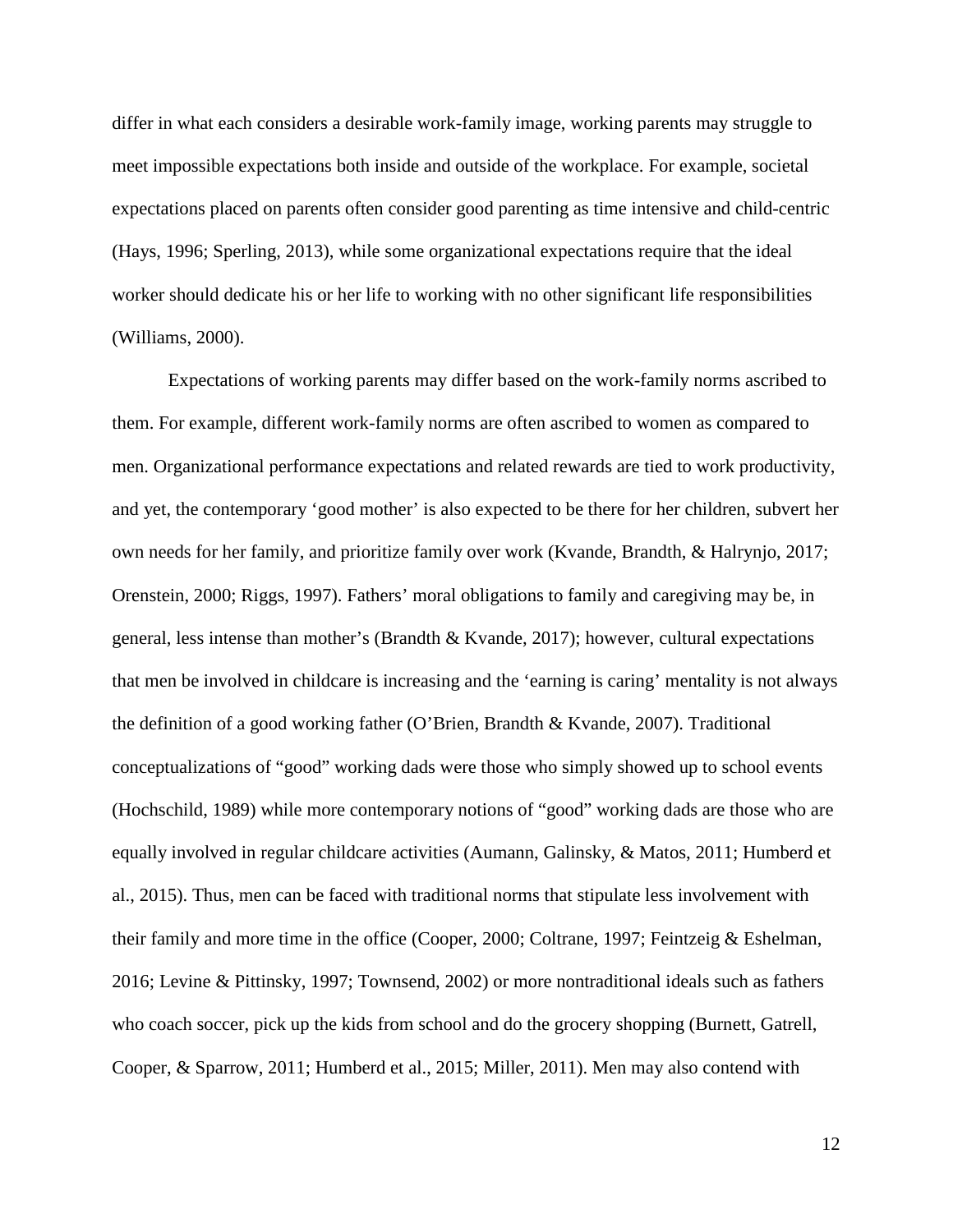what has become a popular media depiction of fathers as lazy, chauvinistic, and irresponsible (aka, Homer Simpson; Nathanson & Young, 2006). Although, these images may not represent fatherhood ideals, they speak to the variety of expectations that working fathers may face.

In addition to gender differences, work-family norms may vary for working parents based on religious affiliation or, even, parenting stage. Some religions have clear expectations regarding gender roles, which influence the "appropriate" work-family image (Morgan, 1987). Expectations regarding a mother's responsibilities to parenting may be more intense during the first few months after birth—a time when women are uniquely qualified to meet the needs of the baby (Etaugh & Folger, 1998). As children grow and their needs become less parent-specific, parenting expectations of fathers may increase (Craig & Sawrikar, 2009). Work-family norms may be associated with parenting stage in ways unrelated to gender as well. For example, organizational norms may convey greater support for new parents immediately post-birth, while parents of older children may receive less support at work despite having high childcare demands (Higgins, Duxbury, & Lee, 1994).

Thus, working parents may differ in their vulnerability to social and institutional dissonance and norms (Halpert & Burg, 1997; Heisler & Ellis, 2008; Kossek, Lewis, & Hammer, 2010; Williams, Berdahl, & Vandello, 2016). For some individuals, successfully projecting a desired work-family image may seem like an impossible task. As with other types of images, individuals can experience *work-family image discrepancies* when they believe that, others' perceptions of them do not live up to their desired image. Desired work-family images serve as a goal—a desire to live up to others' expectations (Baumeister, 1989)—but individuals are not always able to live up to these expectations, or may not perceive that they are doing so. Perceived work–family images, then, represent how an individual thinks he or she is viewed as a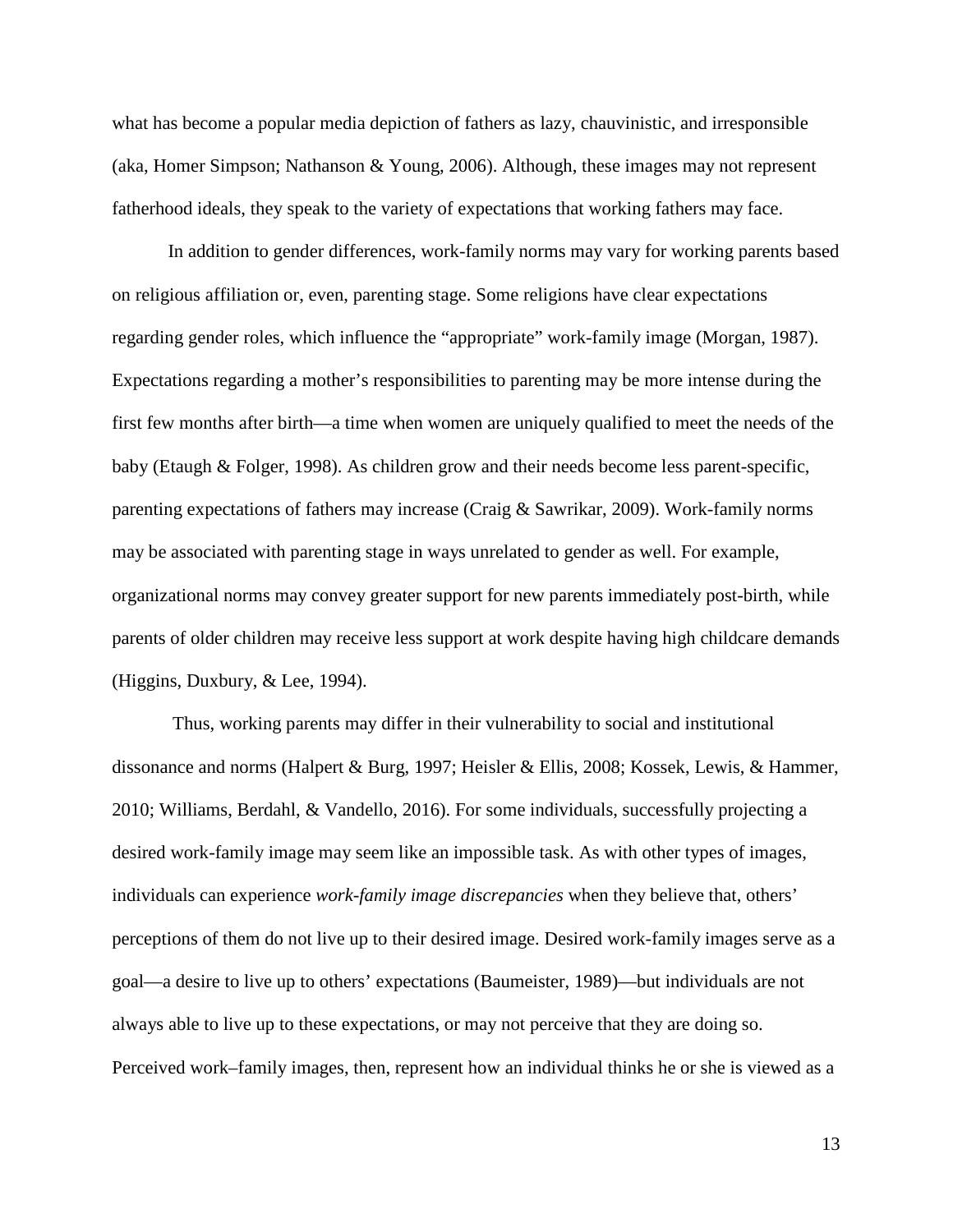working parent in various contexts (Roberts, 2005). Like desired work–family images, perceived work–family images are complex. They include opposing characteristics of the two images they represent (competence towards parenting and competence towards work).

As working parents consider the work-family norms ascribed to them and evaluate the desired and perceived work–family images, they may find that a negative image discrepancy exists. We suggest that the greater the expectations inherent in the work-family norms to which one ascribes, the more impossible the standards, the greater the disparity between the desired and perceived image and thus, the more severe the image discrepancy. These types of discrepancies result either because they believe that others' perceptions of their work competence is not meeting expectations (i.e., a work deficit) or because they believe that others' perceptions of their parenting competence is not meeting expectations (i.e., a family deficit). Formally,

*Proposition 1: The greater the expectations inherent in the work-family norms to which one ascribes, the more severe the work-family image discrepancy experienced.*

#### **Work-Family Image Discrepancy and Impression Management**

Research suggests that individuals are keenly interested in how others perceive and evaluate them (e.g., Leary & Kowalski, 1990). As such, people are motivated to assume the image that has the highest potential value because doing so helps to maximize rewards, enhances self-esteem, and facilitates the development of desired identities (Leary & Kowalski, 1990; Schlenker, 1980). For most people, success and happiness in and outside organizational life involves the ability to develop positive relationships (DuBrin, 1990; Hewlin, 2003; Jackall, 1988). People are often motivated to live up to others' expectations (McDonald, Fielding & Lewis, 2013) and may engage in impression management or the process by which individuals project images that promote the attainment of their desired goals (Leary & Kowalski, 1990).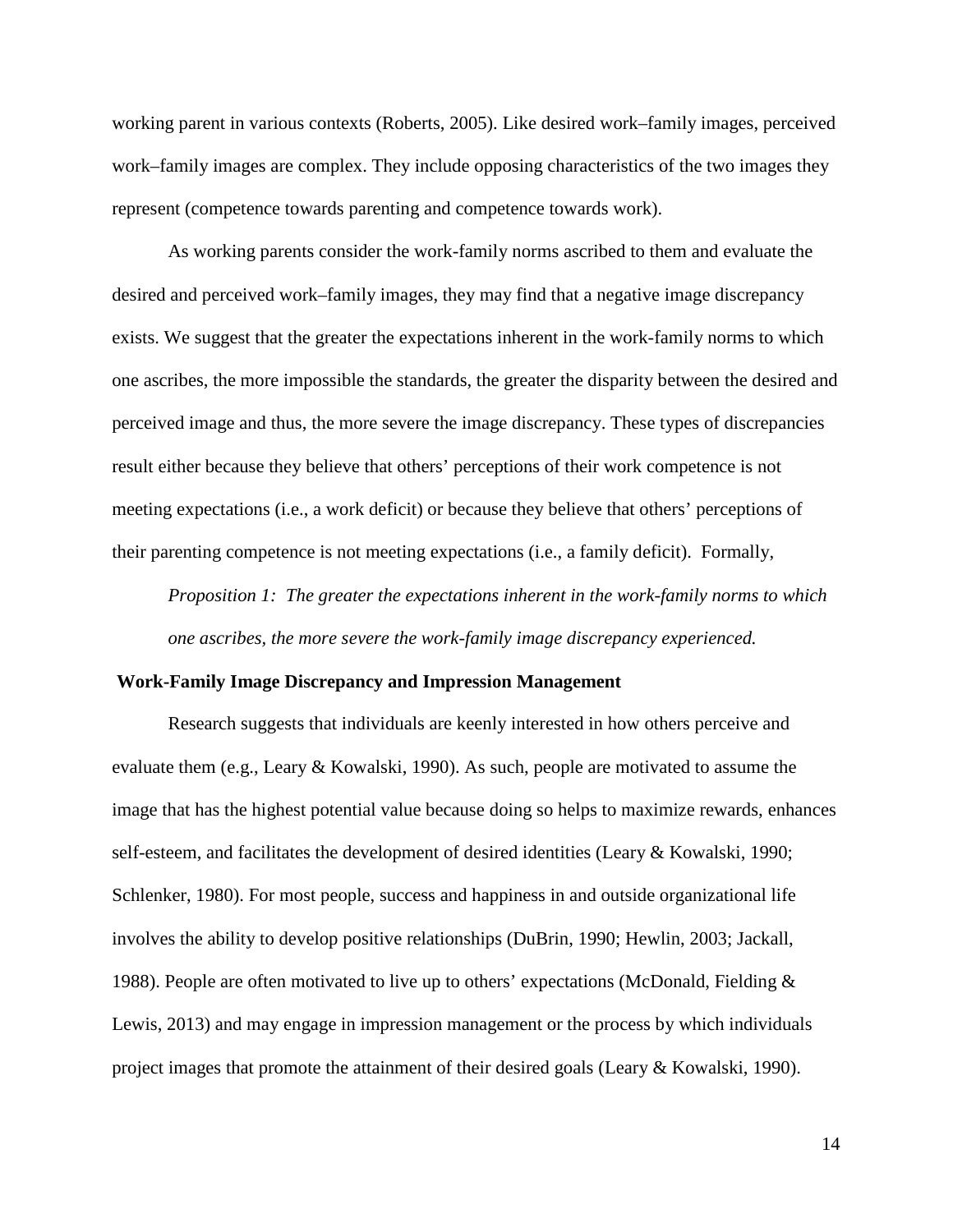Impression management involves assuming the characteristics of a desired image and actively engaging in tactics that demonstrate role embracement (Collett, 2005: 330; c.f. Goffman 1959; McKillop, Berzonsky, & Schlenker 1992). Impression management differs from other internal self-preservation processes because identity work is an "inward cognitive process of identity creation and maintenance" (Kreiner, Hollensbe, & Sheep, 2006: 1032) while impression management is externally focused.

For the working parent, conforming to role expectations or just leaving the impression of conformity can be particularly difficult. Working parents' time is finite and work and family domains are often considered to be in opposition to one another, making it a working parent's responsibility to exhibit the "appropriate" levels of competence in each domain. As such, workfamily impression management is more complicated than other forms of social identity impression management. Below, we explain the specific impression management strategies used by working parents when trying to manage their dualistic work-family image.

#### **Social Recategorization**

In line with theory focused on image construction (Roberts, 2005), we label the first work-family impression management strategy *social recategorization.* Social recategorization involves self-presentation behaviors used to change social categories and manipulate the extent to which one is aligned with expectations associated with a particular social identity group (Tajfel, 1978). We expand upon Roberts (2005) conceptualization of social recategorization by considering the duality of work-family image discrepancies. Based on the aforementioned perceptual dichotomy inherent in work-family images, when assessing an image discrepancy, working parents may feel they need to strengthen others' perceptions of their competence in a particular domain. Consequently, if the work-family image discrepancy involves a family deficit,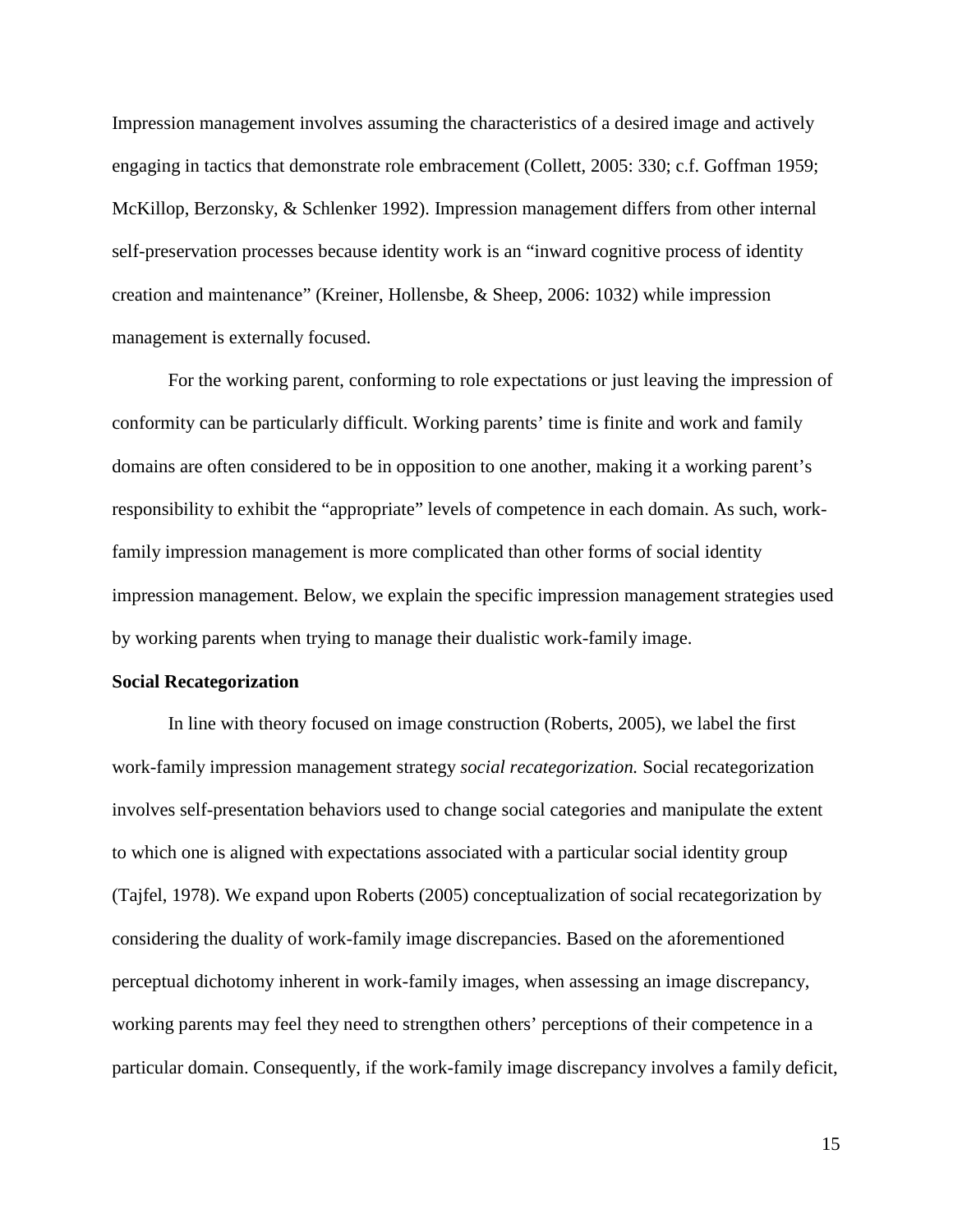working parents will engage in *family-focused social recategorization* whereas if the workfamily discrepancy involves a work deficit, work parents will engage in *work-focused social recategorization* to reduce the image discrepancy.

Family-focused social recategorization involves invoking behaviors that highlight one's competence as a parent while downplaying one's work image. As mentioned above, working parents engage in this strategy because they feel their work-family image reflects a deficiency in parenting. For example, working mothers may experience a work-family image discrepancy that includes a family deficit because they are often perceived by others as lacking warmth (Cuddy et al., 2004) and may be labeled reluctant mothers (Gerson, 1985) and nonconformist mothers (Hattery, 2001). Studies suggest that mothers are expected to be more flexible in their jobs (as compared to fathers) when children need care (Hobson & Fahlen, 2009; Miller, 2012) and experience more intense emotional reactions when their mothering competency is called into question (Kvande et al., 2017). Women often feel compelled to meet cultural ideals of parenting even when these ideals may not reflect children's needs or a moral obligation; rather, they are often driven by perceptions of how they are supposed to behave (Johnston & Swanson, 2007; Smeby, 2017). As a result, working mothers may overemphasize their mother image while avoiding mention of their work competence. Heisler and Ellis (2008), suggest that women construct "mommy faces" when they feel as though they do not live up to parenting standards and expectations. When a mother works more hours outside the home than she believes a "good mom" should work, she might begin to emphasize to others the ways in which she reaches these standards in other areas of motherhood such as providing quality childcare and shouldering more parenting responsibilities over her spouse (Buzzanell et al., 2005).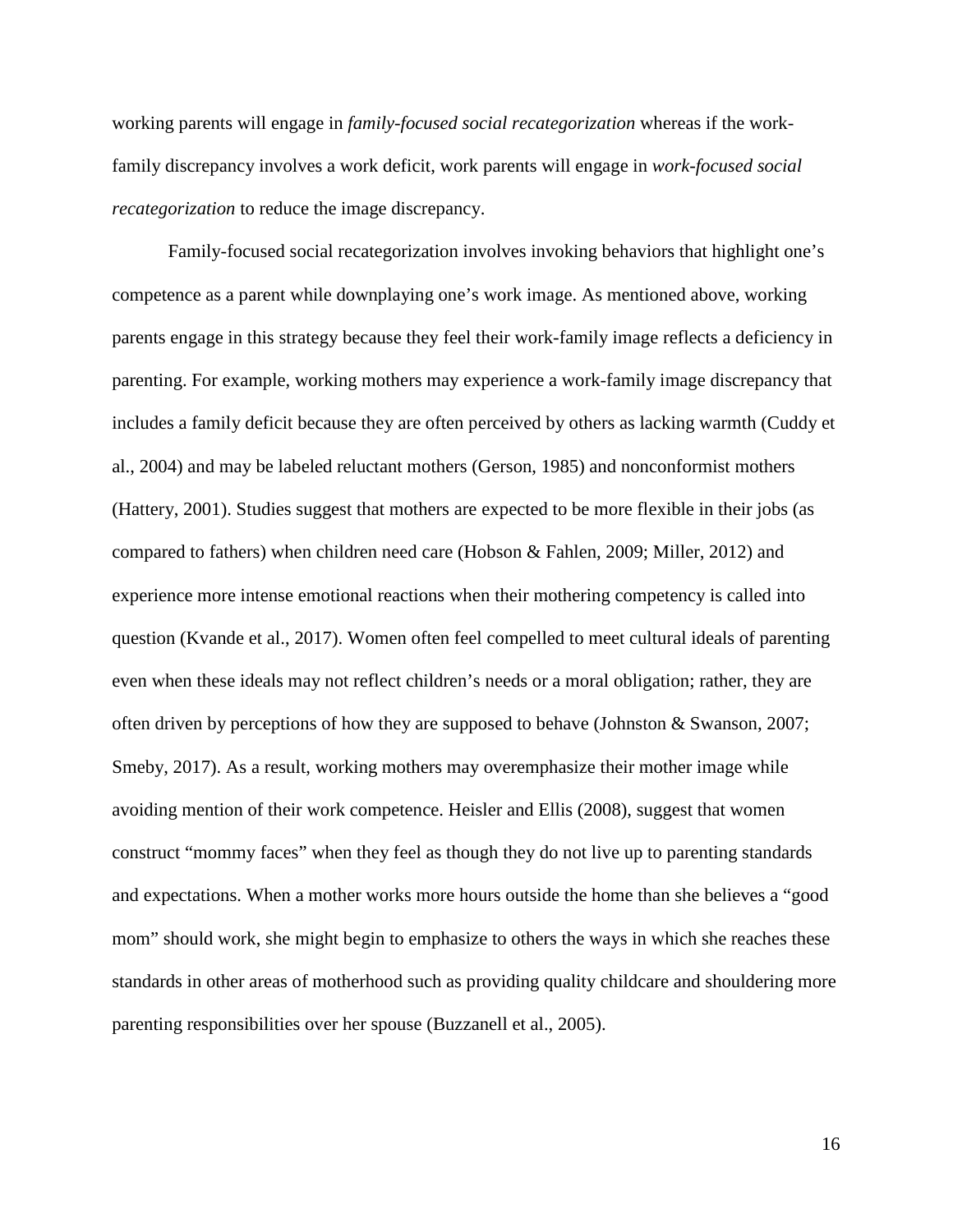Within the context of one's workplace, women may sacrifice work for the sake of their work-family image. Massachusetts Gubernatorial Candidate Shannon O'Brien recalled having to leave early from a campaign event for a photo opportunity with her daughter on Halloween so that potential voters would perceive her as a good mother (Cherkis, 2017). Outside the workplace, working mothers may engage in family-focused social recategorization because they feel judged by stay-at-home moms and family members (Masters, 2013). For example, Smeby (2017) found that many working moms feel intense pressure to leave work and pick up their child(ren) 'early' from preschool to project an image of a good mother who has her priorities in order (Smeby, 2017). Similarly, female executives state that they avoid mentioning their careers outside of work in order to meet work-family image expectations (Groysberg  $\&$  Abrahams, 2014).

Recent research suggests that working fathers are increasingly feeling pressures associated with their roles as fathers and employees (Coltrane, 1997; Dowd, 2003; Humberd et al., 2015; Rehel, 2014). Men who experience work-family discrepancies that includes a family deficit will engage in family-focused social recategorization so that others will perceive them as more kind, compassionate, and mature. Men report that highlighting their role as a father shows colleagues and others in the work context that they have a lighter side, particularly when they feel that their work-family image is too work-focused (Humberd et al., 2015). They also may be more likely to receive a "fatherhood premium" with regard to earnings (Glauber, 2008; Hodges & Budig, 2010; Killewald, 2013; Knoester & Eggebeen, 2006) because having children signals they have a family to support. Both mothers and fathers report that talking about being a parent at work serves to build social connections and bonds with colleagues who are also parents (Humberd et al., 2015; Ladge & Greenberg, 2015). As a result, they may intentionally highlight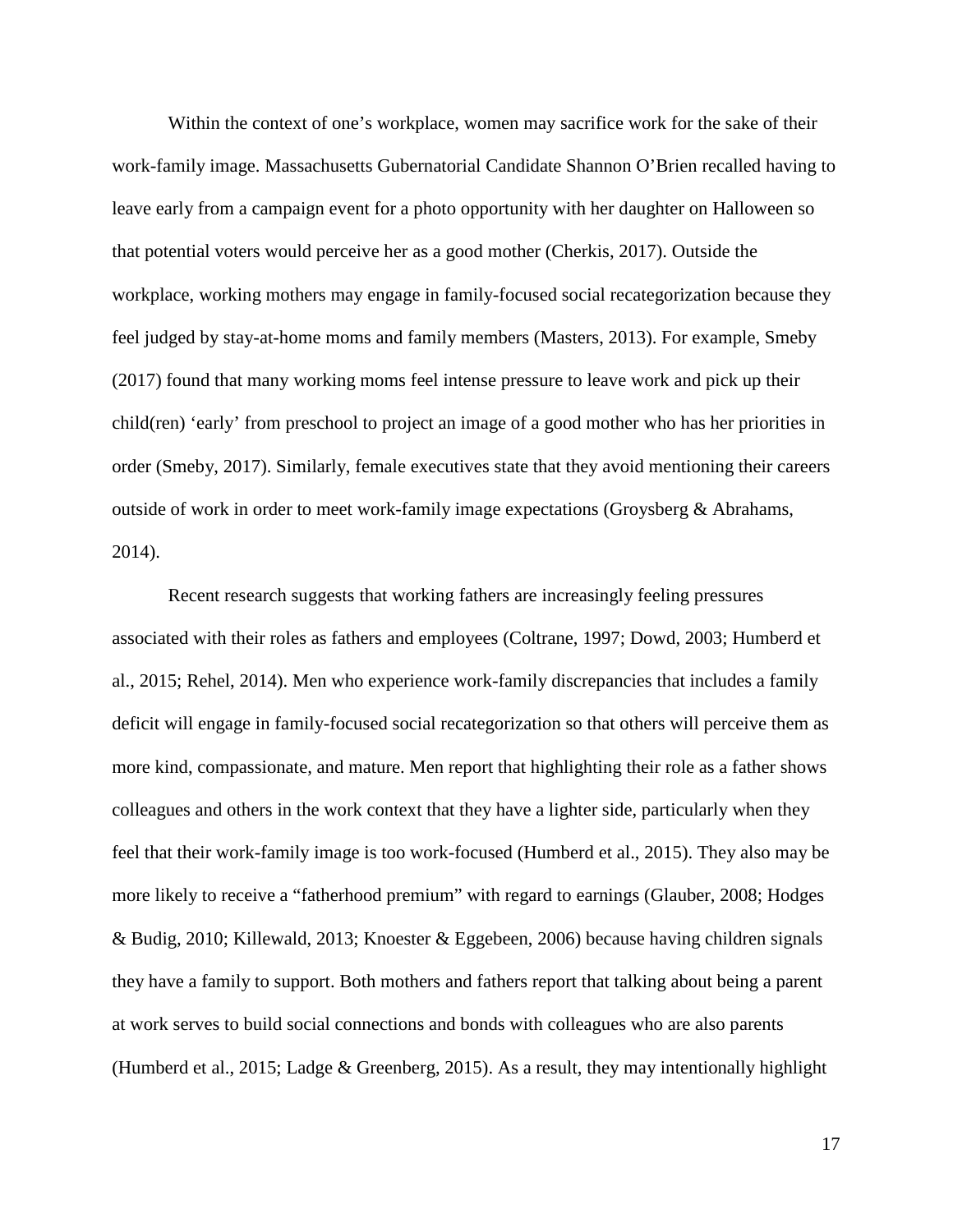their contributions to their children and families at work. Similarly, outside of work, familyfocused social recategorization can serve also to increase perceptions of kindness and compassion for working dads (Richards, 2014).

Work-focused social recategorization involves invoking behaviors that highlight one's work competence while downplaying one's family role. For example, research suggests that working mothers often believe others at work see them as less committed, less ambitious (Fels, 2004), or as a burden (Gueutal & Taylor, 1991). When experiencing a work-family image discrepancy with a work deficit, working mothers may display an image focused on work competence and may downplay their parental role at work. While focusing on work and productivity, they may avoid displaying pictures of their children or discussing their families in the office to embody the image of a competent worker. Research has found that women engage in these strategies when they believe that talking about their families at work might harm their image, making them appear less professional (Groysberg & Abrahams, 2014). Similarly, men "fake" working long hours by not calling attention to time spent with their children during work hours and passing themselves off as workaholics (Reid, 2015). By downplaying either their work or family image, working parents hope to emphasize their competence in the other domain.

We contend that the more severe the work-family image discrepancy, the more likely working parents will be to engage in a social recategorization strategy that emphasizes one domain and de-emphasizes the other. Formally,

*Proposition 2: The severity of a work-family image discrepancy is positively related to the use of social recategorization strategies. Specifically, when a work-family image discrepancy involves the perception of a lack of competence in one's work (i.e., work deficit), individuals will engage in work-focused social recategorization (P2a). When a*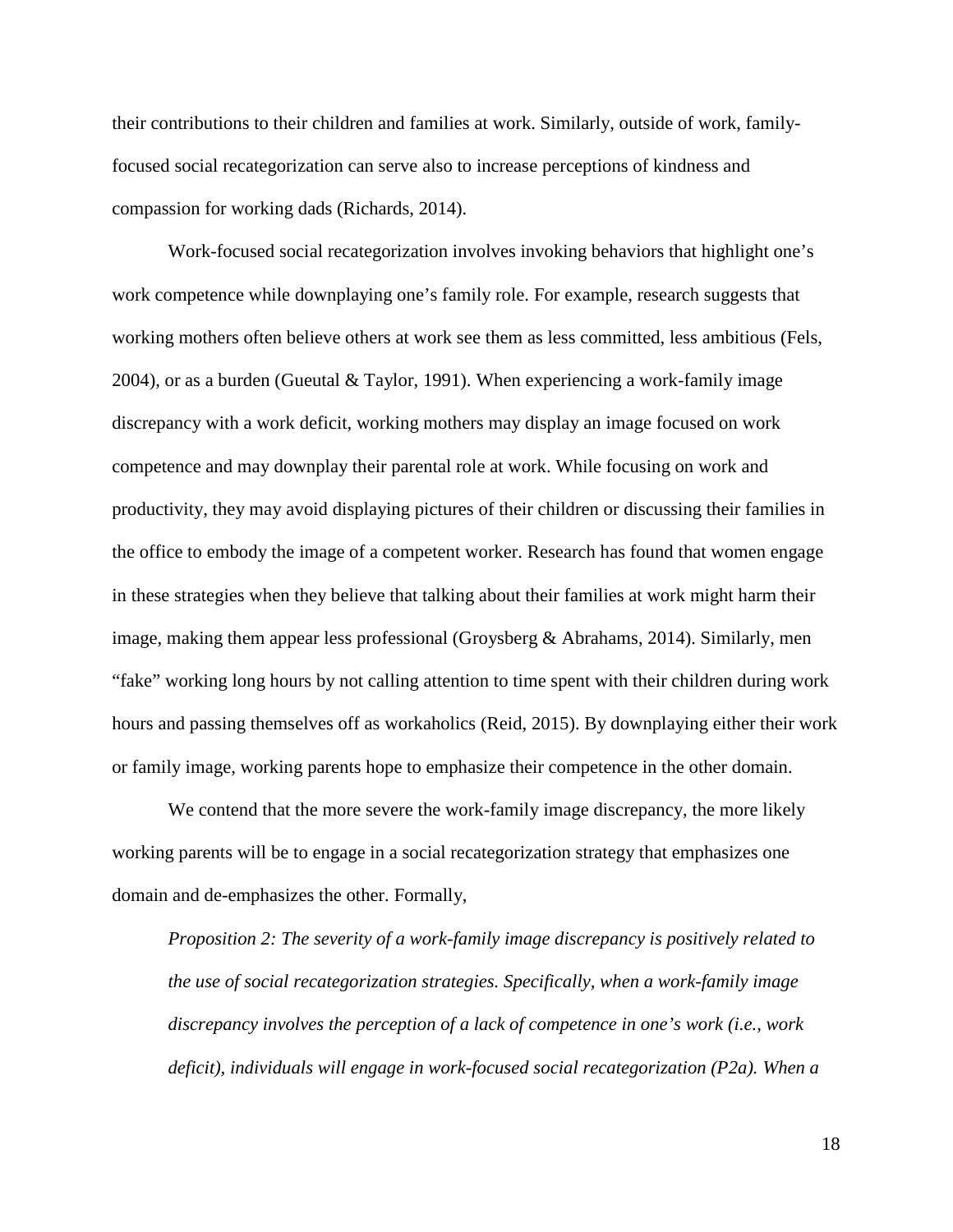*work-family image discrepancy involves the perception of a lack of competence in one's family life (i.e., family deficit), individuals will engage in family-focused social recategorization (P2b).* 

## **Positive Distinctiveness**

*Positive distinctiveness* is the second strategy used to reduce image discrepancies (Roberts, 2005). Like social recategorization, positive distinctiveness strategies involve behaviors that highlight competence in the domain (i.e., work or family) of the work-family image that is not in line with the desired work-family image. However, positive distinctiveness does not involve behaviors that downplay the other domain. In the context of work-family impression management, for example, working mothers, knowing that others do not consider them serious employees, may project images that highlight their work competence; however, engaging in positive distinctiveness, they would also continue to highlight the importance of their families. Outside the workplace, parents would again emphasize their competence in both domains. As such, the work-family impression management strategy positive distinctiveness may be used for either type of deficit (work or family) and involves challenging the perceptual dichotomy that these two domains conflict with one another.

While engaging in positive distinctiveness, working mothers and fathers may play up family roles and work responsibilities to colleagues to show how much they value work and family. For example, *The Wall Street Journal* reported on a CEO who marked both work and family time on an organizational calendar that everyone in the company could view (Feintzeig & Eshelman, 2016). Positive distinctiveness may involve "reframing the contradiction by socially constructing a reality whereby the two competing needs are no longer perceived as contradictory (e.g., work from home, take child to work, reconstruct meaning of work or motherhood)" (Baxter, 1990; cf. Johnston & Swanson, 2007: 450). Employees may report being better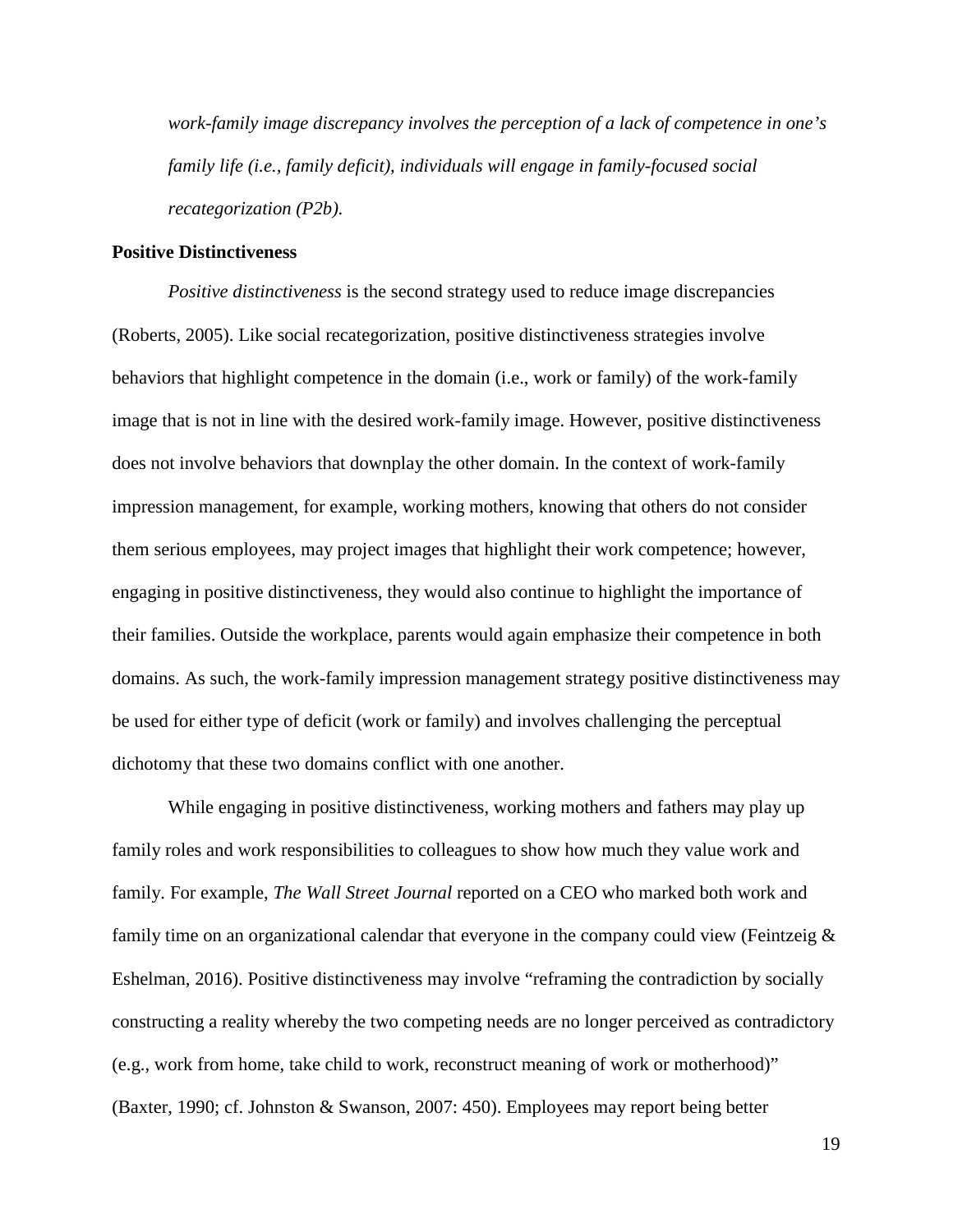managers because of their experiences parenting (Ruderman, Ohlott, Panzer, & King, 2002), or may report greater efficiency and time management skills because of being working parents (Hill, 2015). Conversely, some working mothers express that they are better mothers as a result of having a job they enjoy stating, "it's the best of both worlds" (Buzzanell et al., 2005: 273). By emphasizing both work and family, those who engage in positive distinctiveness hope to create a more positive work-family image. Like social recategorization, these behaviors are a result of a perceived work-family image discrepancy. Taken together, this leads us to the following proposition:

*Proposition 3: The severity of a work-family image discrepancy is positively related to the use of positive distinctiveness strategies regardless of whether there is a work deficit (P3a) or a family deficit (P3b).*

### **Factors that Influence the Choice of the Impression Management Strategy**

In the preceding pages, we have described how expectations inherent in work-family norms, derived from societal, organizational and familial expectations, influence image discrepancies and lead to work-family impression management behavior. We suggest that image discrepancies will positively influence both types of impression management. Next, we identify two factors, which may affect the choice of impression management behaviors, making either social recategorization or positive distinctiveness more likely. While there are likely to be several work-related and personal factors that may increase or decrease the use of impression management in general, we relegate these to the discussion and, here, focus specifically on factors that influence the choice of strategy—namely, vicarious learning through role models and preferences regarding boundary management.

#### **Vicarious Learning through Role Models**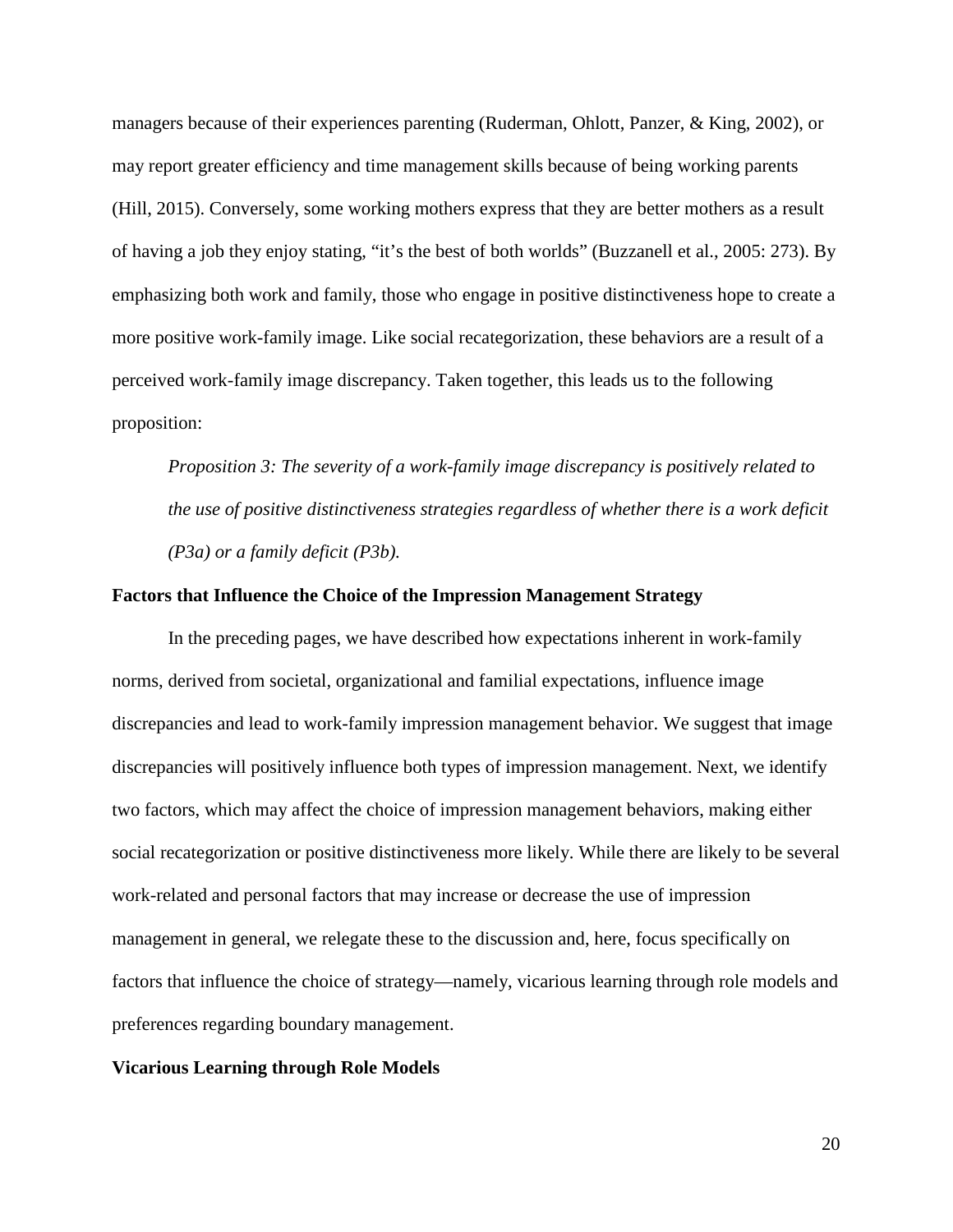Research suggests that people's behavior is often a reflection of behavioral cues found in their immediate environments (Ibarra, 1999; Louis, 1980; Wrzesniewski, Dutton, & Debebe, 2003). How to react to work-family norms may be clearer when working parents have distinct role models inside and outside their organization—those with whom they interact regularly. Thus, we suggest that working parents' choice of work-family impression management strategy will reflect the influence of vicarious learning from role models (i.e., other parents). Vicarious learning involves the observations individuals' make of others, which allow them to learn about what is possible for themselves (Bandura, 1986). Role models are likely to include other working parents in the organization or in similar professional roles in other organizations (e.g., Lockwood & Kunda, 1997). Through the observation of role models, individuals gain an understanding of possible coping mechanisms (Gibson, 2004) and may seek to emulate positive attributes (Collins, 1996; Gibson, 2004).

Role models who exhibit behaviors linked to positive distinctiveness are likely to encourage these types of behaviors in others. Successful individuals within or outside one's workplace who highlight undervalued aspects of their own identities provide examples of how to navigate work and family roles in a more authentic way. Conversely, vicarious learning from role models engaging in social recategorization may drive behaviors, actions, and attitudes that defy one's own desires or, at a minimum, encourage the downplaying of aspects of one's identity. For example, if a supervisor never discusses his or her family at work, employees are likely to follow suit. Thus, the approach one takes in managing work-family impressions may depend on vicarious learning through role models. Vicarious learning from role models exhibiting positive distinctiveness is likely to strengthen the relationship between work-family image discrepancy and positive distinctiveness, whereas vicarious learning from role models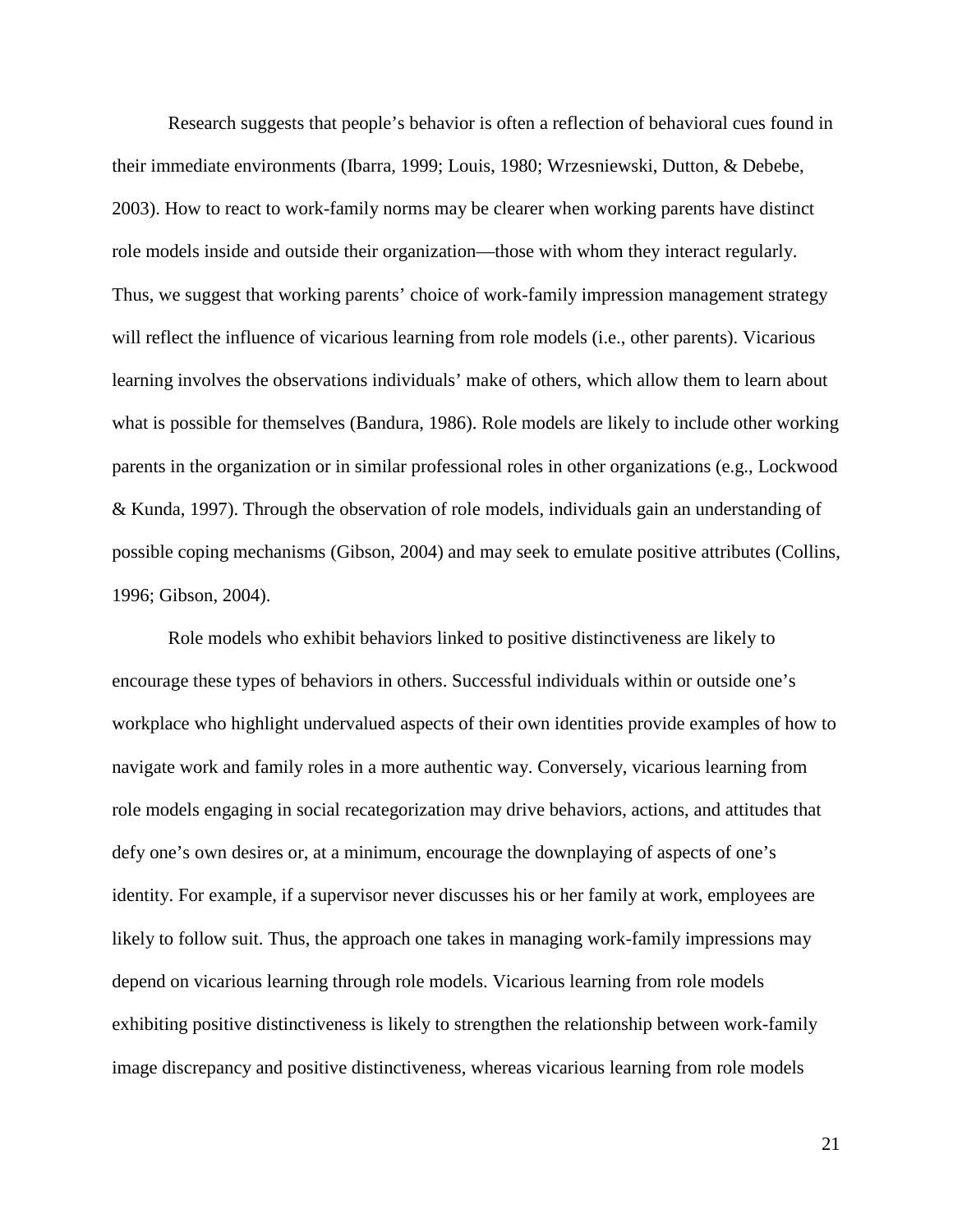exhibiting social recategorization is likely to strengthen the relationship between work-family image discrepancy and social recategorization. Formally,

*Proposition 4: Vicarious learning from role models who exhibit positive distinctiveness is likely to strengthen the relationship between work-family image discrepancy and positive distinctiveness, whereas vicarious learning from role models who exhibit social recategorization is likely to strengthen the relationship between work-family image discrepancy and social recategorization.*

#### **Boundary Management Preference**

Extant research suggests that individuals have personal preferences for managing the separation of their work and personal life, which are assessed on a single segmentationintegration continuum (Kreiner, 2006; Nippert-Eng, 1995; Rothbard & Edwards, 2003). Individuals with a strong desire for segmentation keep work and personal lives separate. They prefer to disconnect the two domains wherever possible, for example, keeping separate calendars and key chains and not engaging in work while attending to home-related matters or vice versa (Nippert-Eng, 1995). Individuals may desire segmentation of work and family roles in a conscious attempt to avoid negative spillover as well as to focus on the role that is most salient to them (Ashforth, Kreiner, & Fugate, 2000; Hall & Richter, 1988; Rothbard 2001; Rothbard & Edwards, 2003).

Individuals with a strong desire for integration, on the other hand, are more inclined to combine these domains. Those with stronger preferences toward integration may be more likely to talk about their family while at work and take work home with them (Nippert-Eng, 1995). They desire permeability between domains because it helps them manage the tensions associated with holding multiple, competing roles (Meyerson  $\&$  Scully, 1995) and navigate competing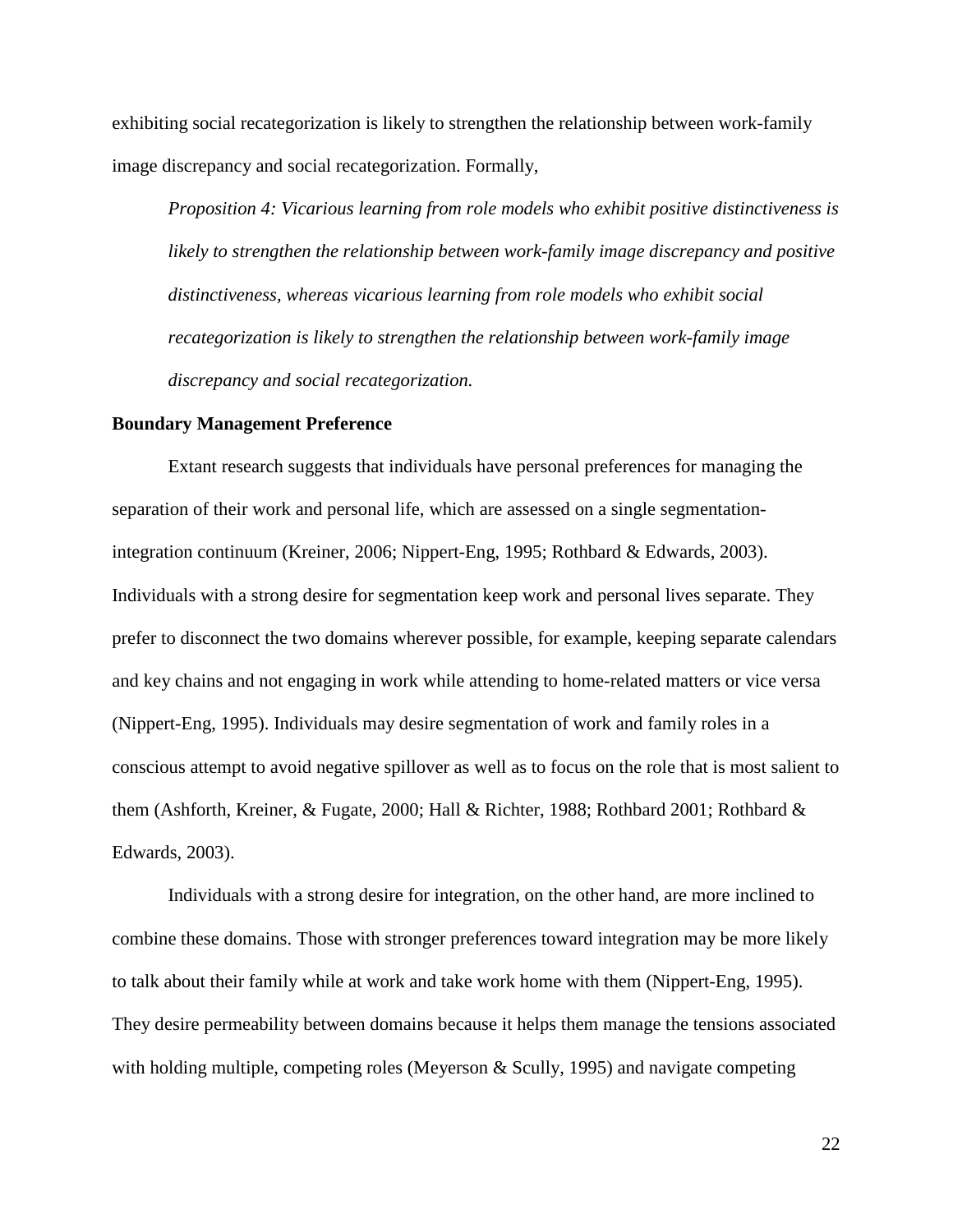norms and expectations associated with each domain (Hewlin, 2003). As such, we suggest that individuals experiencing a work-family image discrepancy who have a strong desire for integration will be more likely to engage in positive distinctiveness and less likely to engage in social recategorization. Although these individuals are still subject to external pressures to conform to the "appropriate" work-family image in any given context, their natural inclination to combine work and family will make the choice of positive distinctiveness more likely. Thus, we propose:

*Proposition 5: Boundary management preference is likely to influence the relationship between work-family image discrepancy and choice of impression management tactics, such that individuals with a strong desire for integration will be more likely to engage in positive distinctiveness and less likely to engage in social recategorization.*

## **WORK-FAMILY IMAGE MANAGEMENT LEADS TO WORK-FAMILY IDENTITY ADAPTATION**

Above, we presented a process of work-family image management explaining how workfamily image discrepancies lead individuals to engage in work-family impression management strategies. Building from extant research suggesting that an individuals' understanding of how others perceive them can influence their identity (e.g., Humberd et al., 2015; Ibarra, 1999; Reid, 2015; Rockquemore & Brunsma, 2002), we explore the implications that image management has for one's work-family identity next.

## **Social Recategorization and Work-Family Image-Identity Asymmetry**

Working parents may experience an image-identity asymmetry when others inside and outside of work see them in a way that is incongruent with who they are (Meister, et.al, 2014). In other words, they will experience *work-family image-identity asymmetry* when their work-family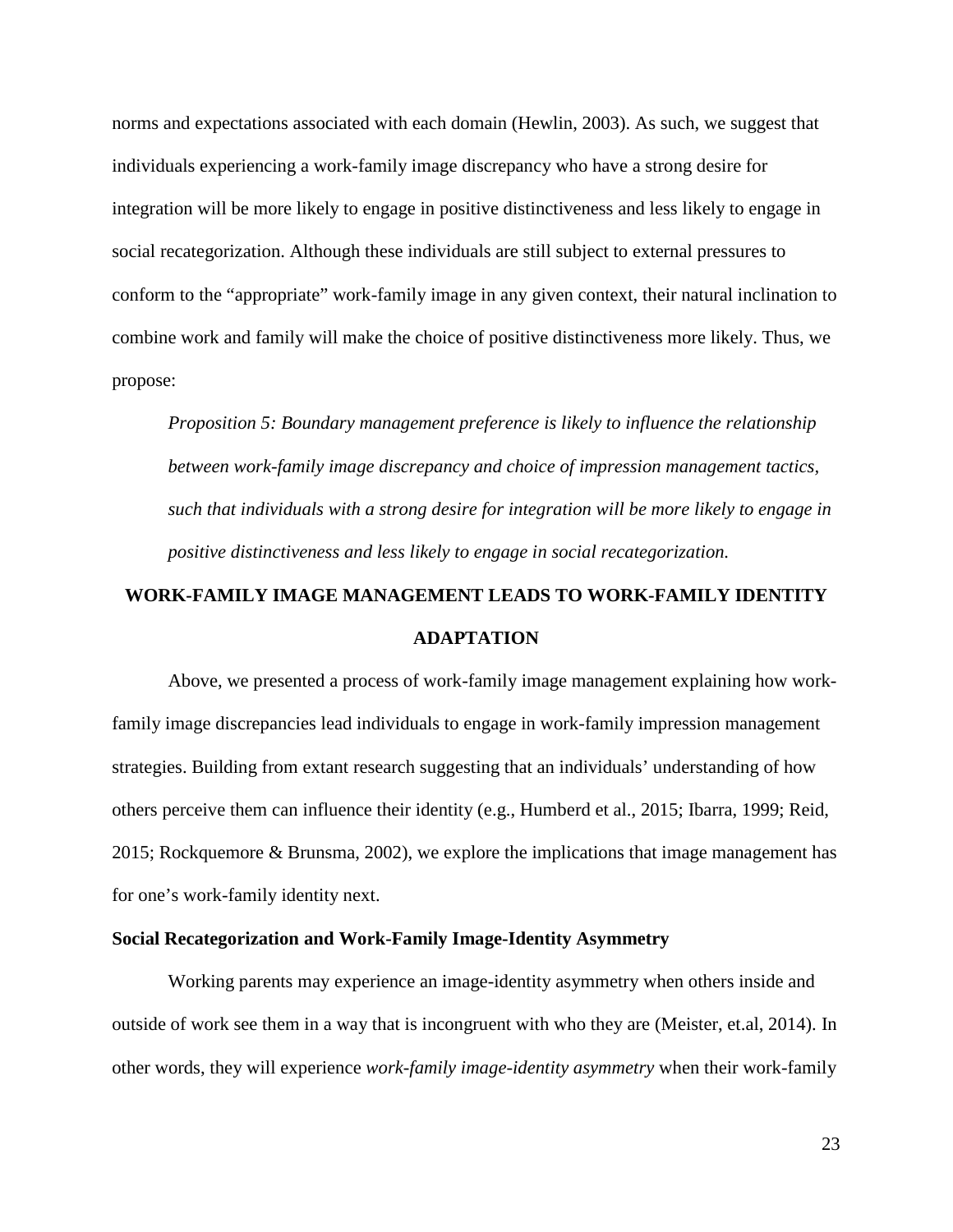image is incongruent with their work-family identity. Social recategorization strategies, motivated by image discrepancies, involve self-presentation behaviors used to influence and improve social standing (Roberts, 2005; Tajfel, 1978). Individuals who engage in these strategies communicate competence in one domain (i.e., work or family) while downplaying the other. Roberts (2005) argues that when individuals use social recategorization and suppress aspects of their identity to build credibility, they are more likely to experience identity conflict (Roberts, 2005). Thus, as individuals create false images of themselves, they can create an internal identity asymmetry (Meister, et al., 2014). These types of self-presentation behaviors have consequences for one's internal identity because they create cognitive dissonance related to a disparity between one's identity and one's image (e.g., Jones, Rhodewalt, Berglas, & Skelton, 1981; Leary & Kowalski, 1990; Rhodewalt & Agustsdottir, 1986). Successful social recategorization—as an ideal worker, for example—may result in a difference between a working parent's work-family image inside and outside of work and his or her internal identity.

The greater the difference between one's image and one's identity, the more severe the work-family image-identity asymmetry. The severity may be related to how important each identity is to an individual. Individuals with strong preferences toward a particular identity may have more severe image-identity asymmetries when they behave without authenticity, resulting in a mismatch between image and identity. Formally,

*Proposition 6: Work-focused social recategorization (6a) and family-focused social recategorization (6b) will positively relate to the severity of a work-family image-identity asymmetry.*

## **Responses to Work-Family Image-Identity Asymmetry**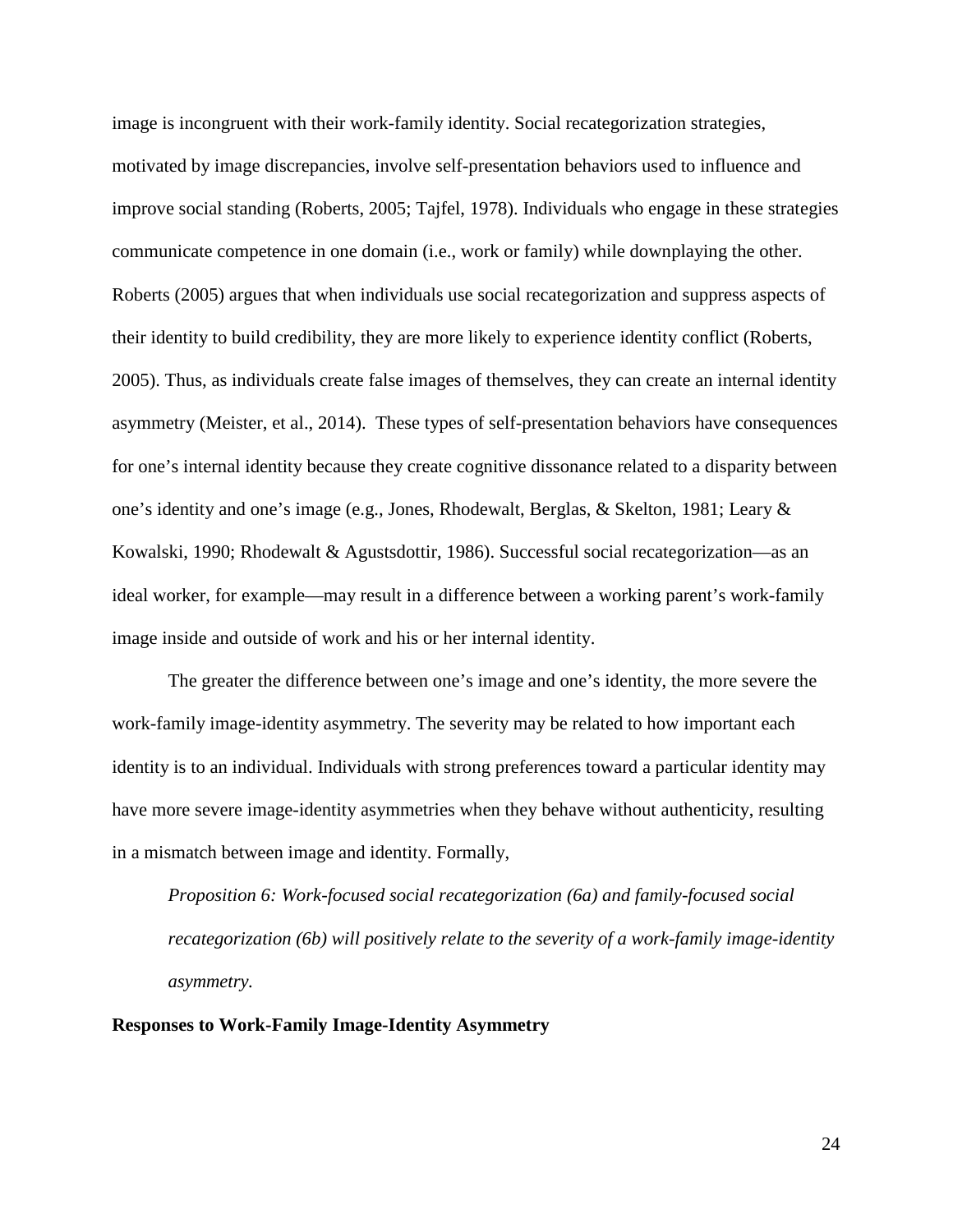Image-identity asymmetries are likely to be uncomfortable. Previous research has found that when individuals experience incongruence with respect to their identities, they experience negative affect, increased anxiety, and stress, as well as decreased well-being (Barreto & Ellemers, 2003; Barreto, Ellemers, Scholten, & Smith, 2010; Burke, 2004). Self-verification theory suggests that the negative consequences of dissonance drive individuals to desire congruence or symmetry between their internal views and how they believe others see them (Swann, 1990). Individuals consider their desire for symmetry along with the importance of preserving the current image perceptions. These considerations will drive resolution and maintenance outcomes (Meister et al., 2014; Meister, Sinclair, & Jehn, 2017).

To *resolve* their work-family image-identity asymmetry, we expect that working parents will adjust their internal identities to align with the images they are projecting (Meister et al., 2014). Research suggests that self-presentations that are repeatedly reinforced become internalized over time (Gardner & Martinko, 1988). Positive reinforcement including approval, friendship, assistance, power and other rewards ensue from meeting these expectations (Leary & Kowalski, 1990). Individuals are motivated to have others see them in a positive light and thus, once received, working parents will desire to maintain these rewards and therefore, may internalize the image they are portraying (e.g., Baumeister, 1982; Pyszczynski & Greenberg, 1987; Schlenker, 1980). For example, a working mother may grow accustomed to the positive feedback she receives as an ideal worker, forsaking family for work, such that she may disassociate from other mothers at work and fail to mention she is a parent when introducing herself to others. A working father whose male colleagues chastise him for taking paternity leave when his child is born may come back earlier (Rudman & Mescher, 2013) and continue to work longer hours to uphold his masculinity and prove his competence at work. In these examples,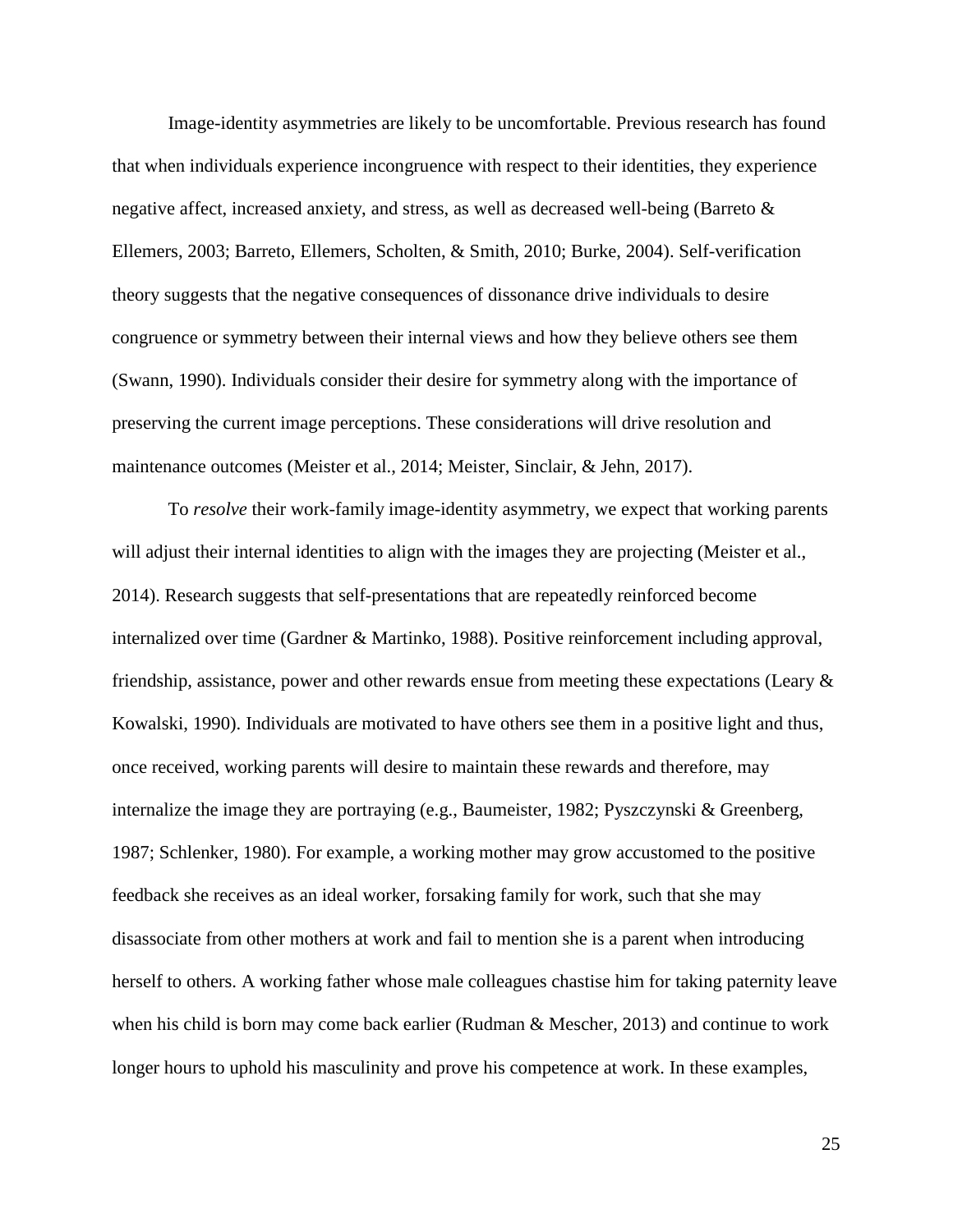what started as image management became an entrenched and natural way to behave—in other words, the work-family image-identity asymmetry is resolved.

Working parents may also try to *maintain* the work-family image-identity asymmetry. If changing the underlying identity is untenable, but individuals feel pressure to engage in workfamily image management and/or are rewarded for it, they may choose to keep up the ruse. Maintaining a work-family image-identity asymmetry requires constant impression management to conform to the environment while still upholding one's internal identity. For example, an individual attempting to satisfy an organization's ideal worker image may continue to downplay their family involvement, but, internally, preserve their family identity, focusing considerably more attention on their family outside of work. Some may come to believe they have successfully tricked others into believing they are dedicated, capable employees, even though they may not see themselves in this way (Clance & Imes, 1978; Hewlin, 2009). Maintaining a work-family image-identity asymmetry requires strict compartmentalization (Baumeister, Shapiro, & Tice, 1985) or that work and family spheres remain strictly separate to avoid situations that would require differing types of behavior. We propose the following:

*Proposition 7: The experience of a work-family image-identity asymmetry will positively relate to resolving a work-family image-identity asymmetry or maintaining the* work*family image-identity asymmetry.*

#### **Adapted Work-Family Identities**

Thus far, we have focused on how work-family image discrepancies and impression management create work-family image-identity asymmetries as well as the strategies individuals use to manage these asymmetries. Consistent with research studying bi-racial and bi-cultural individuals (e.g., Berry, 1997; Berry, Segall, & Kagitcibasi, 1997; Dona & Berry, 1994;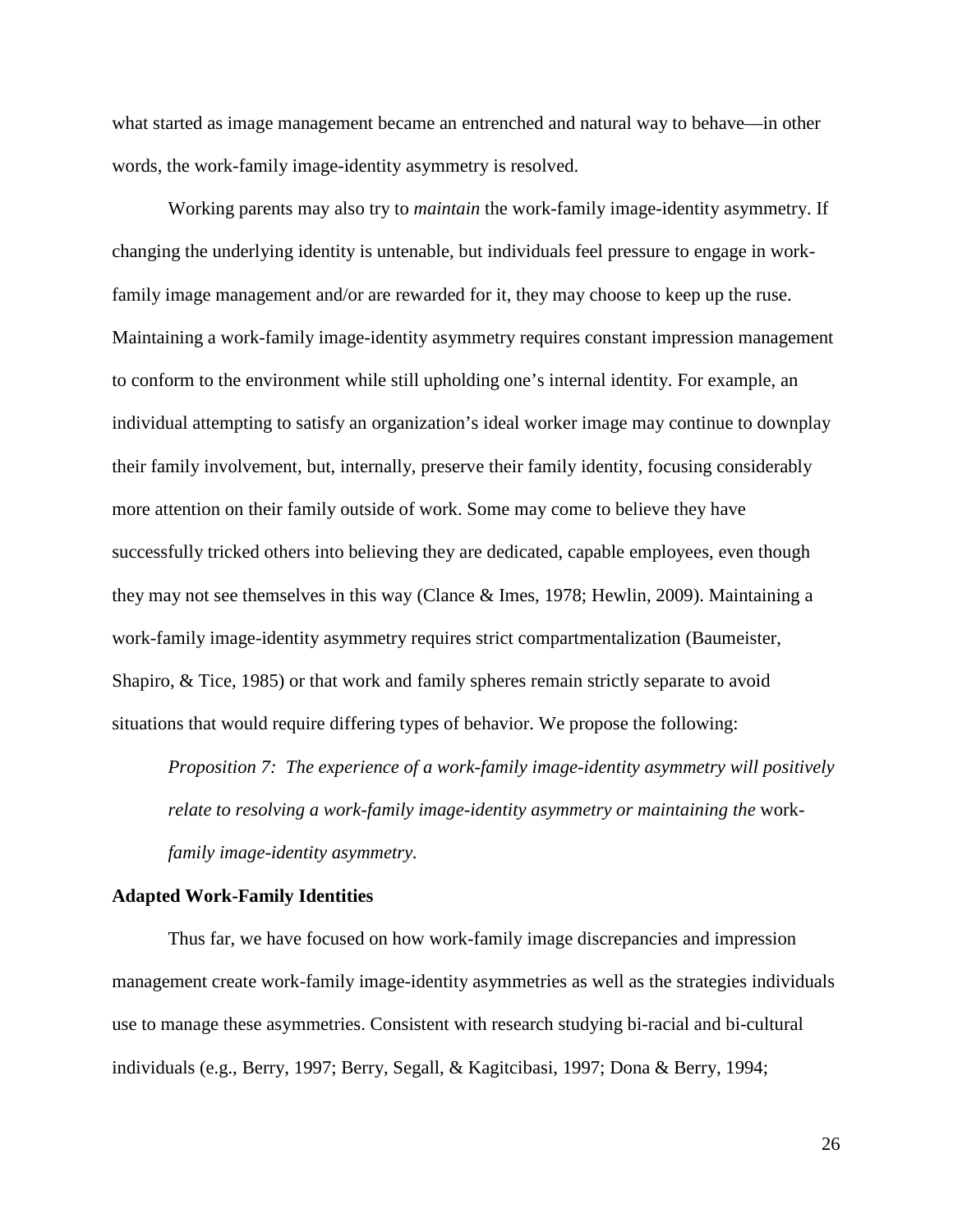Rockquemore & Brunsma, 2002), we suggest that resolving or maintaining one's work-family image-identity asymmetry can lead to three types of adapted work-family identities.<sup>1</sup>

## **Resolving a Work-Family Image-Identity Asymmetry Leads to a Restructured Work or Family Identity**

First, we suggest that the high expectations inherent in work-family norms can lead individuals to alter their identities by driving working parents to engage in impression management tactics that may require downplaying aspects of one identity by forcing prioritization of another, resulting in the restructuring of their identities. Research on bi-racial individuals suggest that others' perceptions of their race influences their identification with each race and, often, singular identities can develop (Rockquemore & Brunsma, 2002). Likewise, bicultural research has found that individuals often take on a singular identity that represents only one of the cultures they represent (Berry, 1997). The choice of which identity to assume relates to behavioral expectations in one's immediate environment (Berry, 1997).

We suggest that a restructured work-family identity is one that results in a more singularly focused identity state wherein the work or family identity is less valued. Expectations from work environments that encourage employees to downplay their family commitments, for example, may foster restructuring of the family identity. In the book *Family Man*, Coltrane describes an interaction with an attorney and a friend with whom he runs into at the grocery store, "I'll bet you can't imagine me as the domestic type, but things have changed since we had Megan. Now all I want to do is stay home and take care of her, and everyone at the office is questioning my commitment to the firm" (1997: 3). As this passage illustrates, Coltrane found that as men engage more in their children's lives, they became more sensitive, understanding and parent-centric—restructuring their work-family identity.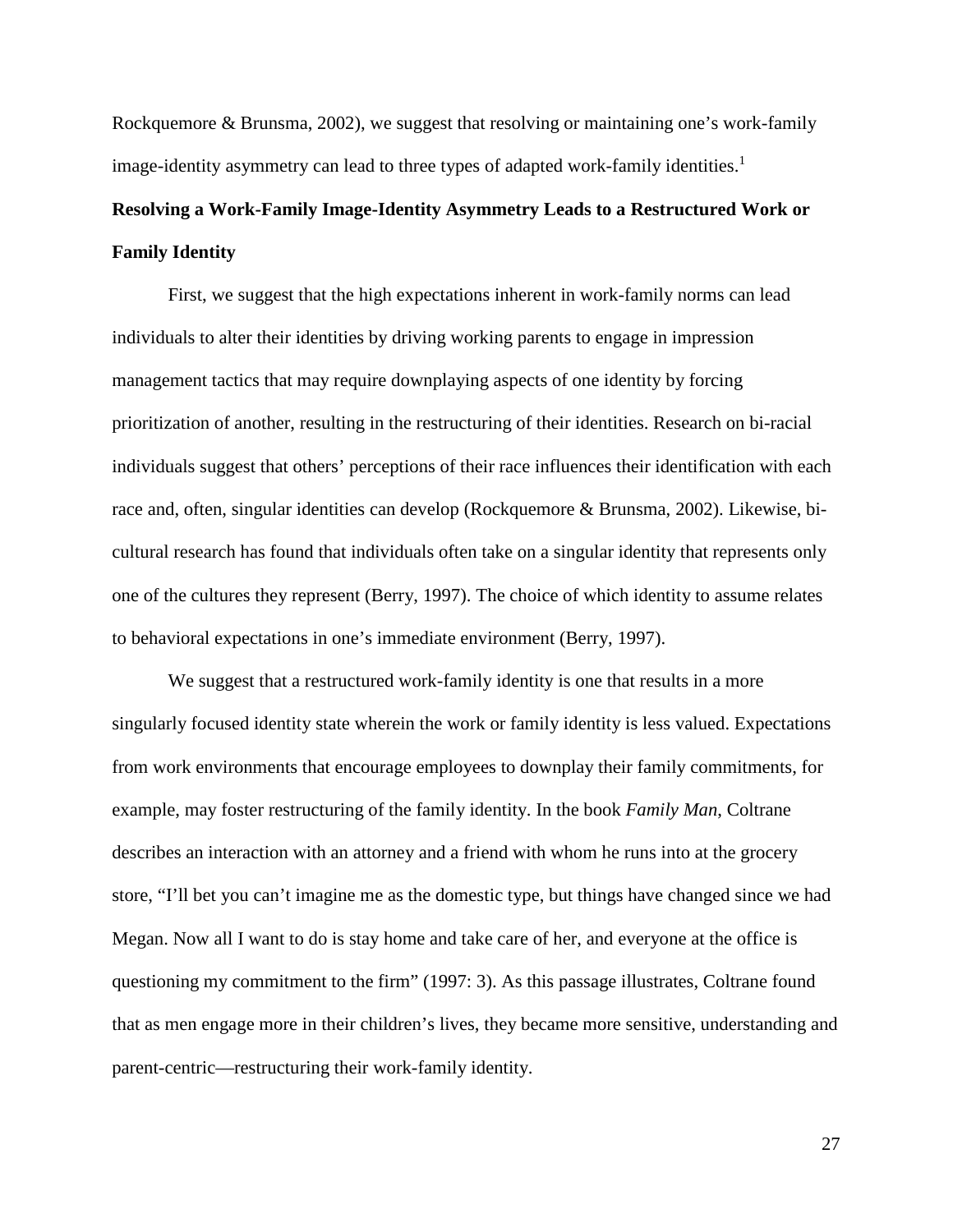Another prime example may be a working mother who, due to a work-family image discrepancy involving coworkers' or others' perceptions that she is not a competent employee, engages in work-focused social recategorization, publicly emphasizing her competence at work. As she successfully recategorizes and her organization rewards her for such efforts, she may find a mismatch between her internal work-family identity and her work-family image. If she chooses to resolve this asymmetry, she will adopt a more work-focused and less family-focused workfamily identity. She may become less engaged at home, more willing to miss important family events and, as a result, reduce family engagement. Research suggests that organizational pressures and expectations influence individuals' devotion to work and may drive them to sacrifice family for work (Blair-Loy, 2003; Mazzetti, Schaufeli, & Guglielmi, 2016). Alternatively, women may find that overcoming gender stereotypes and discrimination associated with being a working mother is impossible either in their workplace or in their personal life. Indeed, it is more socially acceptable for women to disengage at work when they feel their identity is threatened and it may be easier to withdraw from work rather than challenge or influence others' perceptions (Meister et al., 2017). Each scenario suggests that the greater the work-family image-identity asymmetry, the greater the degree to which one restructures their work-family identity.

Thus, a restructured work-family identity may result in a more singularly focused identity state wherein one's work or family identity is more valued. As such, we propose the following:

*Proposition 8: Resolving a work-family image-identity asymmetry will result in a restructured work-family identity, such that the more severe the work-family imageidentity asymmetry, the more singularly focused the (work or family) identity becomes.*

### **Maintaining Asymmetry Leads to a Confused Work-Family Identity**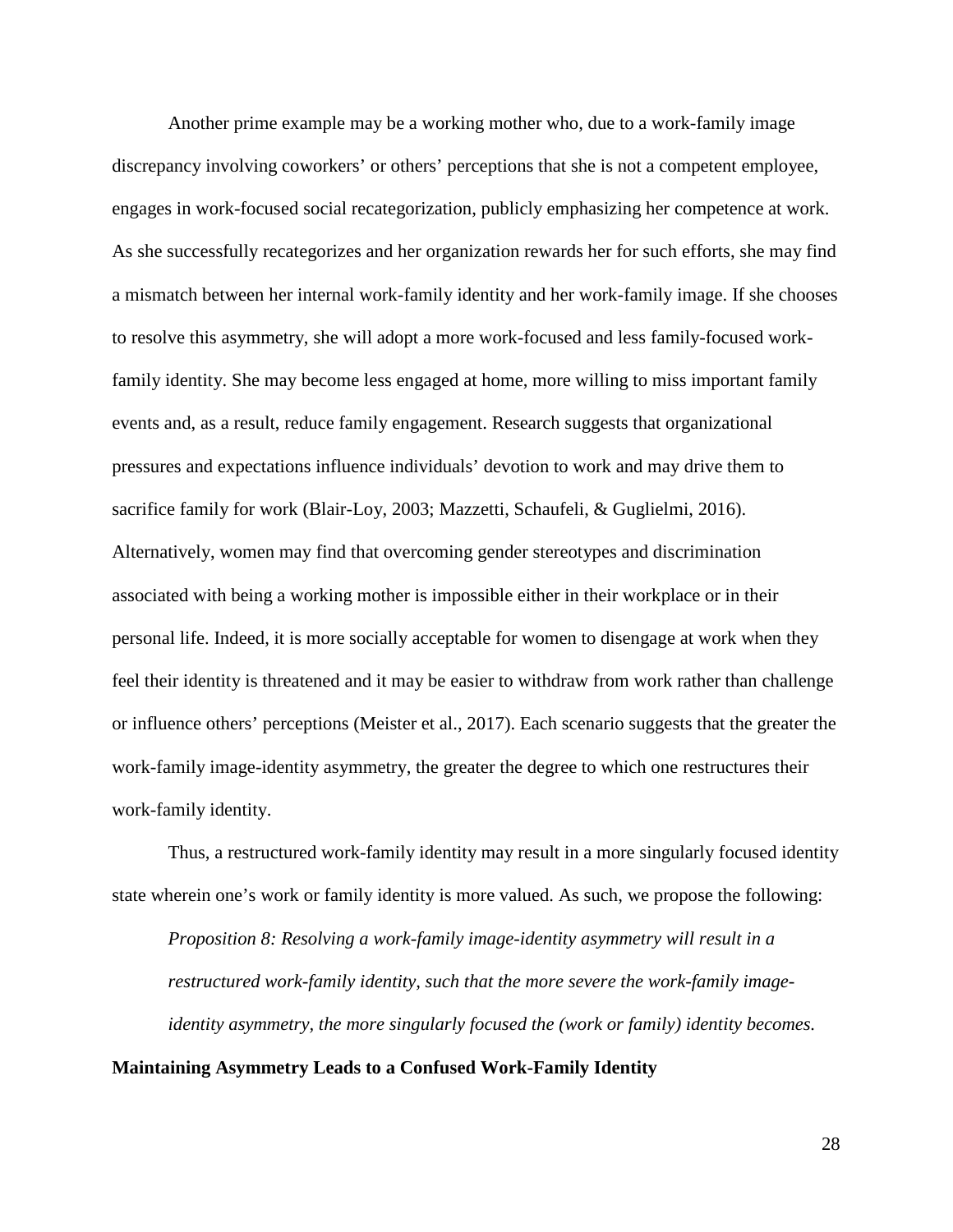We suggest that maintaining work-family image-identity asymmetry—wherein one projects an inauthentic image—will lead to a confused work-family identity, inhibiting a coherent sense of self. A confused work-family identity is a state in which individuals experience ambiguity about who they are due to internal contradictions of the self (Zikic & Richardson, 2016). Alvesson describes this as "fighting through a jungle of contradictions and messiness in the pursuit of self" (2010: 208). Bi-racial research suggests that individuals who self-identify as bi-racial but whom others consider black, experience identity confusion. Despite internally understanding their identity as bi-racial, the disjuncture caused by others' perceptions can lead to a state of confusion (Rockquemore & Brunsma, 2002). For bi-racial individuals, others' perceptions are typically the result of physical appearance. For working parents, this confusion results from constant impression management to conform to the environment while safeguarding one's internal identity. Individuals who attempt to uphold display rules that do not align with their internalized role are more apt to experience emotive dissonance and self-alienation triggered because their behavior runs counter to their central, valued, and salient identity (Ashforth & Humphreys, 1993). For example, when open communication regarding work-life supports is frowned-upon, employees feel the need to protect their work image at the expense of the personal image at work. In these cases, working parents are also more likely to question their work-family identity and wonder if they can "do it all" (Ladge, 2016). In addition, working women report ensuing confusion and blows to their self-worth when downplaying their professional identity outside of work in order to emphasize humility and "be a better friend" (Drexler, 2013).

Men may also experience a confused work-family identity resulting from maintaining work-family image-identity asymmetry. Depending on the degree of image discrepancy, men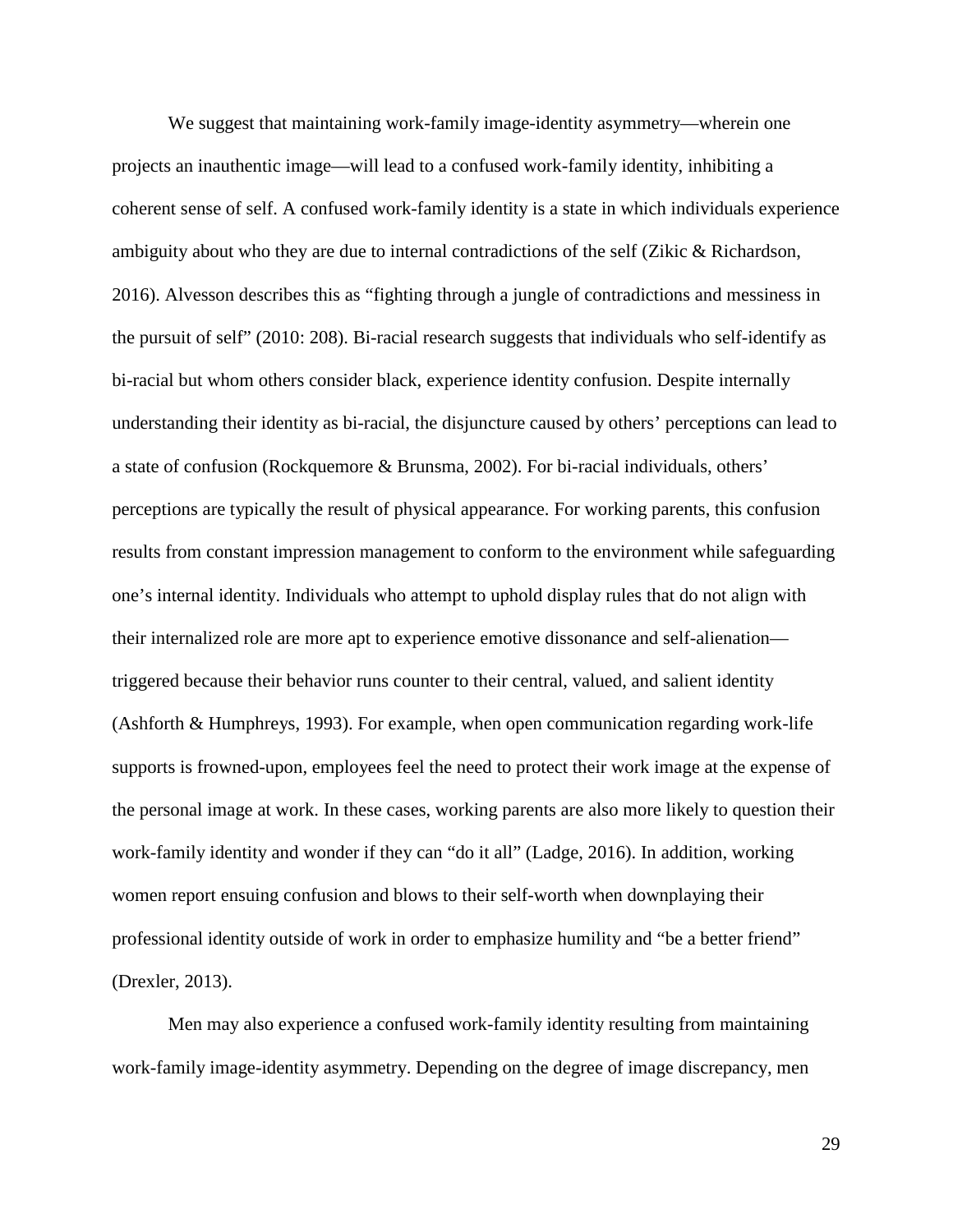may emphasize work to show they align with gender norms or emphasize family to be considered a competent father, leaving many feeling "confused, wary and ambivalent" (Gerson, 1994: 262). Despite involved fathering being the expected standard for contemporary fathers (Ladge, Humberd & NcNett, 2016), there is little empirical evidence that men are able to incorporate these new expectations into their work-family identity (Coltrane, 1997; Gregory & Milner, 2011; LaRossa, 1988; Loscocco & Spitze, 2007), suggesting these men may be maintaining their work-family image-identity asymmetry. Thus, when working parents' internal identity do not match the image they project and they maintain this mismatch, it will result in a confused work-family identity. Given these dynamics, we expect the following:

*Proposition 9: Maintaining a work-family image-identity asymmetry, will lead to a confused work-family identity such that the more severe work-family image-identity asymmetry, the more ambiguous the work-family identity will become.*

## **Positive Distinctiveness Leads to an Integrated Work-Family Identity**

Because positive distinctiveness involves emphasizing both work and family, we do not anticipate this strategy will create work-family image-identity asymmetry; however, we do anticipate it will positively relate to an integrated work-family identity. To understand this relationship, again, we draw from bi-cultural research, which investigates what happens to individuals' cultural identities when they have developed in one culture and attempt to live in another (Berry, 1997; Berry, Segall, & Kagitcibasi, 1997; Dona & Berry, 1994). This research shows that when individuals desire to maintain their original cultural identity while seeking to take on the dominant cultural image, their two cultural identities become integrated (Berry, 1992). Integration involves maintaining both identities and is thought to be beneficial because it involves two positive orientations (Berry, 1997). Similarly, research on biracial identities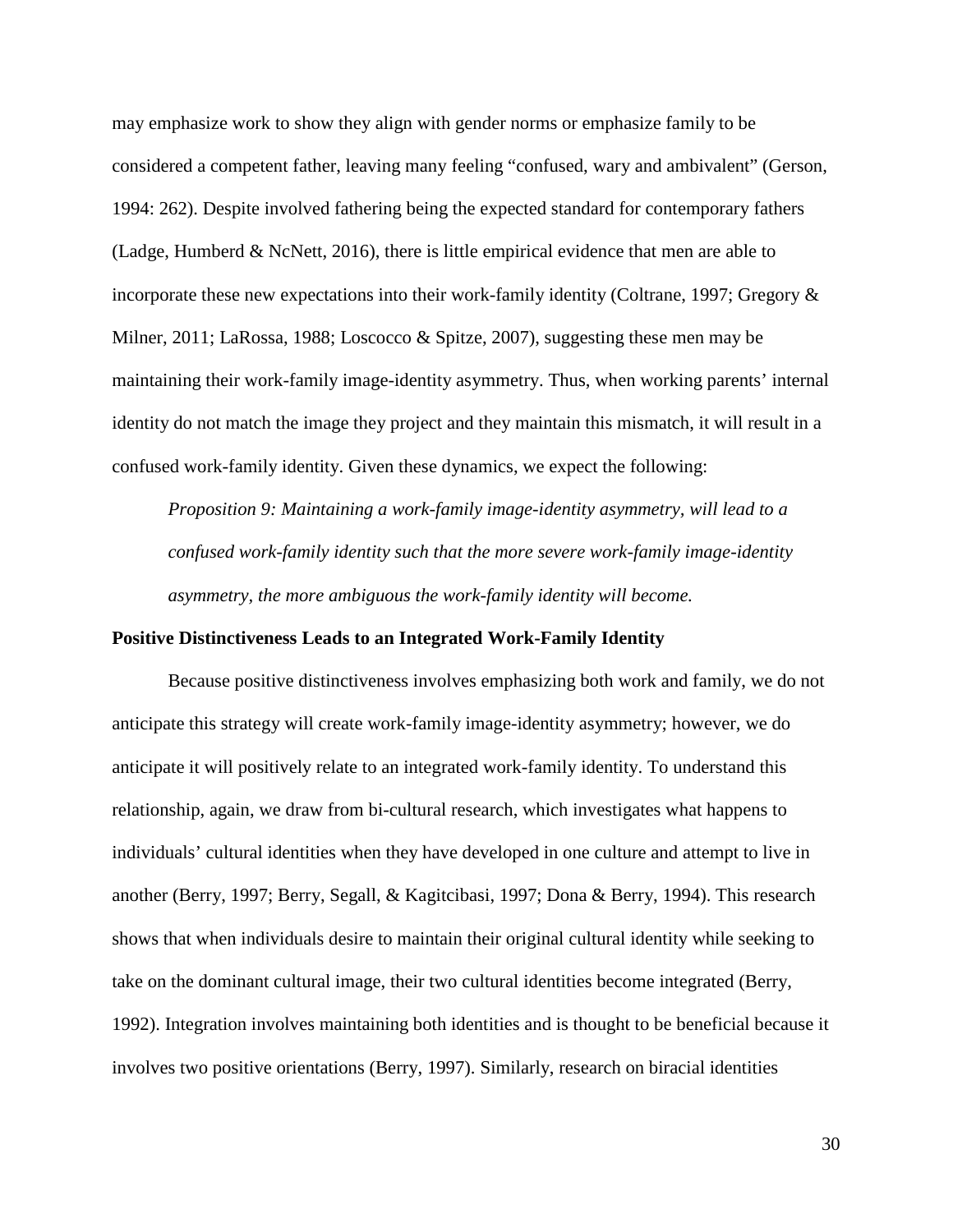indicates that some biracial individuals choose to conceptualize their racial identities as a blend, rather than a separation, of the two identities (Rockquemore, 1999). In doing so, they resist attempts to dichotomize or make one identity more salient than the other (Daniel, 1996; Rockquemore & Brunsma, 2002). The integrated identity represents an "ability to hold, merge, and respect multiple perspectives simultaneously" (Root, 1996; cf. Rockquemore & Brunsma, 2002: 337).

Positive distinctiveness communicates to others that both work and family domains are valuable and creates a positive social meaning that is attached to that identity (Roberts, 2005). Positive distinctiveness allows individuals to highlight the importance of both their work and family identities, creating an integrated view of both. As a result, working parents engaged in this strategy may be better able to connect disparate aspects of their lives together fostering a more coherent sense of self that promotes identity development (Dutton et al., 2010; Ibarra & Barbulescu, 2010; Ryan & Deci, 2001) and "interactionally validated self-understanding" (Rockquemore & Brunsma, 2002: 337). Thus, we propose:

*Proposition 10: Positive distinctiveness will lead to an integrated work-family identity such that the more one engages in positive distinctiveness strategies, the more integrated their identity will become.*

## **DISCUSSION**

In this paper, we synthesize multiple streams of research to present a conceptual model explaining how work-family image management, derived from work-family norms, influence working parents' identity adaptation. We introduce the construct work-family image and explain how working parents strive to manage it amidst a barrage of expectations within and outside the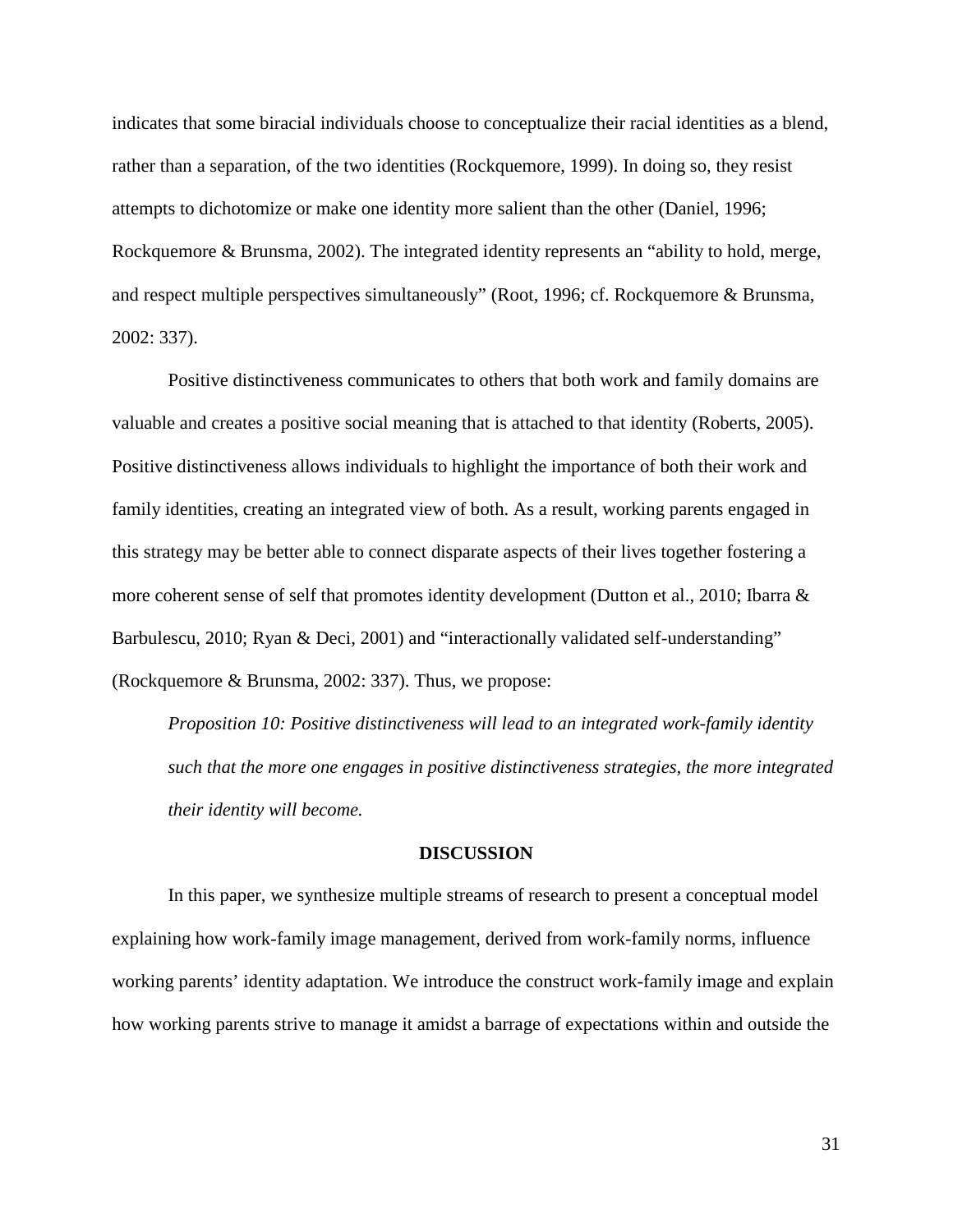workplace. In addition, we elucidate the reasons behind the work-family impression management and identity adaptation choices working parents make.

## **Theoretical Contributions**

Our theoretical framework complements and contributes to existing research in several ways. First, we suggest that work-family images are an integral component as to how individuals are assessed at work and in their personal lives and can have important consequences for working parents' identities. Employees' parental status is known in the workplace, and workers are often evaluated based on how well they can balance parental responsibilities with work responsibilities (e.g., Etaugh & Folger, 1998; Fuegen, Biernat, Haines, & Deaux, 2004). Similarly, in their personal lives, parents may be judged for how much time they devote to work over family (Buzzanell et al., 2005; Christopher, 2012; Hays, 1998). Our framework describes factors that influence work-family image discrepancies and highlight the differences between impression management related to a singular image (i.e., professional image) and impression management related to dualistic images. Work-family impression management involves navigating two interconnected images that are often perceived to naturally contradict each other. By specifying these differences, we expand upon Roberts (2005) conceptualization of professional image discrepancies and explain the differences between image discrepancies that involve a work deficit and those that involve a family deficit. Further, we explain how individuals may engage in either family-focused social recategorization, work-focused social recategorization or positive distinctiveness to reduce these work-family image discrepancies.

Second, our work also expands upon Meister et al., (2014) by further differentiating image and identity constructs. We focus solely on what Meister (2014) terms positive identity asymmetries—or perceptual asymmetries that include working parents' perceptions that others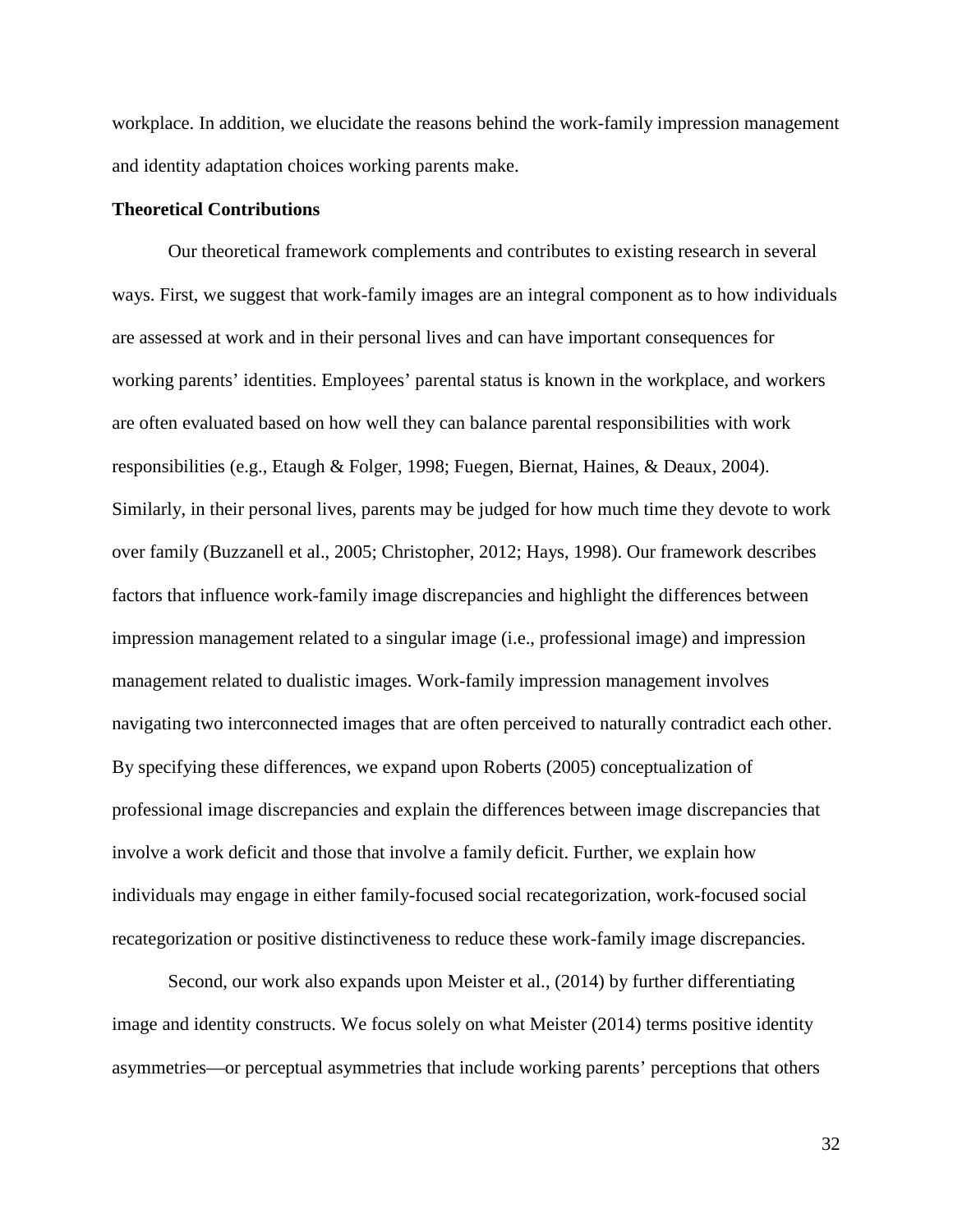think favorably upon their work-family image when this image does align with their internal work-family identity. As working parents manage others impression, they may create positive asymmetries. In turn, these asymmetries will create uneasiness and discomfort for working parents, which are then resolved or maintained. We synthesize and integrate SIM theory with Meister and colleagues work to suggest that SIM may result in positive image-identity asymmetry and, as a result, precede identity adaptation.

Third, we clarify the differences between and the relationship among images and identities. While there has been an abundance of management research investigating identity processes, few scholars have tackled the differences, as well as the dual causal linkages, between image and identity. Certainly, identity and image are interrelated (Gioia et al., 2000), yet in this paper, we contend that individuals may try out images to gain social approval without full consideration of their internal identity. Even when an identity is fully established, striving to embody an image often acts as a destabilizing force on identity (Gioia et al., 2000). While we have a strong understanding of how identity theory can be applied to the work-family interface, work-family research has largely ignored image. Here, we develop theory through a work-family lens and enhance our understanding of both work-family image and identity.

Fourth, we present three types of adapted work-family identities that result from workfamily image management: restructured, confused and integrated. These adapted work-family identities can guide our understanding as to the reasons why some working parents thrive in their work and family roles, while others struggle, potentially leading to an imbalance. Each identity end-state may come with gains and losses, which we discuss in the section on future research. Finally, we present two moderators that influence a key decision point in our model to explain why working parents might choose one impression management strategy over another. We posit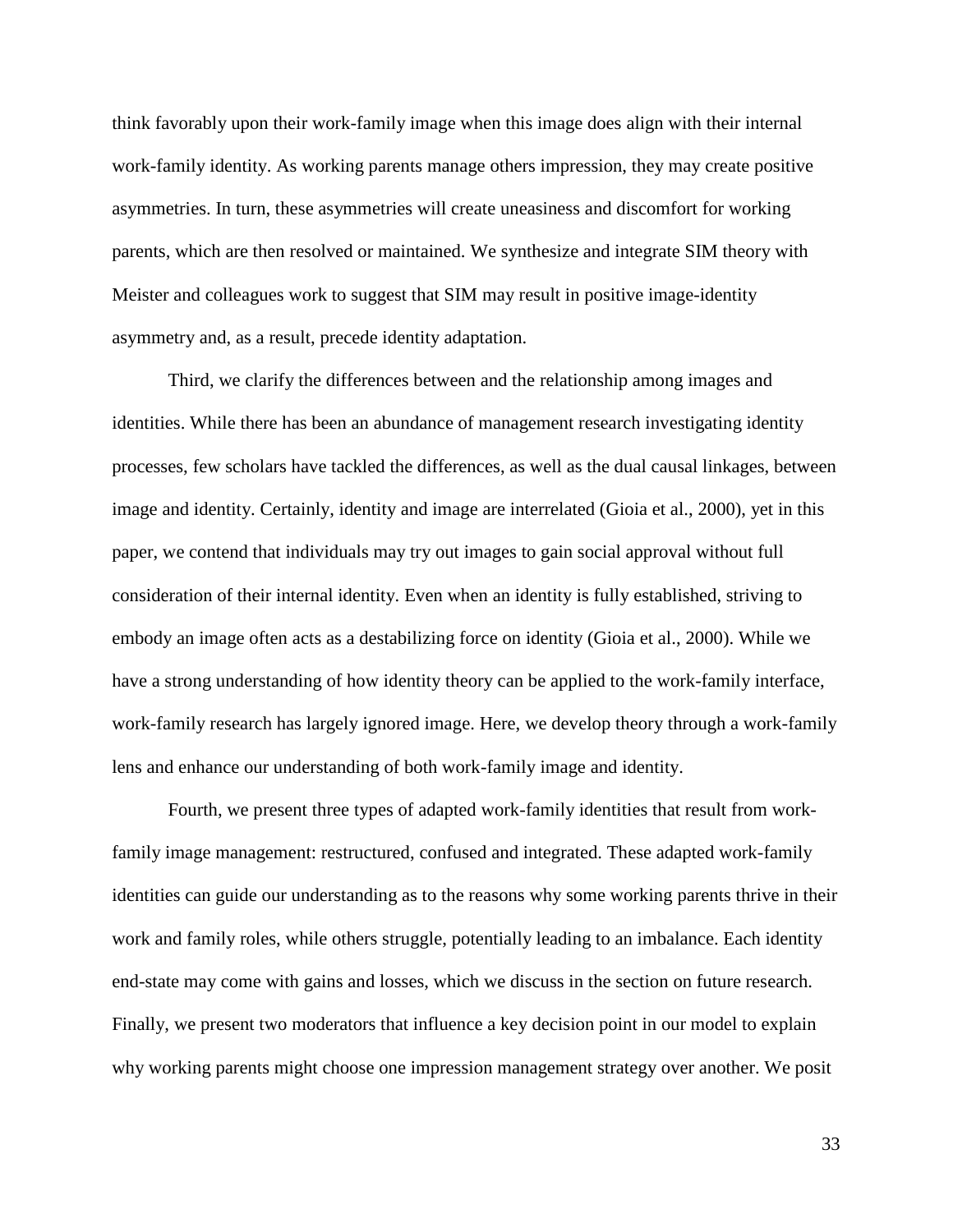that vicarious learning through role models within the organization and boundary management preferences can drive impression management behaviors—social recategorization or positive distinctiveness. In doing so, we suggest that there are many different avenues in which working parents and organizational constituencies can influence not only work-related but also non-workrelated identities (Ramarajan & Reid, 2013). Strong preferences for integration along with role models who engage in positive distinctiveness can encourage working parents to adopt an integrated work-family identity even when there are high expectations inherent in work-family norms to which they ascribe. Thus, we contend that understanding these moderators is a key contribution of our study, as they inform how work-family image discrepancies can lead to different work-family identities.

#### **Practical Implications**

Our model has practical value for working parents, supervisors, and organizations. First, it calls attention to the power of work-family norms, which may lead to inequities in the workplace for parents. For example, the gender wage gap in the United States is largely due to motherhood and perceptions that when working women become mothers, they are less engaged at work (Goldin, Kerr, Olivetti & Barth, 2017). Yet, when married women break through the glass ceiling, rise to high ranking positions and take on breadwinning status in their households, they are labeled "ultramacho" (Brescoll & Uhlmann 2005) and are more likely to face marital strain (Byrne & Barling, 2017). These expectations can have detrimental consequences imparting a psychological burden that may inhibit parents from reaching their full potential as working professionals and parents. Working fathers face similar issues when others perceive that they take their level of involvement with their children too far (Miller, 2014). Also, men can also face high expectations regarding what kind of father they should be. They receive praise for ordinary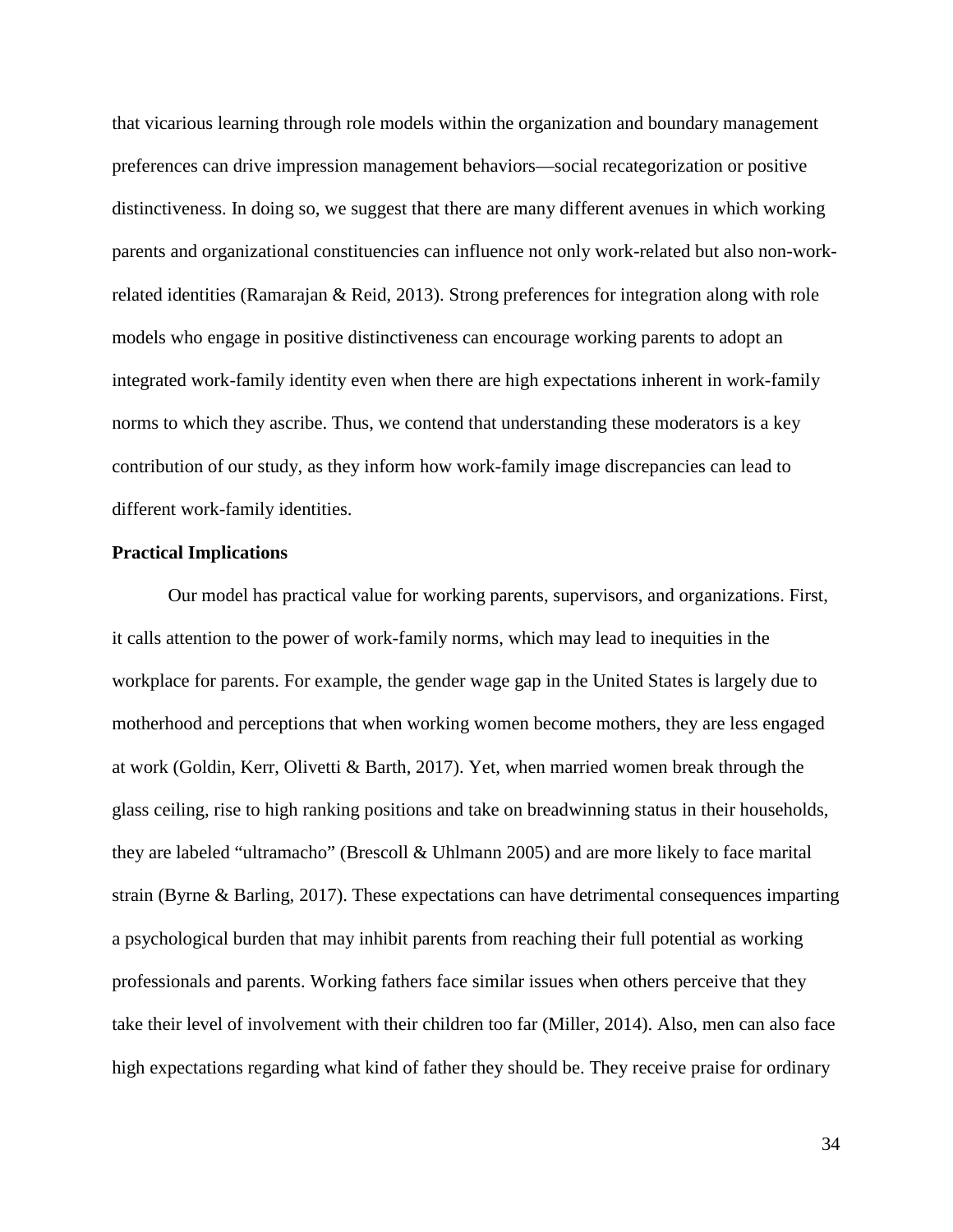parenting tasks, yet, are stigmatized for taking time off from work or requesting a flexible work schedule (Coltrane et al., 2013; Rudman & Mescher, 2013). As noted in an article in the New York Times, "the power of expectations sheds light on why employers reward fatherhood—but only if they don't think men are spending too much time on it" (Miller, 2014).

Second, our model elucidates a potential self-fulfilling process starting with work-family norms and a desire to meet them and ending with an internalized identity that may embody gender and societal stereotypes. However, we also describe an alternative process whereby individuals who engage in positive distinctiveness, develop an integrated identity. In order to eliminate bias and stereotypes, organizations may need to avoid making employees feel as though they must choose between their work and family roles. Organizations and managers need to show a commitment to employees' caregiving needs providing structural support and making cultural shifts to counter unrealistic ideal worker expectations. These types of cultural shifts would prevent working parents from wasting their energy trying to embody outdated expectations about what it means to be a good, productive worker. To align cultural support for work-family needs with structural support, organizations should design policies with the assumption that both mothers and fathers, at any career and life stage, have work-family demands.

Research studies suggest that when senior level male executives champion work-family efforts and put their own integrated work-family identity on display in their organizations, biases facing working parents begin to dissipate (Burke, 2014). For example, senior male leaders who take parental leaves reduce the stigma of paternity leave and model for prospective fathers and colleagues that men can be both engaged parents and successful professionals (Litano, Myers, & Major, 2014). Organizational leaders should promote such efforts throughout all levels of their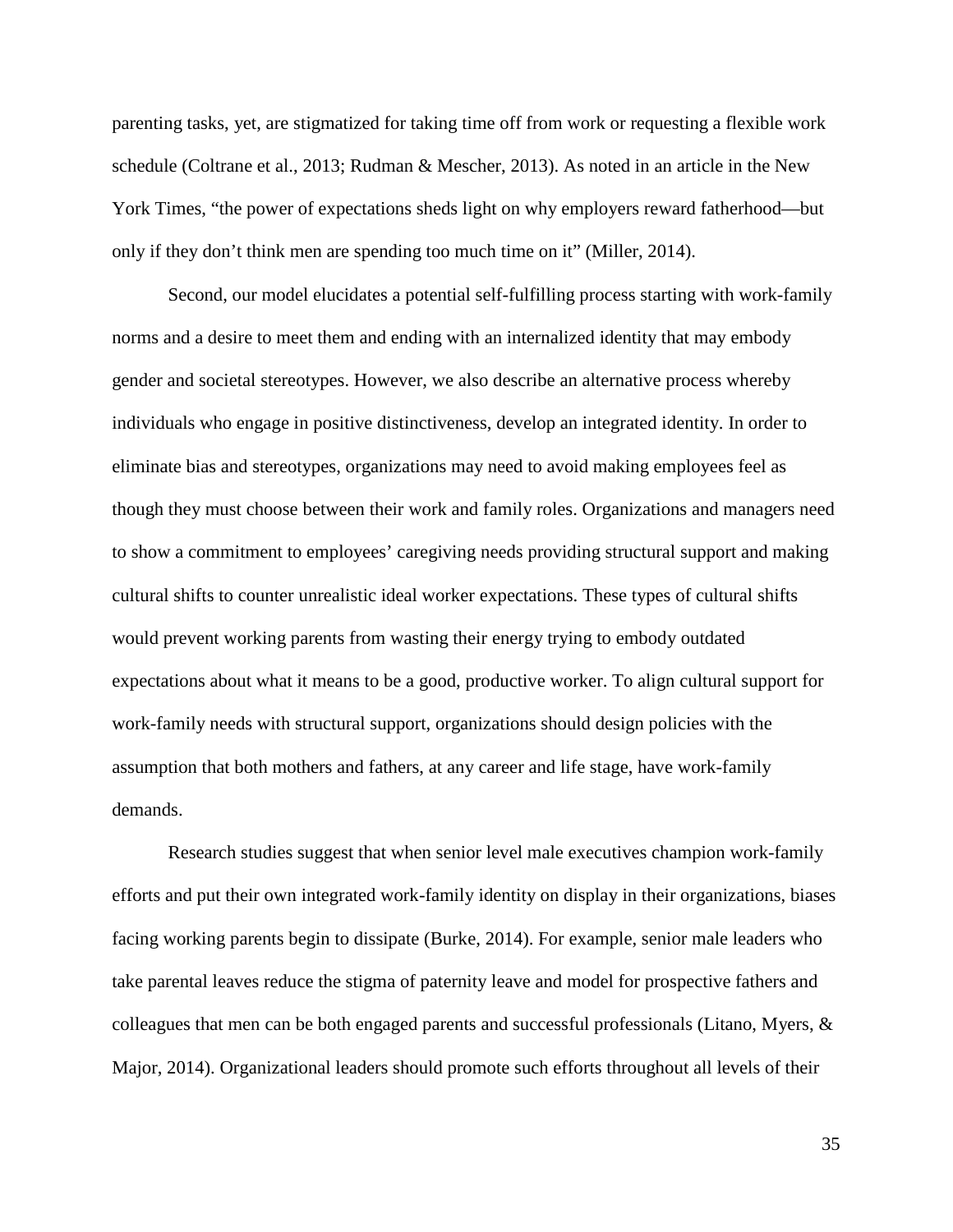organizations. Indeed, family-friendly policies and parenting affinity groups alone cannot change cultural norms and expectations. Changing the culture may involve changing deeply rooted behavioral and performance expectations that glorify ideal-worker standards (i.e., face time) to workplace ideals that better reflect evolving demographics and ways of working.

## **Agenda for Future Research**

In this section, we discuss several ways in which scholars might advance our theorizing by suggesting additional antecedents, moderators and outcomes to be considered in future research. We also highlight the importance of studying identity-based gains and losses that may result from work-family identity adaptation. Drawing insights from extant research suggesting potential benefits and consequences of work-family engagement (Greenhaus & Powell, 2006; Powell & Greenhaus, 2006; Rothbard, 2001), we suggest avenues for future research that might explore how working parents can capitalize on the positive aspects of each work-family identity and avoid potential negative consequences.

**Additional antecedents**. Our model is both an integration of past research and a means to explore work-family issues from another perspective—one that focuses on the influence of societal, familial and organizational expectations. Future research should identify the extent to which these expectations make individuals more susceptible to image discrepancies. This research could explore how expectations of men and women differ and how these gender expectations influence the severity of image discrepancies experienced by mothers and fathers at work. We encourage scholars to also consider how work-family norms may vary based on race, class, ethnicity, and culture or job type (e.g., Bell, 1990). For example, the media tends to perpetuate negative connotations of mothers who choose to work; yet, this is a white, upper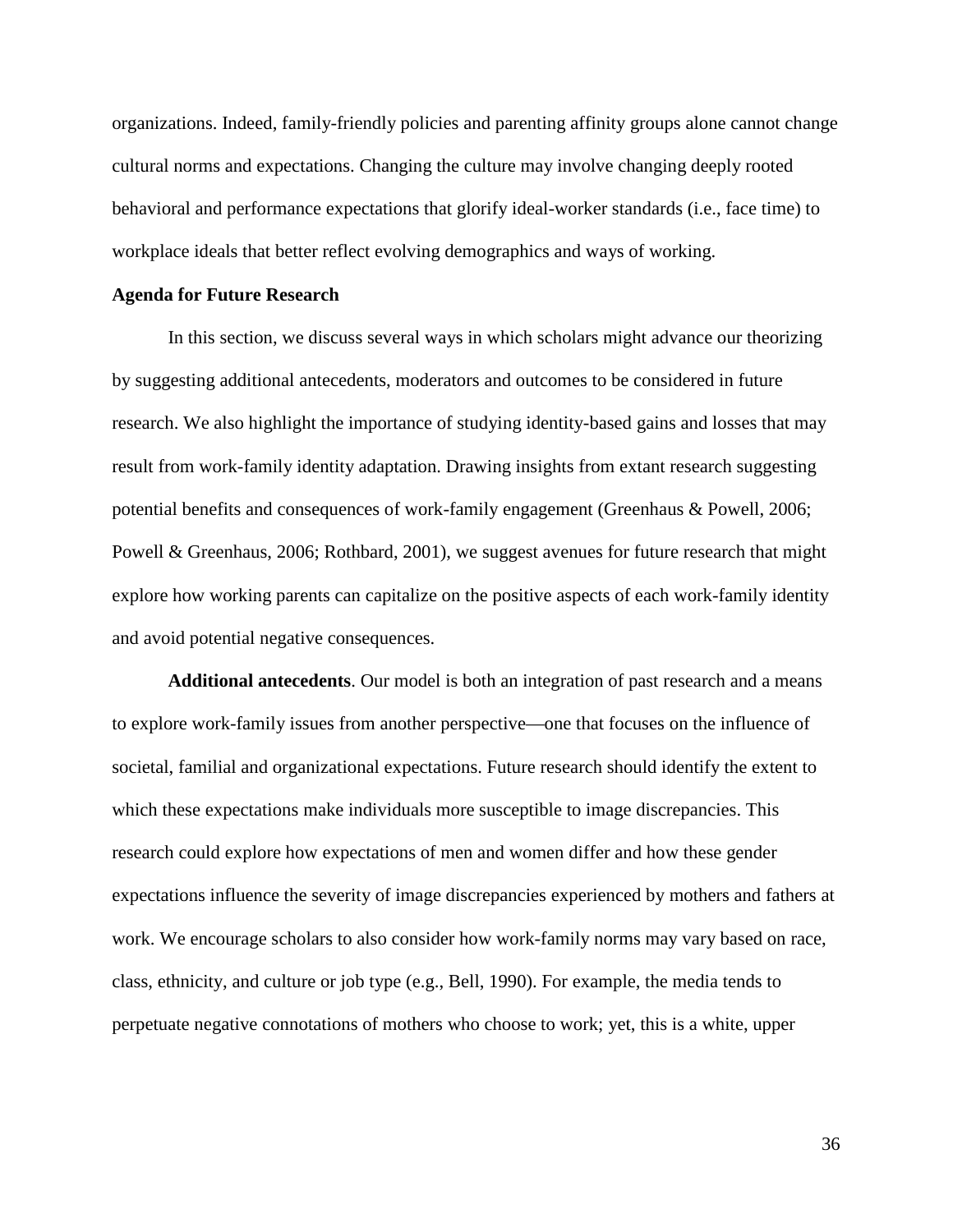middle-class phenomenon. In many cultures, parents must work, so the need to manage impressions or alter one's identity may not be as prevalent.

**Additional moderators.** Above, we include moderators that focus on understanding a key decision point in our model regarding why working parents choose one impression management strategy (i.e., path) over another. The choice of moderators was limited to variables that would influence this initial decision point. Future research should investigate factors that influence the use of impression management, in general. For example, future research could investigate the role of career status in these relationships. One's professional identity may be more malleable early in one's career, as it stabilizes over time through the adoption of knowledge, skills, and values (Schein, 1978). Longitudinal study designs can support understanding how work-family image and impression management may evolve over time. Such designs can also determine critical events in individuals' work and family lives that may influence the severity of perceived work-family image discrepancies. Similarly, one's tenure within the organization may influence impression management strategies. More time with an organization also might make employees less concerned about image discrepancies. Individuals with a higher hierarchical status in their organization may worry less about others' perceptions in comparison to those early in their careers or new to a particular role. As noted by Aquino and Douglas, "a high-status position and the symbolic and material affirmations that accompany it, provides the role occupant with a psychological buffer against self-invalidating events" (2003: 199). Thus, one's status in terms of power and hierarchy at work may reduce impression management behaviors.

Authenticity is likely a moderator influencing usage of impression management in general. The greater one's desire to be authentic, the more likely they will be to engage in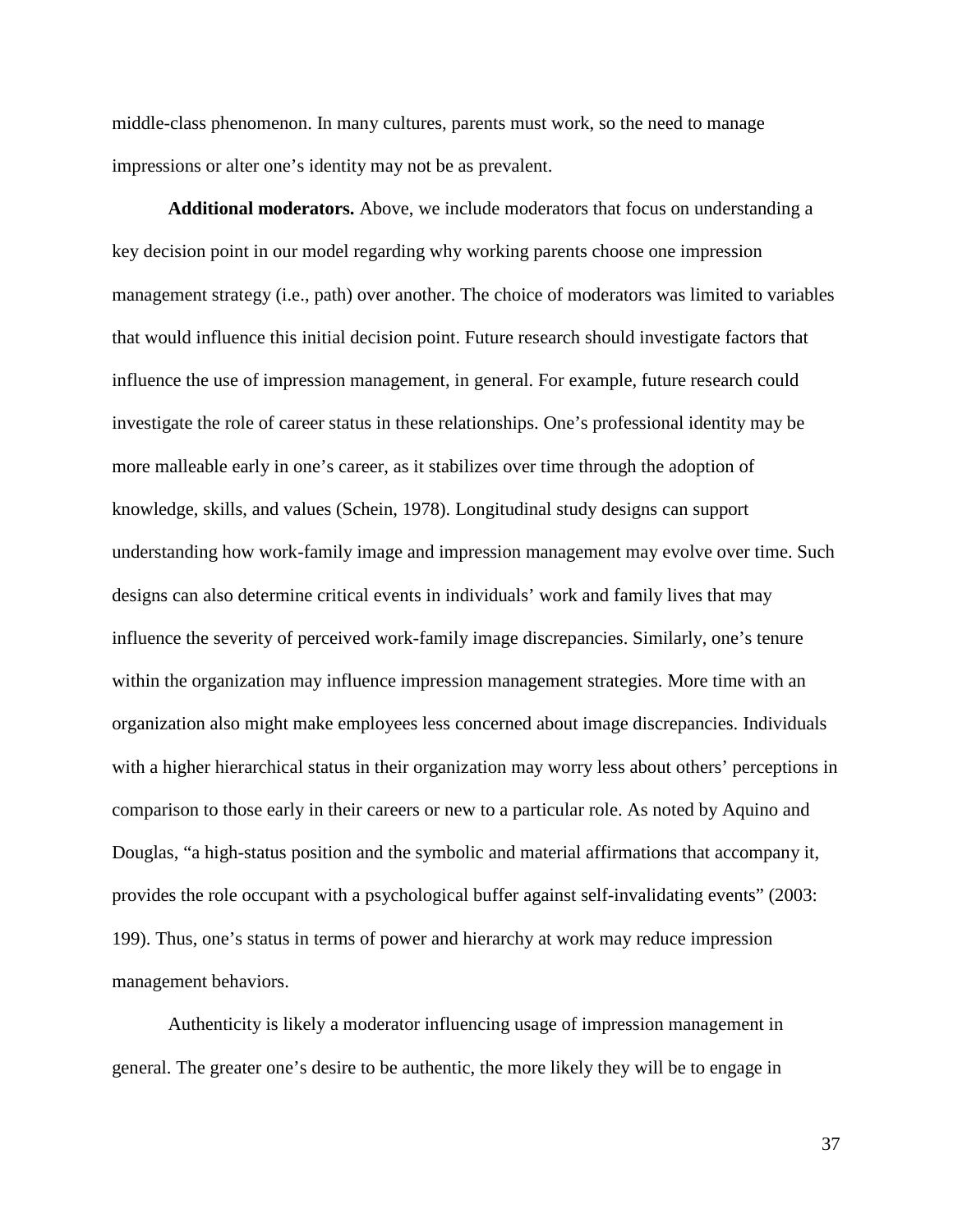behaviors that represent their true self and the less likely they will be to engage in impression management in general (Cable & Kay, 2012). In addition, various moderators may influence the choice of strategy used to respond to a work-family image identity asymmetry. Individual differences, such as boundary management preferences mentioned earlier, may influence how one manages a work-family image-identity asymmetry. For example, working parents who prefer segmentation may be more adept at maintaining asymmetry. Further, organizational and family demands placed on parents may influence the identity adaptation process. For example, a family structure that places heavy demands on the mother for child-care may naturally contribute to resolving an asymmetry and result in a restructured identity that involves the family domain assuming a more prominent role. Even in situations when their personal work identity is strong, the discomfort associated with image-identity asymmetries coupled with high family demands and lower work demands may drive working mothers into reprioritizing their identities.

**Distal outcomes***.* Future research should look at the downstream consequences of adapted identities. While prior research has focused on affective, development, and efficiency gains and losses associated with navigating work and family roles (Wayne et al., 2007), our theorizing points to several *identity-based gains and losses* that may result from work-family identity adaptation. Future research should disentangle the implications of each adapted workfamily identity. For example, Meister and colleagues (2014) suggest that resolving an identity asymmetry—or adjusting one's internal identity to match an external image—has positive interpersonal and intrapersonal consequences. When asymmetry exists and one's image is positively received, resolution entails one incorporating "a more positive, desirable, or aspirational self into his or her actual work-related identities" (Meister et al., 2014: 500). However, we submit that resolving work-family image-identity asymmetry—because of its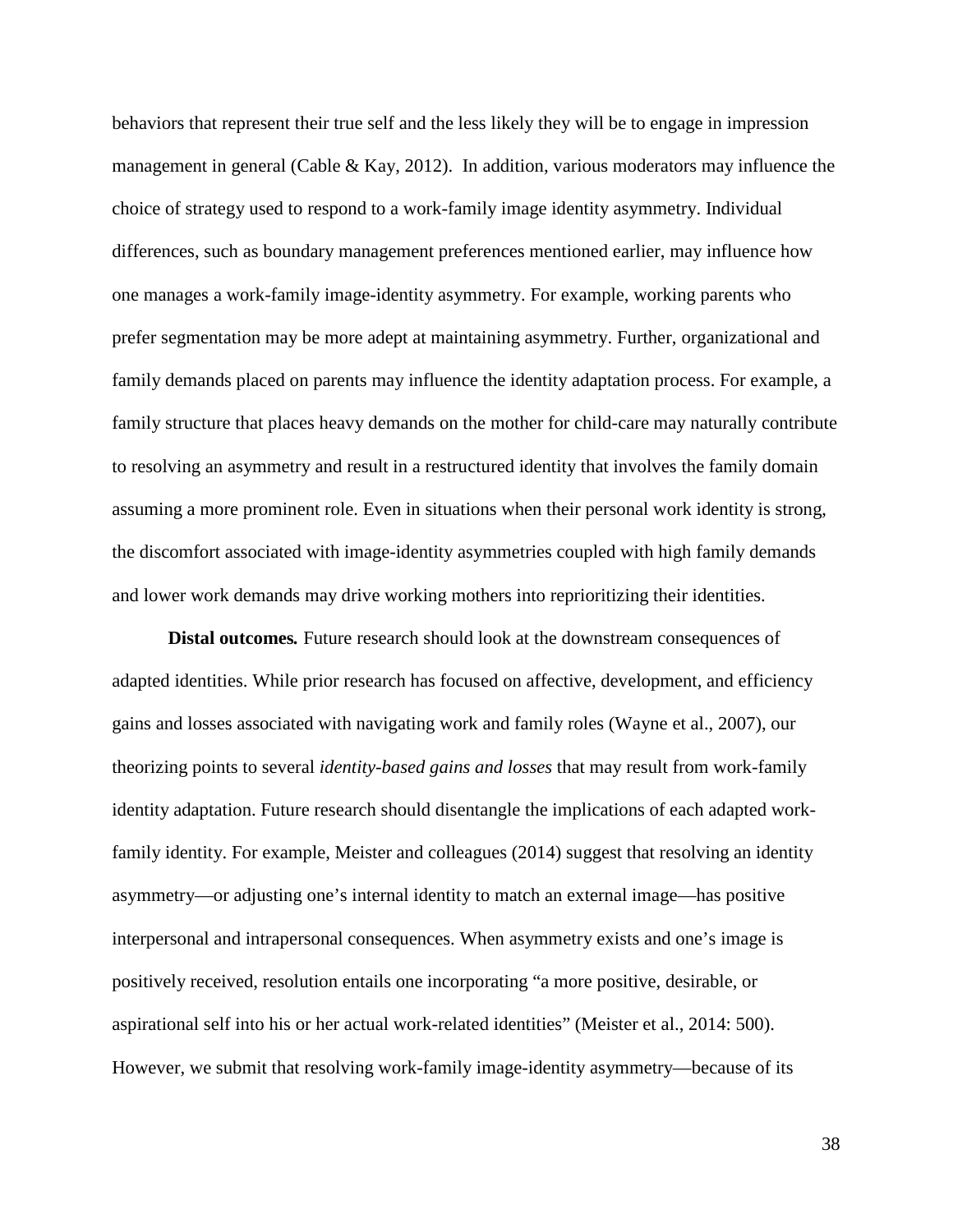dualistic nature—may be more complicated. Resolving a work-family image-identity asymmetry may mean giving up an important aspect of one's identity. Thus, despite a positive reception from those one is trying to impress, resolving a work-family image-identity asymmetry by altering one's internal work-family identity may reduce the salience of one's work or family identity. As with all types of image-identity asymmetry, there is often a basic cognitive, physical, and emotional conflict between the pressure to become the desired image and maintain consistency in self-presentation and a reluctance to give up one's true self (Baumeister et al., 1985). When working parents withdraw from their commitments in one domain, they may experience losses in the other. Still, not all working parents will experience negative consequences related to a restructured work-family identity. Experiencing an image-identity asymmetry is cognitively and emotionally taxing. Restructuring one's identity can reduce this tension and allow one to identify more strongly with one aspect of him or herself.

Identity-based losses may also occur because of a confused identity, which is rooted in the fragmentation of self or a lack of integrated "core" self (Donahue, Robins, Roberts, & John, 1993). Individuals who maintain image-identity asymmetries may experience worry, depression, and anxiety about others learning their "true" identity (Langford & Clance, 1993; McGregor, Gee, & Posey, 2008). Conflict between identities can create confusion about commitments and values (Koerner, 2014), emotional exhaustion (Haines & Saba, 2012), tension (Slugoski, Marcia, & Koopman, 1984), and feelings of bewilderment and occasional discouragement (Schenkel & Marcia, 1972). Studies suggest if individuals pretend to be members of a more positively valued social category by denying or hiding their "true" selves, they are likely to experience more shame and guilt (Barreto & Ellemers, 2003). Downplaying or concealing salient aspects of one's personal identity at work can affect an employee's overall sense of self (Clair et al., 2005;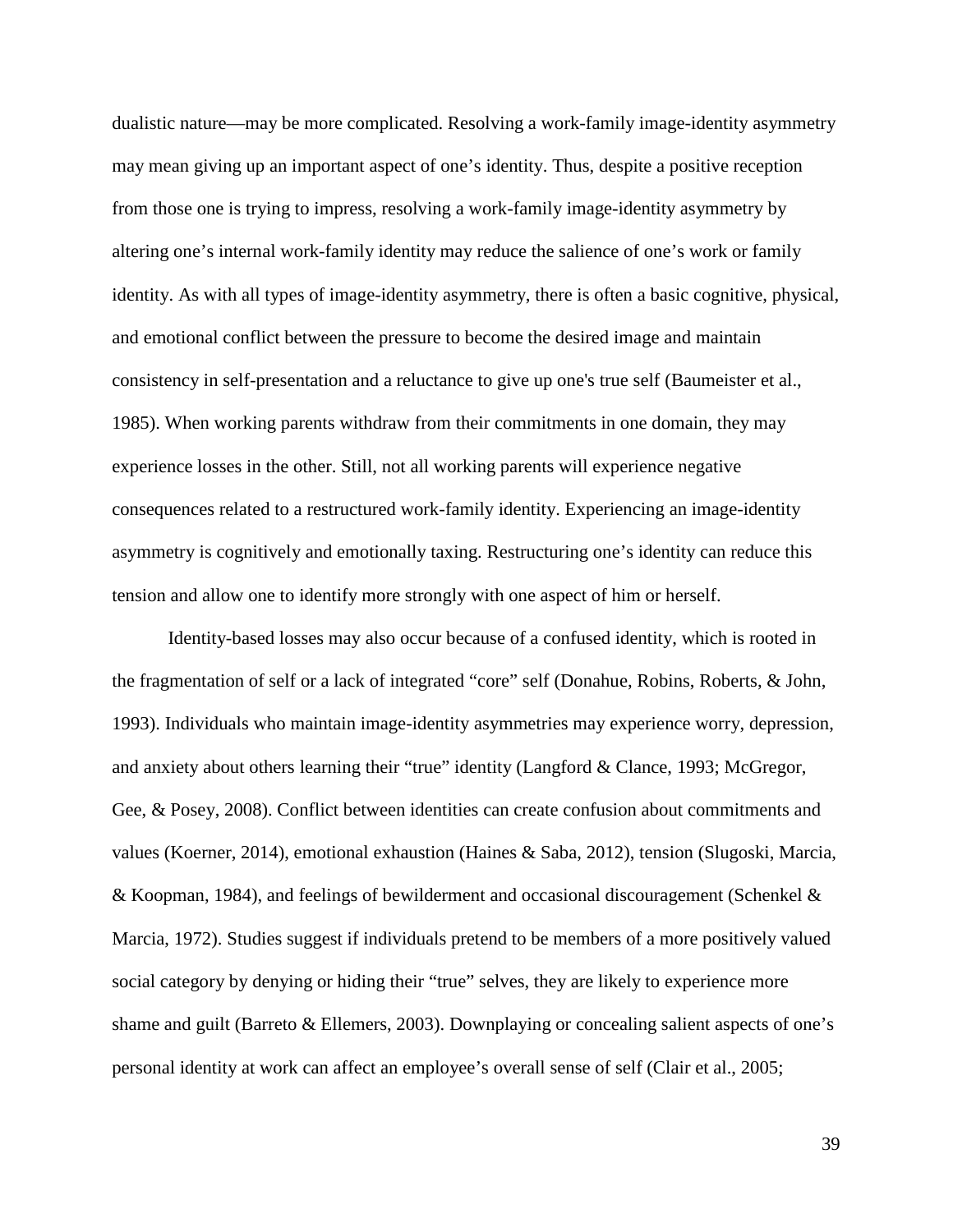Ragins, 2008). A confused work-family identity may eventually lead to a restructured work or family identity, as maintaining both one's internal identity and one's image becomes too taxing and resolving the identity is not an option. We also suspect that a confused identity may lead to more severe work-family image discrepancies in that not knowing who one is may make it difficult to meet others' image expectations.

On the other hand, individuals with multiple identities may have various conceptions of themselves, which may surface in different contexts (Rockquemore & Brunsma, 2002). They may not seek a singular identity but construct their identities in multiple ways to multiple audiences. Thus, in the right social contexts (i.e. when environments that require different images are possible to keep completely separate), some individuals may be more resilient and may manage a lack of identity coherence better than others may (Rockquemore & Brunsma, 2002).

Finally, research suggests that an integrated identity may be most likely to include identity-based gains. Projecting an image that highlights both domains can be beneficial to the employee and those around him or her (Pratt et al., 2006). When individuals seek to reconcile competing identities by reframing them as complementary, they may be able to achieve improved balance (Kreiner, et al., 2006). When employees feel as though they can commit to multiple roles (work and family), rather than feeling as though they must choose between them, they are more likely to experience positive effects such as increased life satisfaction, self-esteem, and self-acceptance (Ruderman et al., 2002). Greater centrality of multiple roles—such as employee and mother—relate to better psychological well-being (Martire, Stephens, & Townsend, 2000). When employees experience psychological gains from work, they are more likely to experience enhanced family functioning and engagement at home (Wayne et al., 2007).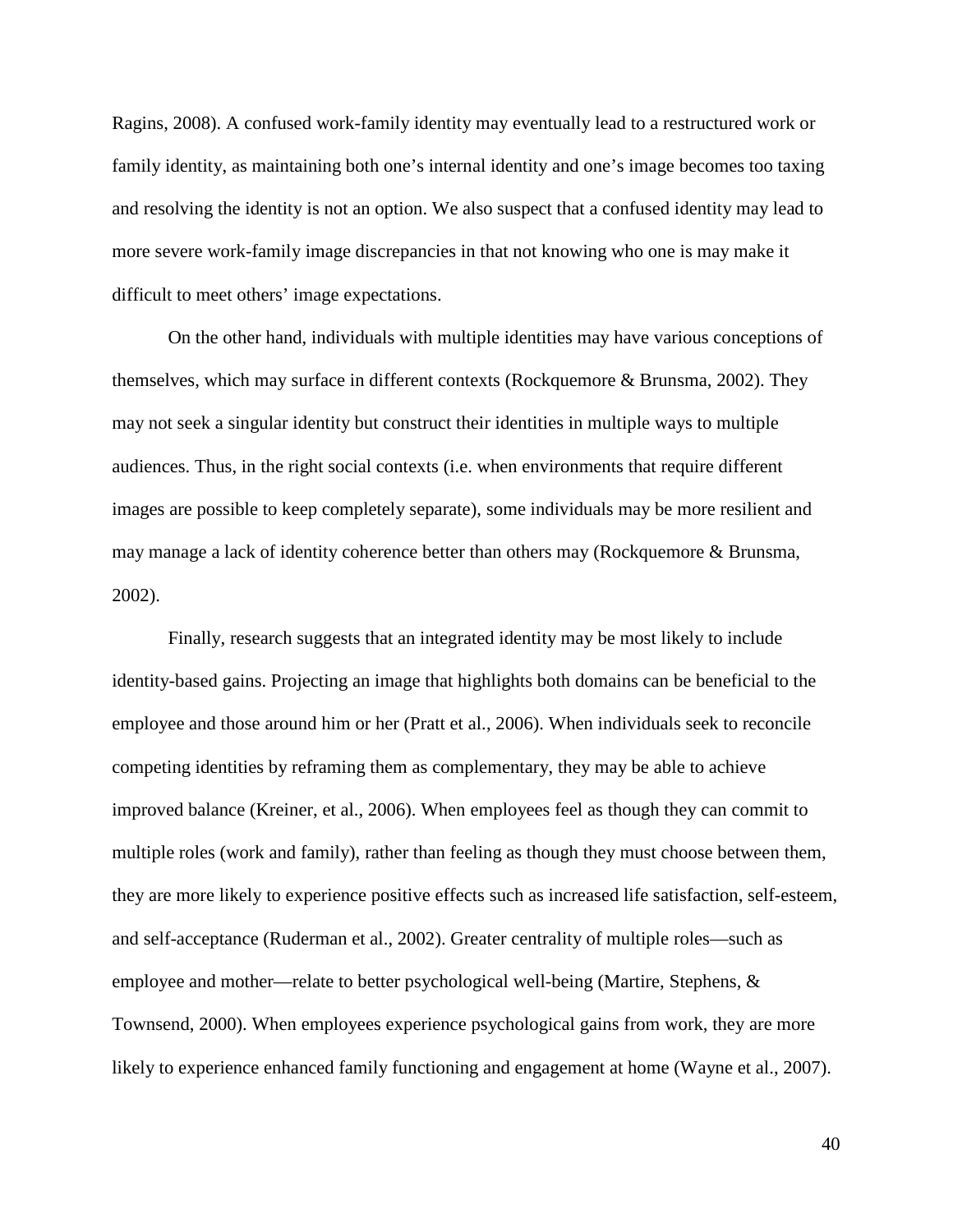In presenting a positive, integrated image of themselves at work, employees will generate greater acceptance from others through improved workplace relationships and will advance their overall reputations (Adler & Kwon, 2002; Ibarra, 1999; Leana & Van Buren, 1999). Positive distinctiveness and integrated work-family identity may also signal to others that the working parent identity is valued; this may encourage other working parents to communicate the value of competence in work and family domains and may promote inclusiveness (Ely, 1995; Milliken & Martins, 1996). On the other hand, those engaged in positive distinctiveness and experience an integrated work-family identity may continue to struggle with the high expectations inherent in their work-family norms and potential social disapproval associated with the emphasis on work and family. In addition to the gains described above, the potential for ongoing work-family image discrepancies may be cognitively and emotionally draining.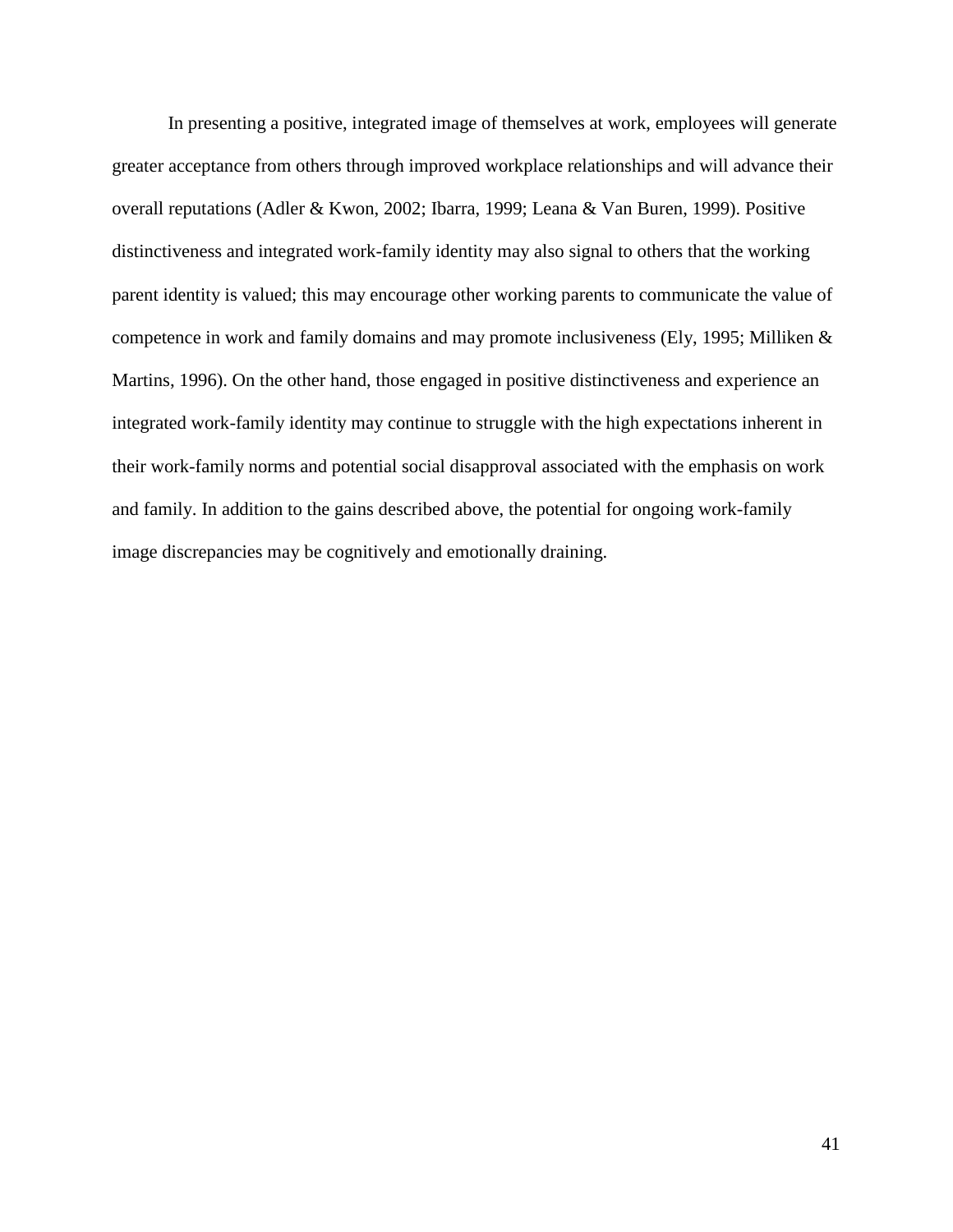## **CONCLUSION**

In this paper, we introduce the construct *work-family image* and suggest that individuals are often evaluated on their competence in both their family and work roles. We focus on the dualistic work-family image, acknowledging that for working parents, judgments and expectations often represent assessments of competence in these intrinsically linked domains. This investigation of work-family images is timely and important as recent decades have seen a simultaneous increase in dual-earning parents and in intensive child-centered parenting (Hays, 1996; Shirani, et al, 2012). We present a conceptual model capturing the dynamic interplay between image and identity by elucidating how work-family norms influence work-family image discrepancies and impression management strategies and lead to identity adaptation.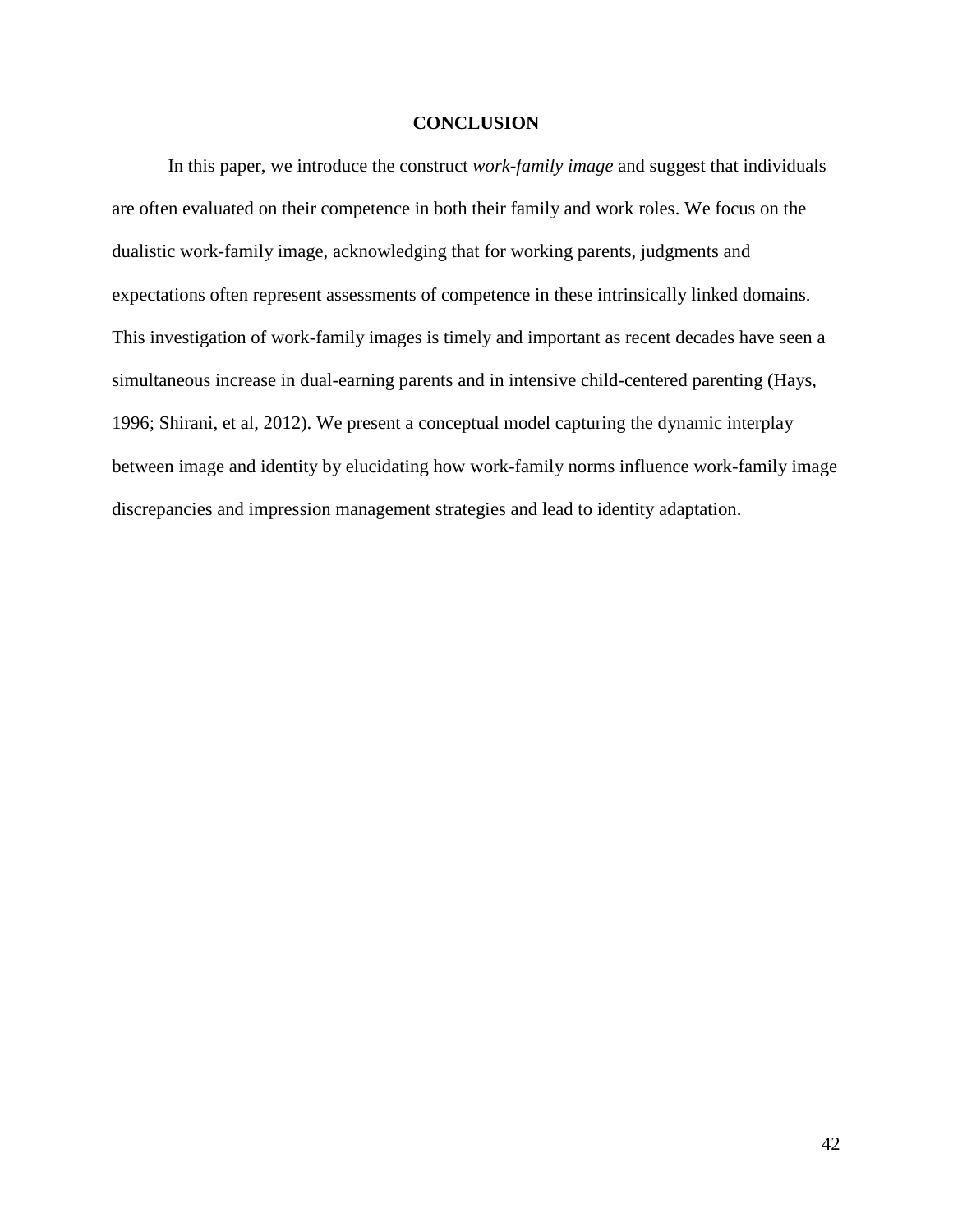### **REFERENCES**

- Adler, P. S. & Kwon, S. W. 2002. Social capital: Prospects for a new concept. *Academy of Management Review*, 27(1): 17-40.
- Alvesson, M. 2010. Self-doubters, strugglers, storytellers, surfers and others: Images of selfidentities in organization studies. *Human Relations***,** 63(2): 193-217.
- Amatea, E. S., Cross, E. G., Clark, J. E., & Bobby, C. L. 1986. Assessing the work and family role expectations of career-oriented men and women: The life role salience scales. *Journal of Marriage and the Family*, 831-838.
- Aquino, K., & Douglas, S. 2003. Identity threat and antisocial behavior in organizations: The moderating effects of individual differences, aggressive modeling, and hierarchical status. *Organizational Behavior and Human Decision Processes*, 90(1): 195-208.
- Ashforth, B. E., Harrison, S. H., & Corley, K. G. 2008. Identification in organizations: An examination of four fundamental questions. *Journal of Management,* 34(3): 325-374.
- Ashforth, B. E., & Humphrey, R. H. 1993. Emotional labor in service roles: The influence of identity. *Academy of Management Review*, 18(1): 88-115.
- Ashforth, B. E., Kreiner, G. E., & Fugate, M. 2000. All in a day's work: Boundaries and micro role transitions. *Academy of Management Review*, 25(3): 472-491.
- Ashmore, R. D., Deaux, K., & McLaughlin-Volpe, T. 2004. An organizing framework for collective identity: articulation and significance of multidimensionality. *Psychological Bulletin*, 130(1): 80-114.
- Aumann, K., Galinsky, E., & Matos, K. 2011. *The new male mystique*. New York: Families and Work Institute.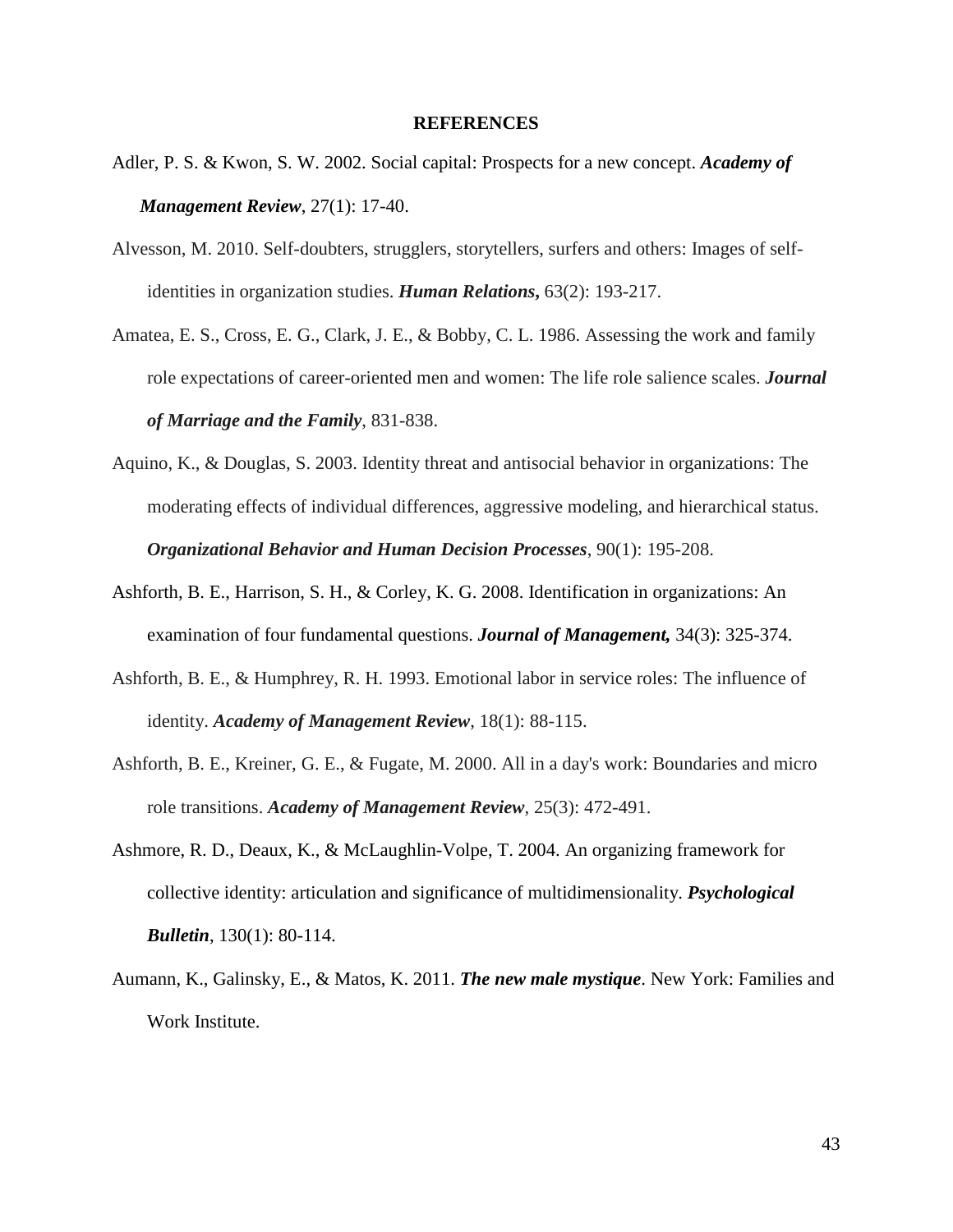- Bagger, J., Li, A., & Gutek, B. A. 2008. How much do you value your family and does it matter? The joint effects of family identity salience, family-interference-with-work, and gender. *Human Relations*, 61(2): 187-211.
- Bandura, A. 1986. The explanatory and predictive scope of self-efficacy theory. *Journal of Social and Clinical Psychology*, 4(3): 359–373.
- Barreto, M., & Ellemers, N. 2003. The effects of being categorised: The interplay between internal and external social identities. *European Review of Social Psychology,* 14(1): 139- 170.
- Barreto, M., Ellemers, N., Scholten, W., & Smith, H. 2010. To be or not to be: The impact of implicit and explicit inappropriate social categorizations on the self. *British Journal of Social Psychology*, 49(1): 43-67.
- Baumeister, R. F. 1982. A self-presentational view of social phenomena. *Psychological Bulletin*, 91(1): 3-26.
- Baumeister, R. F. 1989. The optimal margin of illusion. *Journal of Social and Clinical Psychology,* 8(2): 176-189.
- Baumeister, R. F., Shapiro, J. P., & Tice, D. M. 1985. Two kinds of identity crisis. *Journal of Personality,* 53(3): 407-424.
- Baxter, L. 1990. Dialectical contradictions in relationship development. *Journal of Social and Personal Relationships*, 7: 69–88.
- Bell, E. L. 1990. The bicultural life experience of career‐oriented black women**.** *Journal of Organizational Behavior,* 11(6): 459-477.
- Berry, J. W. 1992. Acculturation and adaptation in a new society. *International Migration*, 30: 69–86.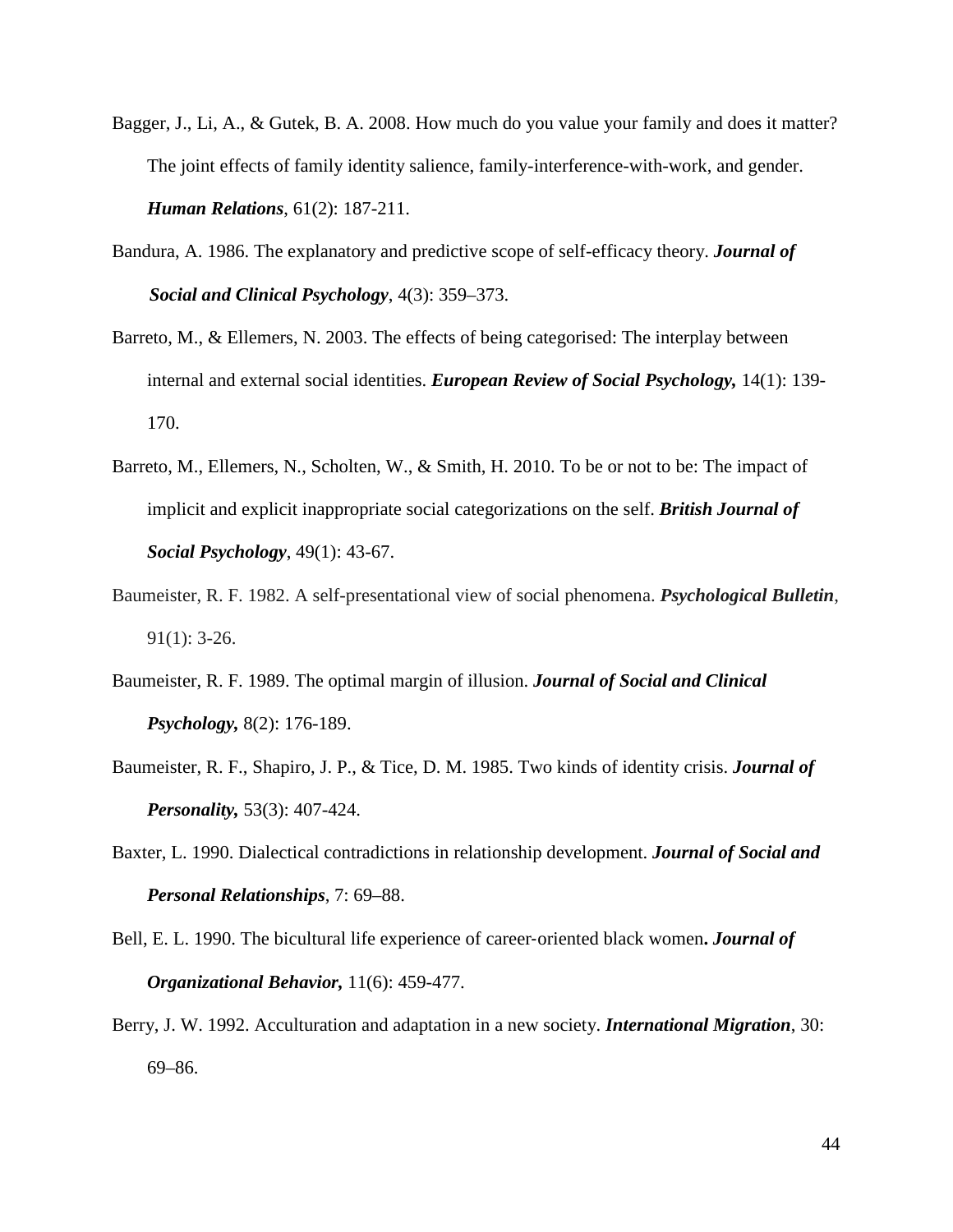Berry, J. 1997. Immigration, acculturation and adaptation. *Applied Psychology: An International Review*, 46: 5–68.

Berry, J. W., Segall, M. H., & Kagitcibasi, C. 1997. *Handbook of Cross-Cultural Psychology*. (J. W. Berry, M. H. Segall, & C. Kagitcibasi, Eds.), Social behavior and applications (2nd ed.). Allyn & Baker.

Blair-Loy, M. 2003. *Competing devotions*. Cambridge, MA: Harvard University Press.

- Brandth, B. & Kvande, E. 2017. Fathers integrating work and childcare: Reconciling the logics? In Elin Kvande, Berit Brandth & Sigtona Halrynjo (eds.), *Work-family dynamics: Competing logics of regulation, economy and morals*. Routledge: 70–86.
- Brescoll V.L. & Uhlmann E.L. 2005. Attitudes toward traditional and nontraditional parents. *Psychology of Women Quarterly* 29(4): 436–445.
- Burke, P. J. 2004. Identities and social structure: The 2003 Cooley-Mead award address. *Social Psychology Quarterly*, *67*(1): 5-15.
- Burke, R.J. 2014. Individual, organizational, and societal backlash against women. In Burke, R. J. & Major, D. A. (Eds.), *Gender in organizations: Are men allies or adversaries to women's career advancement?* (pp. 335-362). Cheltenham, UK: Edward Elgar Publishing.
- Burnett, S. B., Gatrell, C., Cooper, C., & Sparrow, P. 2011. Fatherhood and flexible working: A contradiction in terms? In S. Kaiser, M. J. Ringlstetter, M. Pina e Cunha, & D.R. Eikhof (Eds.), *Creating balance? International perspectives on the work-life integration of professional*s. (pp. 157–172). Berlin, Germany: Springer.
- Buzzanell, P. M., Meisenbach, R., Remke, R., Liu, M., Bowers, V., & Conn, C. 2005. The good working mother: Managerial women's sensemaking and feelings about work–family issues. *Communication Studies,* 56(3): 261-285.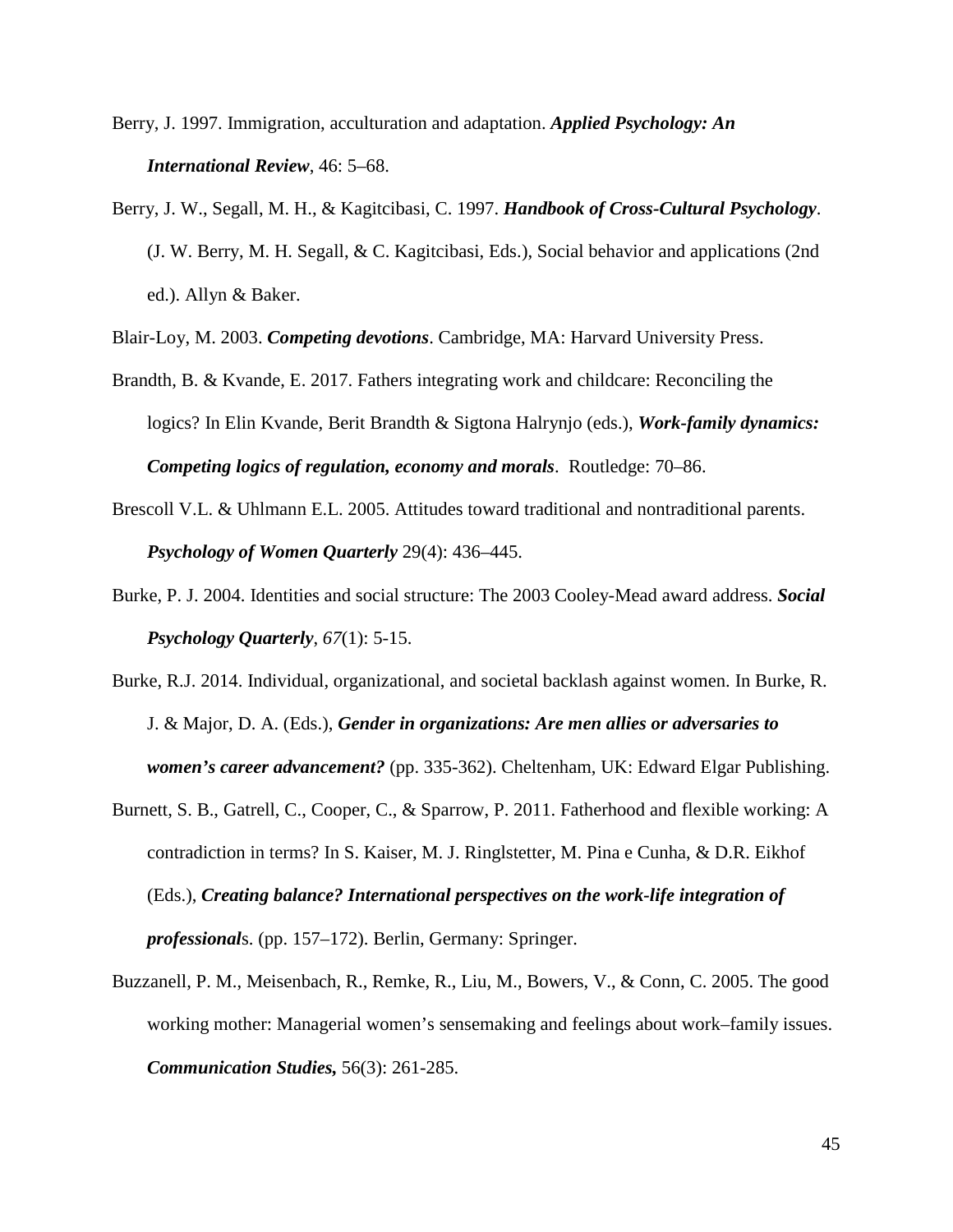- Byrne, A., & Barling, J. 2017. When she brings home the job status: Wives' job status, status leakage, and marital instability. *Organization Science*, 28: 177-192.
- Cable, D. M., & Kay, V. S. 2012. Striving for self-verification during organizational entry. *Academy of Management Journal*, 55(2): 360-380.
- Cabrera, E.F. 2007. Opting out and opting in: understanding the complexities of women's career transitions, *Career Development International*, 12(3): 218–37.

Cherkis, J. 2017. *Listen: Beyond Clinton, female candidates have long faced sexism*. Huffington Post, Retrieved September 14, 2017 from http://huffpost/us/entry/us\_59b85935e4b02da0e13d3ebe

- Christopher, K. 2012. Extensive mothering: Employed mothers' constructions of the good mother. *Gender & Society*, 26(1): 73-96.
- Clair, J. A., Beatty, J. E., & MacLean, T. L. 2005. Out of sight but not out of mind: Managing invisible social identities in the workplace. *Academy of Management Review,* 30(1): 78-95.
- Clance, P. R., & Imes, S. A. 1978. The imposter phenomenon in high achieving women: Dynamics and therapeutic intervention. *Psychotherapy: Theory, Research & Practice*, *15*(3): 241-247.
- Collett, J. L. 2005. What kind of mother am I? Impression management and the social construction of motherhood. *Symbolic Interaction,* 28(3): 327-347.
- Collins, R. L. 1996. For better or worse: The impact of upward social comparison on selfevaluations. *Psychological Bulletin,* 119(1): 51-69.

Collinson, D. L. 2003. Identities and insecurities: Selves at work. *Organization,* 10(3): 527-547.

Coltrane, S. 1997. *Family man: Fatherhood, housework, and gender equity***.** New York, NY: Oxford University Press.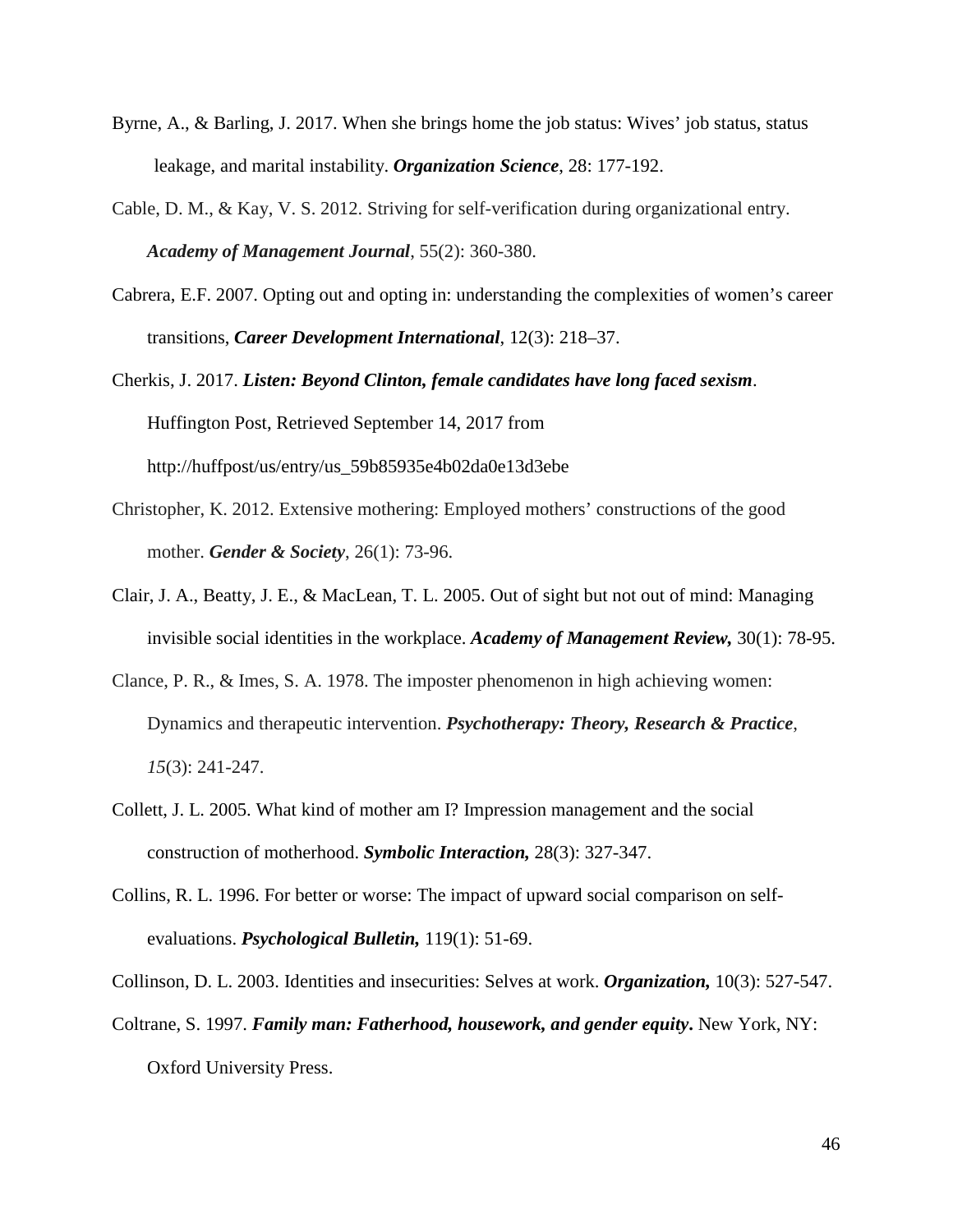- Coltrane, S., & Ishii-Kuntz, M. 1992. Men's housework: A life course perspective. *Journal of Marriage and the Family*, 54: 43-57.
- Coltrane, S., Miller, E. C., DeHaan, T., & Stewart, L. 2013. Fathers and the flexibility stigma. *Journal of Social Issues*, *69*(2): 279-302.
- Cooper, M. 2000. Being the "go-to guy": Fatherhood, masculinity, and the organization of work in Silicon Valley. *Qualitative Sociology,* 23(4): 379-405.
- Correll, S. J., Benard, S., & Paik, I. 2007. Getting a job: Is there a motherhood penalty? *American Journal of Sociology*, 112(5): 1297-1338.
- Craig, L., & Sawrikar, P. 2009. Work and family: how does the (gender) balance change as children grow? *Gender, Work & Organization*, 16(6): 684-709.
- Cuddy, A. J., Fiske, S. T., & Glick, P. 2004. When professionals become mothers, warmth doesn't cut the ice. *Journal of Social Issues,* 60(4): 701-718.
- Daniel, G. R. 1996. Black and white identity in the new millennium: Unsevering the ties that bind. In Root, M. (Eds.) *Racially mixed people in America*. Newbury Park, CA: Sage Publications. 121-139.
- Dona, G., & Berry, J. W. 1994. Acculturation attitudes and acculturative stress of Central American refugees. *International Journal of Psychology*, 29: 57–70.
- Donahue, E. M., Robins, R. W., Roberts, B. W., & John, O. P. 1993. The divided self: concurrent and longitudinal effects of psychological adjustment and social roles on selfconcept differentiation. *Journal of Personality and Social Psychology*, *64*(5): 834.

Dowd, N. E. 2003. *Redefining Fatherhood*. New York, NY: New York University Press.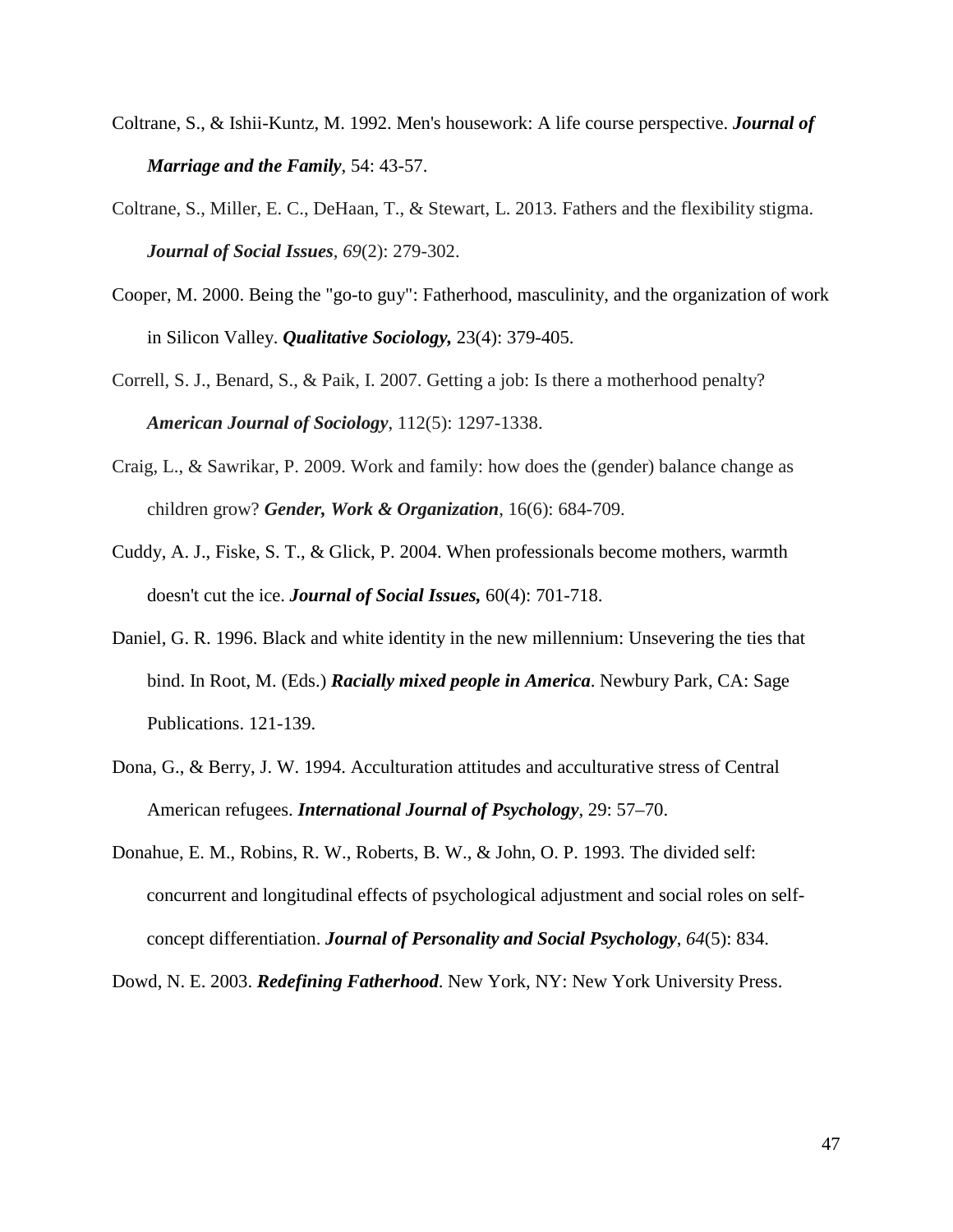Drexler, P. 2013. *Own your success: Why modesty isn't the best policy*. Retrieved, November 18, 2017 from https://www.forbes.com/sites/peggydrexler/2013/07/29/own-your-successwhy-modesty-isnt-the-best-policy/#12fec460710a

DuBrin, A. J. 1990. *Winning office politics.* New York, NY: Prentice-Hall.

- Dutton, J. E. & Dukerich, J. M. 1991. Keeping an eye on the mirror: Image and identity in organizational adaptation. *Academy of Management Journal***,** 34(3): 517-554.
- Dutton, J. E., Roberts, L. M., & Bednar, J. 2010. Pathways for positive identity construction at work: Four types of positive identity and the building of social resources. *Academy of Management Review,* 35(2): 265-293.
- Ely, R. J. 1995. The power in demography: Women's social constructions of gender identity at work. *Academy of Management Journal*, 38(3): 589-634.
- Etaugh, C., & Folger, D. 1998. Perceptions of parents whose work and parenting behaviors deviate from role expectations. *Sex Roles,* 39(3-4): 215-223.
- Fels, A. 2004. Do women lack ambition? *Harvard Business Review***,** 82(4): 50-60.
- Feintzeig & Eshelman, 2016 June 14. *How 25 male CEOs manage work and life*. Retrieved September 12, 2016 from http://graphics.wsj.com/image-grid/ceo-work-life/.
- Fuegen, K., Biernat, M., Haines, E., & Deaux, K. 2004. Mothers and fathers in the workplace: How gender and parental status influence judgments of job-related competence. *Journal of Social Issues,* 60(4): 737-754.
- Gardner, W. L., & Martinko, M. J. 1988. Impression management in organizations. *Journal of Management,* 14(2): 321-338.
- Garey A. 1999. *Weaving work and motherhood*. Philadelphia: Temple University Press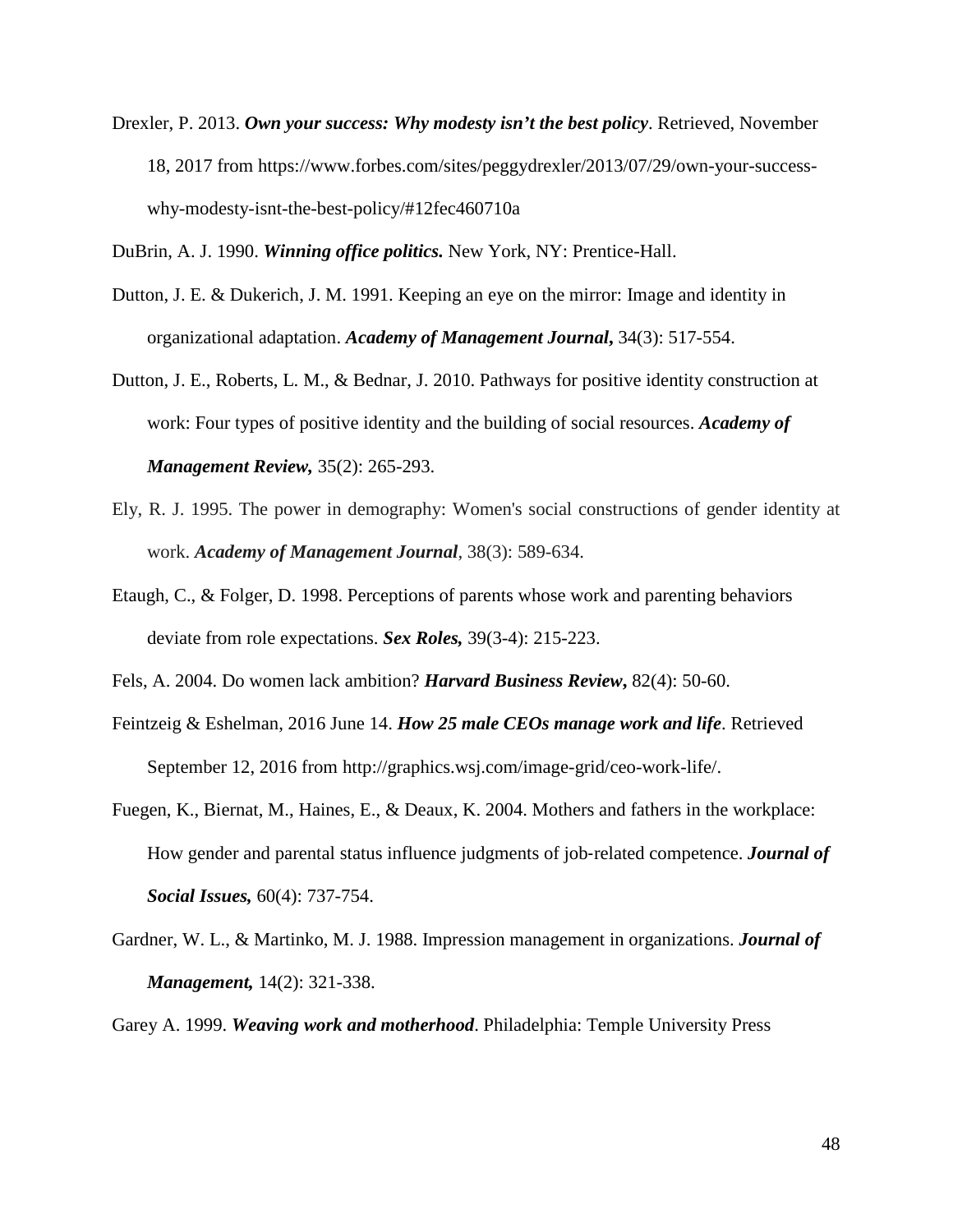- Gerson, K. 1994. *No man's land: Men's changing commitments to family and work*. Basic Books.
- Gerson, K. 1985. *Hard choices: How women decide about work, career, and motherhood*. Berkeley, CA: University of California Press.
- Gregory, A., & Milner, S. 2011. What is "new" about fatherhood? The social construction of fatherhood in France and the UK. *Men and Masculinities*, *14*(5): 588-606.
- Gibson, D. E. 2004. Role models in career development: New directions for theory and research. *Journal of Vocational Behavior,* 65(1): 134-156.
- Gioia, D. A., Schultz, M., & Corley, K. G. 2000. Organizational identity, image, and adaptive instability. *Academy of management Review*, *25*(1): 63-81.
- Glauber, R. 2008. Race and gender in families and at work the fatherhood wage premium. *Gender & Society,* 22(1): 8-30.
- Goffman, E. 1959. *The presentation of self in everyday life.* New York, NY: Anchor.
- Goldin, C., Kerr, S., Olivetti, C. & Barth, E. 2017. The expanding gender earnings gap: Evidence from the LEHD-2000 Census, *American Economics Review*, Forthcoming
- Graves, L. M., Ohlott, P. J., & Ruderman, M. N. 2007. Commitment to family role: Effects on managers' attitudes and performance. *Journal of Applied Psychology*, 92(1): 44-56.
- Greenhaus, J. H. 1971. An investigation of the role of career salience in vocational behavior. *Journal of Vocational Behavior*, 1(3): 209-216.
- Greenhaus, J. H. 1973. A factorial investigation of career salience. *Journal of Vocational Behavior*, 3(1): 95-98.
- Greenhaus, J. H., & Beutell, N. J. 1985. Sources of conflict between work and family roles. *Academy of Management Review*, *10*(1), 76-88.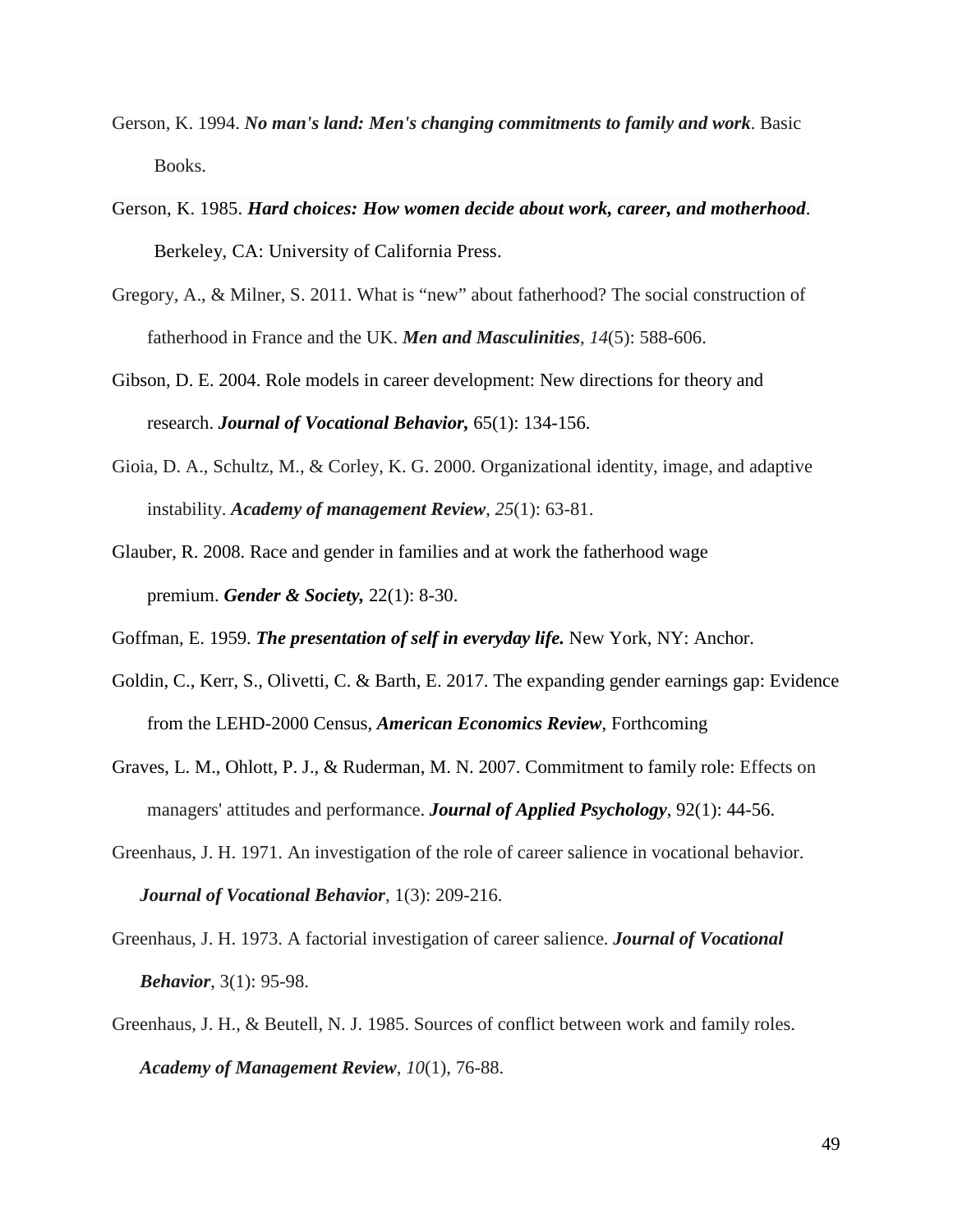- Greenhaus, J. H., & Powell, G. N. 2006. When work and family are allies: A theory of workfamily enrichment. *Academy of Management Review,* 31(1): 72-92.
- Groysberg, B., & Abrahams, R. 2014. Manage your work, manage your life. *Harvard Business Review,* 92(3): 58-66.
- Gueutal, H. G., & Taylor, E. M. 1991. Employee pregnancy: The impact on organizations, pregnant employees and co-workers. *Journal of Business and Psychology,* 5: 459–476.
- Haines III, V. Y., & Saba, T. 2012. Challenges to professional identities and emotional exhaustion. *Career Development International*, 17(2): 120-136.
- Hall, D. T., & Richter, J. 1988. Balancing work life and home life: What can organizations do to help? *Academy of Management Executive*, 2(3): 213-223.
- Halpert, J. A., & Burg, J. H. 1997. Mixed messages: Co-worker responses to the pregnant employee. *Journal of Business and Psychology*, 12(2): 241-253.

Hattery, A. 2001. *Women, work, and families: Balancing and weaving*. Sage.

- Hays, S. 1996. *The cultural contradictions of motherhood*. New Haven, CT: Yale University Press.
- Heisler, J. M., & Ellis, J. B. 2008. Motherhood and the construction of "mommy identity": Messages about motherhood and face negotiation. *Communication Quarterly*, 56(4): 445- 467.
- Hewlin, P. F. 2003. And the award for best actor goes to…: Facades of conformity in organizational settings. *Academy of Management Review,* 28(4): 633-642.
- Hewlin, P. F. 2009. Wearing the cloak: antecedents and consequences of creating facades of conformity. *Journal of Applied Psychology*, 94(3): 727-741.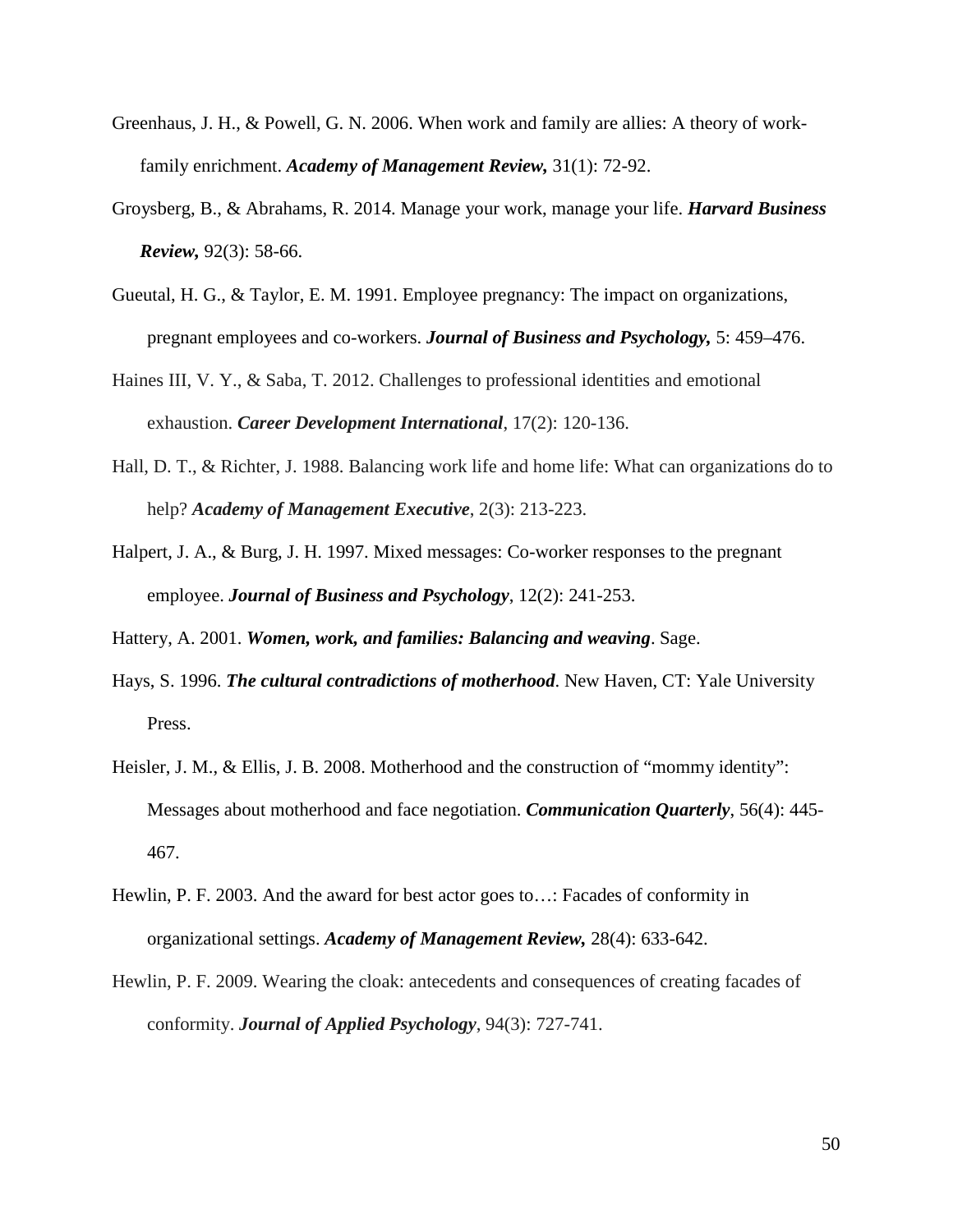- Higgins, C., Duxbury, L., & Lee, C. 1994. Impact of life-cycle stage and gender on the ability to balance work and family responsibilities. *Family Relations*, 43: 144-150.
- Hill, C. 2015. *Why parents may make better employees*. Retrieved September 23, 2016, from [http://www.marketwatch.com/story/why-parents-may-make-better-employees-2015-08-14.](http://www.marketwatch.com/story/why-parents-may-make-better-employees-2015-08-14)
- Hobson, B., & Fahlén, S. 2009. Competing scenarios for European fathers: Applying Sen's capabilities and agency framework to work—family balance. *The Annals of the American Academy of Political and Social Science*, 624(1): 214-233.
- Hodges, M. J., & Budig, M. J. 2010. Who gets the daddy bonus? Organizational hegemonic masculinity and the impact of fatherhood on earnings. *Gender & Society*, 24(6): 717-745.
- Hochschild A. 1989. *The Second Shift: Working Parents and the Revolution at Home*. New York: Penguin.
- Humberd, B., Ladge, J. J., & Harrington, B. 2015. The "new" dad: Navigating fathering identity within organizational contexts. *Journal of Business and Psychology,* 30(2): 249-266.
- Ibarra, H. 1999. Provisional selves: Experimenting with image and identity in professional adaptation. *Administrative Science Quarterly,* 44(4): 764-791.
- Ibarra, H., & Barbulescu, R. 2010. Identity as narrative: Prevalence, effectiveness, and consequences of narrative identity work in macro work role transitions. *Academy of Management Review,* 35(1): 135-154.
- Jackall, R. 1988. *Moral mazes: The world of corporate managers*. New York: Oxford University Press.
- Johnstone, R.L., 2006. *Religion in Society: A Sociology of Religion*. Pearson/Prentice Hall.
- Johnston, D. D., & Swanson, D. H. 2006. Constructing the "good mother": The experience of mothering ideologies by work status. *Sex Roles*, *54*(7-8): 509-519.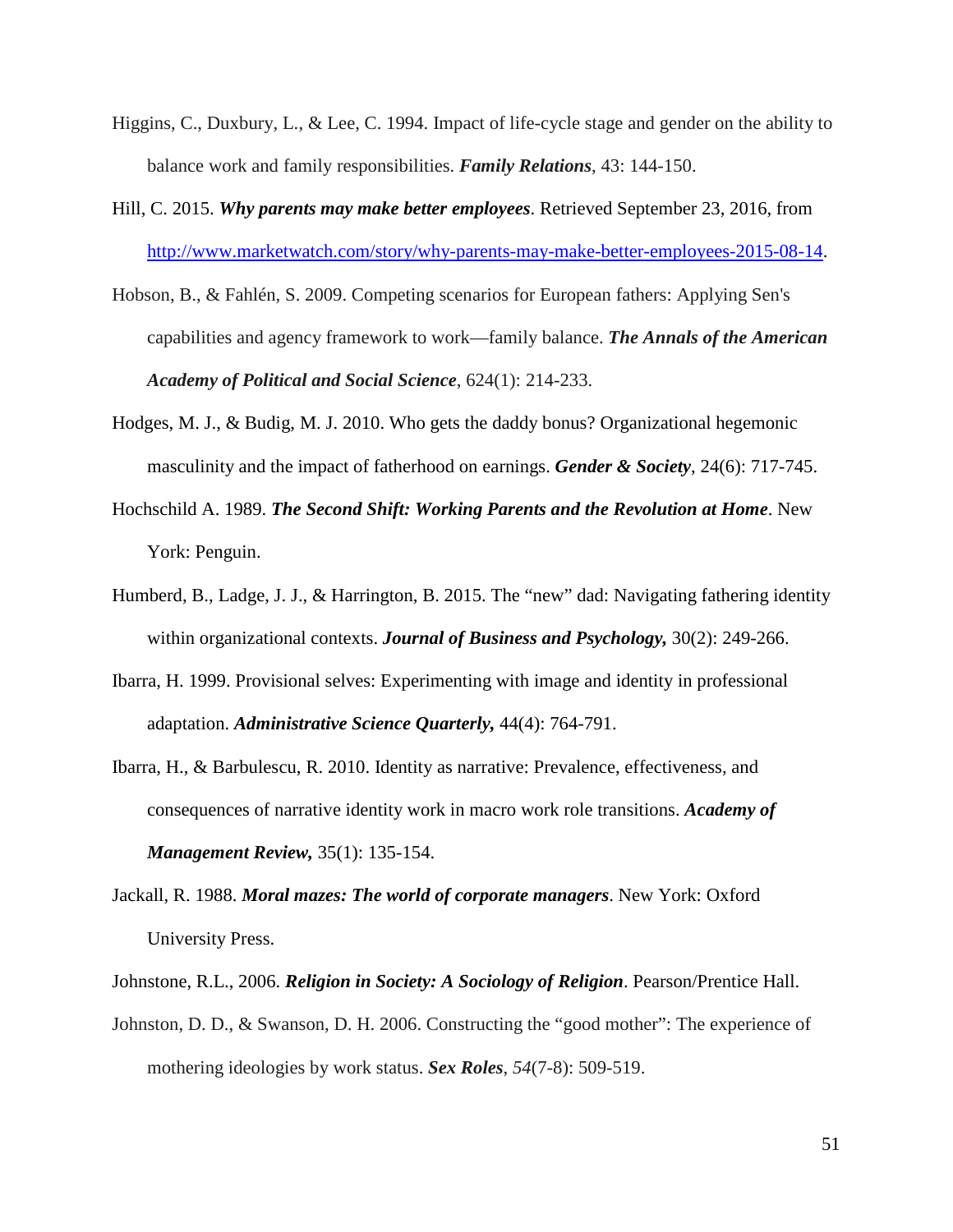- Johnston, D. D., & Swanson, D. H. 2007. Cognitive acrobatics in the construction of worker– mother identity. *Sex Roles*, 57(5-6): 447-459.
- Jones, K.P. & King, E.B. 2014. Managing concealable stigmas at work: A review and multilevel model. *Journal of Management,* 40(5): 1466–1494.
- Jones, K.P., King, E.B., Gilrane, V.L., McCausland J.M. Cortina J. & Grimm, K.J. 2016. The baby bump: Managing a dynamic stigma over time. *Journal of Management,* 42(5): 1530 – 155.
- Jones, E. E., Rhodewalt, E, Berglas, S., & Skelton, J. A. 1981. Effects of strategic selfpresentation on subsequent self-esteem. *Journal of Personality and Social Psychology*, 41, 407-421.
- Kaufman, G. 2000. Do gender role attitudes matter? Family formation and dissolution among traditional and egalitarian men and women. *Journal of Family Issues*, *21*(1), 128-144.
- Killewald, A. 2013. A Reconsideration of the Fatherhood Premium: Marriage, Coresidence, Biology, and Fathers' Wages. *American Sociological Review,* 78(1): *96-116.*
- King, E. B., Mohr, J. J., Peddie, C. I., Jones, K. P., & Kendra, M. 2014. Predictors of identity management an exploratory experience-sampling study of lesbian, gay, and bisexual workers. *Journal of Management*, 43(2): 476-502.
- Knoester, C., & Eggebeen, D. J. 2006. The effects of the transition to parenthood and subsequent children on men's well-being and social participation. *Journal of Family Issues,* 27(11): 1532-1560.
- Koerner, M. M. 2014. Courage as identity work: Accounts of workplace courage. *Academy of Management Journal*, 57(1): 63-93.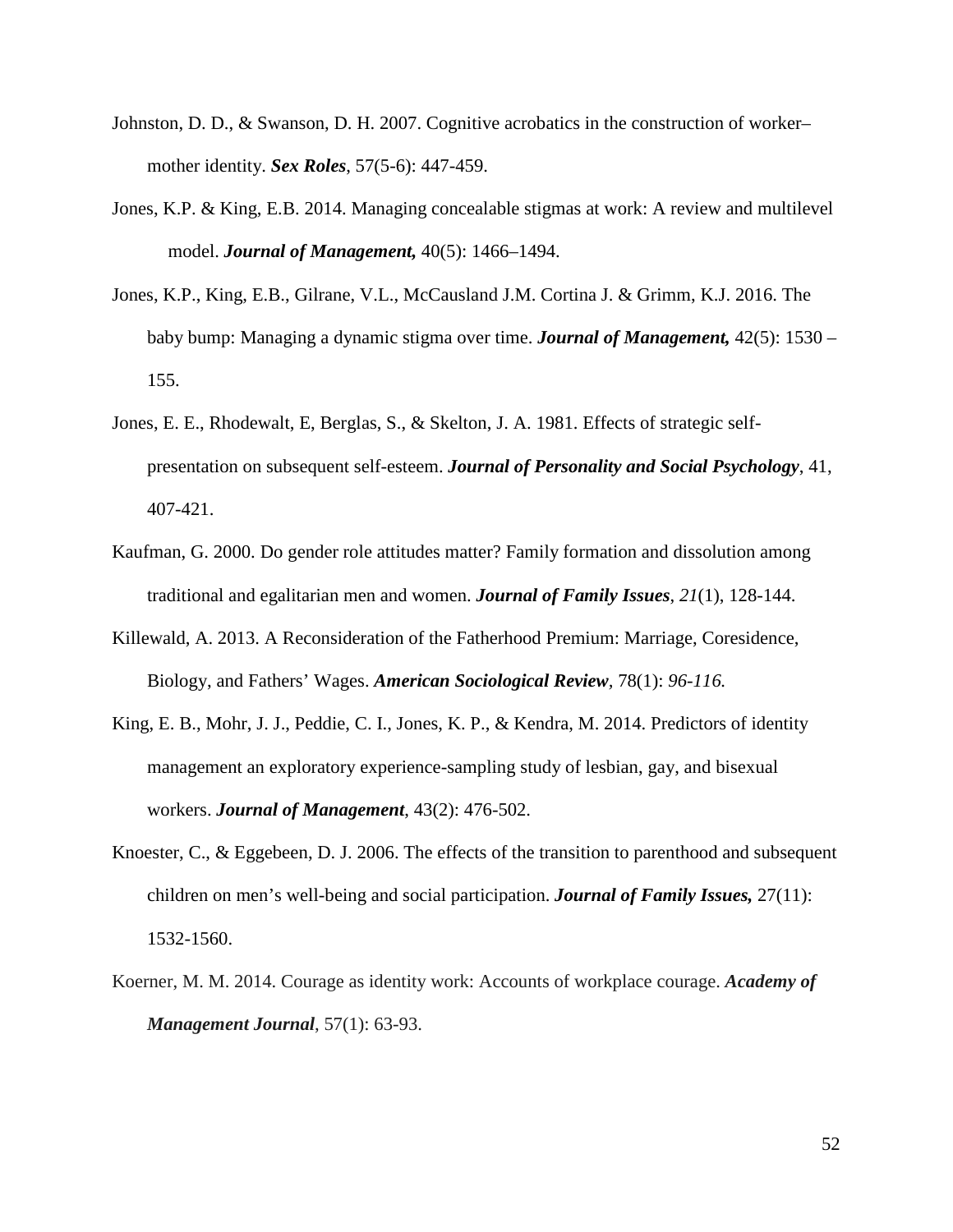- Kondo, D. K. 1990. "M. Butterfly": Orientalism, gender, and a critique of essentialist identity. *Cultural Critique,* 16: 5-29.
- Kossek, E., Lewis, S., & Hammer, L. B. 2010. Work-life initiatives and organizational change: Overcoming mixed messages to move from the margin to the mainstream. *Human Relations*, *63*(1): 3-19
- Kreiner, G. E. 2006. Consequences of work-home segmentation or integration: A personenvironment fit perspective. *Journal of Organizational Behavior*, 27(4): 485-507.
- Kreiner, G. E., Hollensbe, E. C., & Sheep, M. L. 2006. Where is the "me" among the "we"? Identity work and the search for optimal balance. *Academy of Management Journal,* 49(5): 1031-1057.
- Kvande, E., Brandth, B., & Halrynjo, S. 2017. Integrating work and family. In Brandt B, Halrynjo S, Kvande E (Eds.), *Work-family dynamics. Competing logics of regulation, economies and morals,* London: Routledge.
- Ladge, J.J. 2016. Communicating work-life supports: Implications for organizations, individuals and families. McGlone, M. & Ballard, D. (eds.), *Work Pressures: New Agendas in Communication***s**. Routledge, London.
- Ladge, J. J., & Greenberg, D. N. 2015. Becoming a working mother: Managing identity and efficacy uncertainties during resocialization. *Human Resource Management,* 54(6): 977- 998.
- Ladge, J.J. Humberd, B.A., & McNett, J. 2016. The other half: Views of fatherhood in organizations. To be published in R. Matthews  $\& C$ . Spitzmueller's edited volume, *Research Perspectives on Work and the Transition to Motherhood,* Berlin, Germany: Springer Books.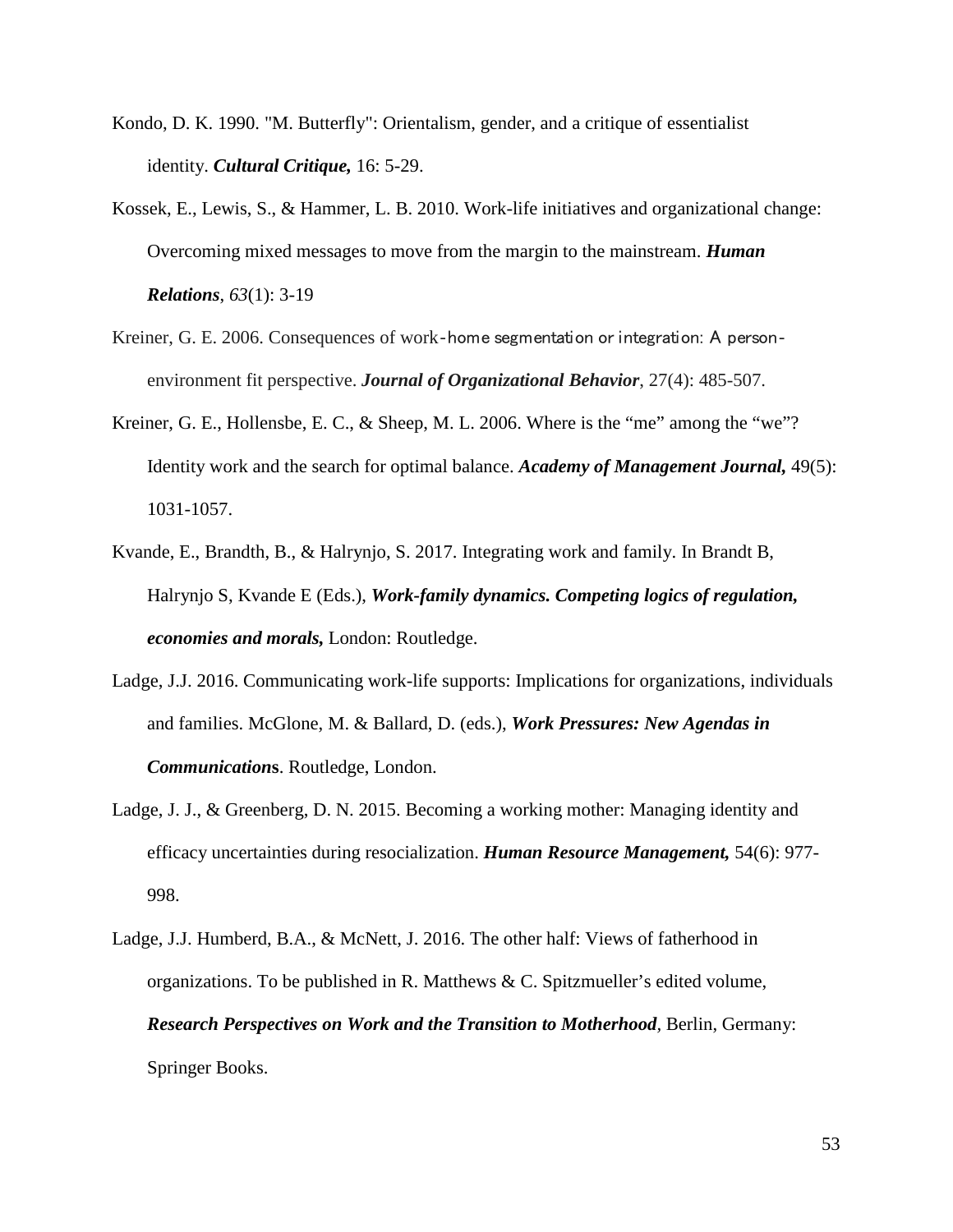- Langford, J., & Clance, P. R. 1993. The imposter phenomenon: Recent research findings regarding dynamics, personality and family patterns and their implications for treatment. *Psychotherapy: Theory, Research, Practice, Training,* 30(3): 495.
- LaRossa, R. 1988. Fatherhood and social change. *Family Relations,* 37: 451-58.
- Leana, C. R., & Van Buren, H. J. 1999. Organizational social capital and employment practices. *Academy of Management Review,* 24(3): 538-555.
- Leary, M. R., & Kowalski, R. M. 1990. Impression management: A literature review and twocomponent model. *Psychological Bulletin,* 107(1): 34-47.
- Levine, J. A., & Pittinsky, T. L. 1997. *Working fathers: New strategies for balancing work and family***.** Massachusetts: Addison-Wesley.
- Litano, M. L., Myers, D. P. & Major, D. A. 2014. How can men and women be allies in achieving work-family balance? The role of coping in facilitating positive crossover. In Ronald J. Burke, R.J. & Major, D.A. (Eds.), *Gender in Organizations: Are Men Allies or Adversaries to Women's Career Advancement?* (pp. 365-384). Cheltenham, UK: Edward Elgar Publishing.
- Little, L. M., Major, V. S., Hinojosa, A. S., & Nelson, D. L. 2015. Professional image maintenance: How women navigate pregnancy in the workplace. *Academy of Management Journal,* 58(1): 8-37.
- Lobel, S. A., & Clair, L. S. 1992. Effects of family responsibilities, gender, and career identity salience on performance outcomes. *Academy of Management Journal*, 35(5): 1057-1069.
- Louis, M. R. 1980. Surprise and sense making: What newcomers experience in entering unfamiliar organizational settings. *Administrative Science Quarterly*, 25: 226-251.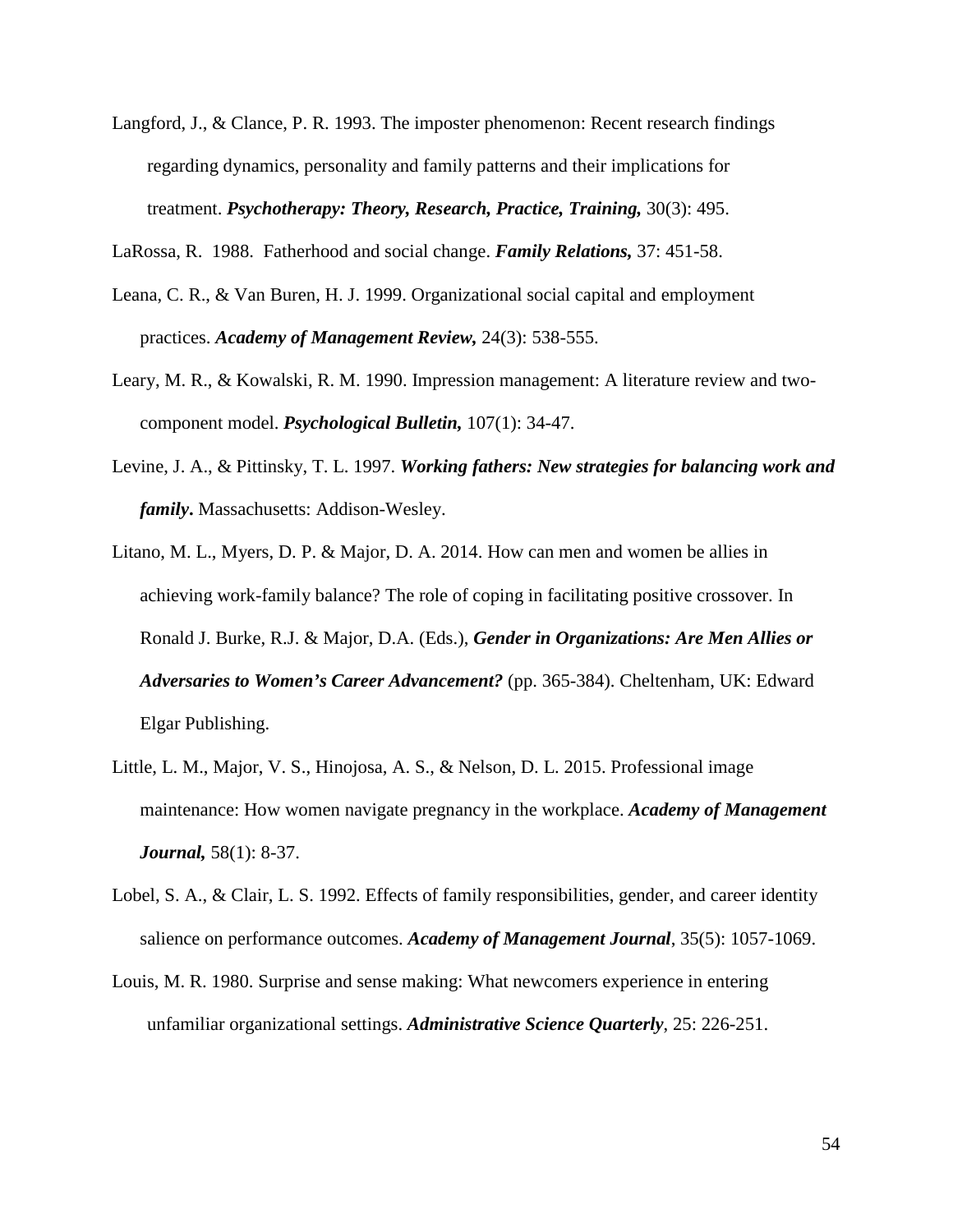- Lockwood, P., & Kunda, Z. 1997. Superstars and me: Predicting the impact of role models on the self. *Journal of Personality and Social Psychology,* 73(1): 91.
- Loscocco, K., & Spitze, G. 2007. Gender patterns in provider role attitudes and behavior. *Journal of Family Issues*, *28*: 934 – 954.
- Mainiero, L.A., & S.E. Sullivan 2006. *The opt-out revolt: Why people are leaving companies to create kaleidoscope careers*, Mountain View, CA: Davies-Black Publishing.
- Martire, L. M., Stephens, M. A. P., & Townsend, A. L. 2000. Centrality of women's multiple roles: Beneficial and detrimental consequences for psychological well-being. *Psychology and Aging*, 15(1): 148.
- Masters, S. 2013. *The To Work or Stay-at-Home Debate*, Parenting Magazine retrieved November 28, 2017 from http://www.parenting.com/article/the-workstay-at-home-debate
- Mazzetti, G., Schaufeli, W. B., & Guglielmi, D. 2016. Are workaholism and work engagement in the eye of the beholder? *European Journal of Psychological Assessment,* 32: 1 – 11.
- McDonald, R.I., Fielding, K.S., & Louis, W.R. 2013. Energizing and de-motivating effects of norm-conflict. *Personality and Social Psychology Bulletin*, 39: 57-72.
- McGregor, L. N., Gee, D. E., & Posey, K. E. 2008. I feel like a fraud and it depresses me: The relation between the imposter phenomenon and depression. *Social Behavior and Personality: An International Journal,* 36(1): 43-48.
- McHale, S. M., & Huston, T. L. 1984. Men and women as parents: Sex role orientations, employment, and parental roles with infants. *Child Development*, 55: 1349-1361.
- McKillop, K. J., Berzonsky, M. D., & Schlenker, B. R. 1992. The impact of self-presentations on self‐beliefs: Effects of social identity and self‐ presentational context . *Journal of Personality*, 60(4): 789-808.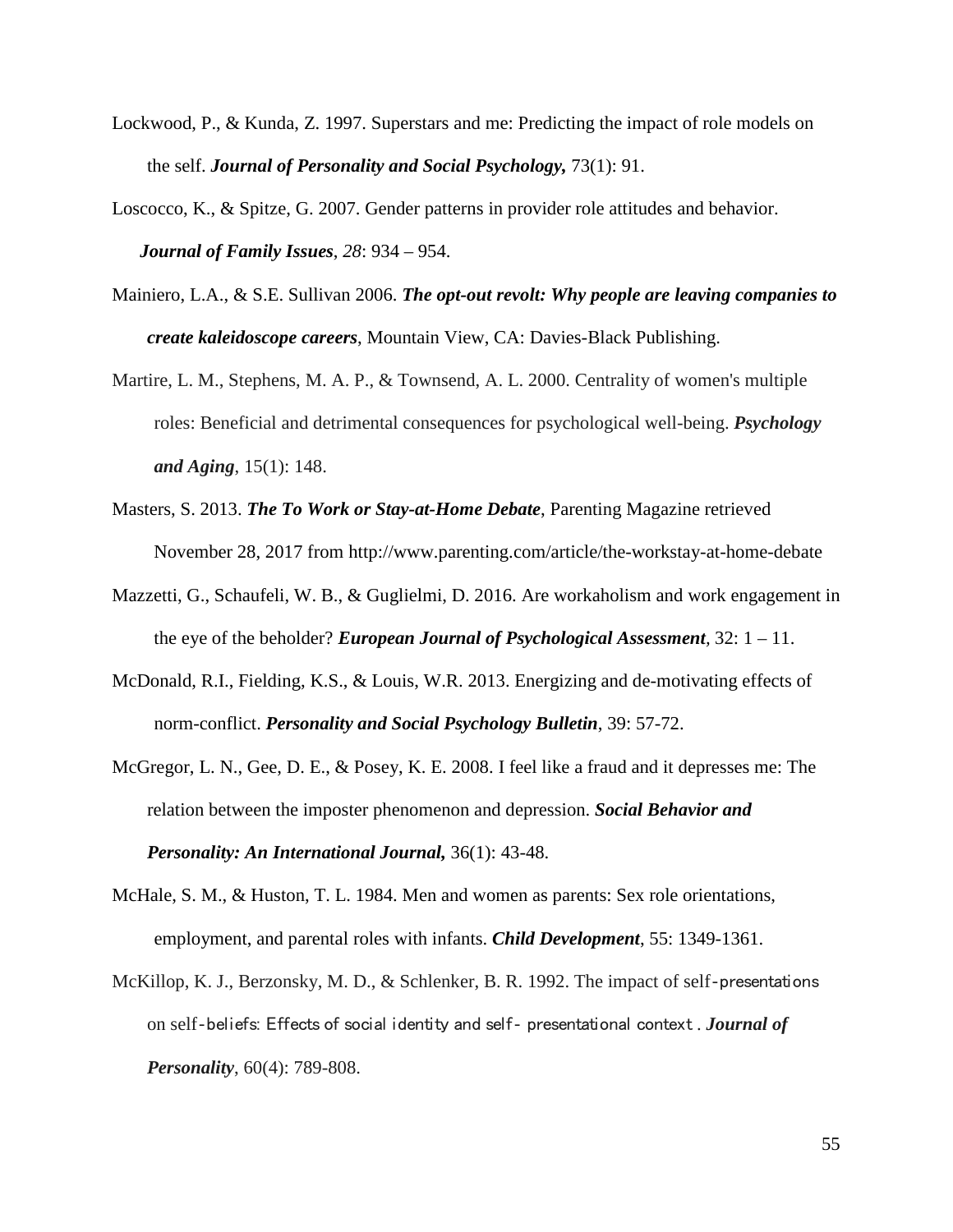Mead, G. H. 1934. *Mind, self and society***.** Chicago, IL: University of Chicago Press.

- Meister, A., Jehn, K. A., & Thatcher, S. M. 2014. Feeling misidentified: The consequences of internal identity asymmetries for individuals at work. *Academy of Management Review,* 39(4): 488-512.
- Meister, A., Sinclair, A., & Jehn, K. A. 2017. Identities under scrutiny: How women leaders navigate feeling misidentified at work. *The Leadership Quarterly*, 28: 672-690.
- Meyerson, D. E., & Scully, M. A. 1995. Crossroads tempered radicalism and the politics of ambivalence and change. *Organization Science*, 6(5): 585-600.
- Milkie, M. A., & Peltola, P. 1999. Playing all the roles: Gender and the work-family balancing act. *Journal of Marriage and the Family***,** 61: 476-490.
- Miller, C. C. 2014. *Being a father is good for your careers but don't get carried away with it*. Retrieved November 18, 2017 from [https://www.nytimes.com/2014/11/14/upshot/being-a](https://www.nytimes.com/2014/11/14/upshot/being-a-father-is-good-for-your-career-but-dont-get-carried-away.html)[father-is-good-for-your-career-but-dont-get-carried-away.html](https://www.nytimes.com/2014/11/14/upshot/being-a-father-is-good-for-your-career-but-dont-get-carried-away.html)
- Miller, D. P. 2011. Maternal work and child overweight and obesity: The importance of timing. *Journal of Family and Economic Issues,* 32(2): 204-218.
- Miller, T. 2012. Balancing caring and paid work in the UK: narrating "choices as first-time parents, *International Review of Sociology*, 22: 39-52.
- Milliken, F. J., & Martins, L. L. 1996. Searching for common threads: Understanding the multiple effects of diversity in organizational groups. *Academy of Management Review*, 21(2): 402-433.
- Minkov, M., Blagoev, V., & Hofstede, G. 2013. The boundaries of culture: Do questions about societal norms reveal cultural difference? *Journal of Cross-Cultural Psychology*, 44: 1094- 1106.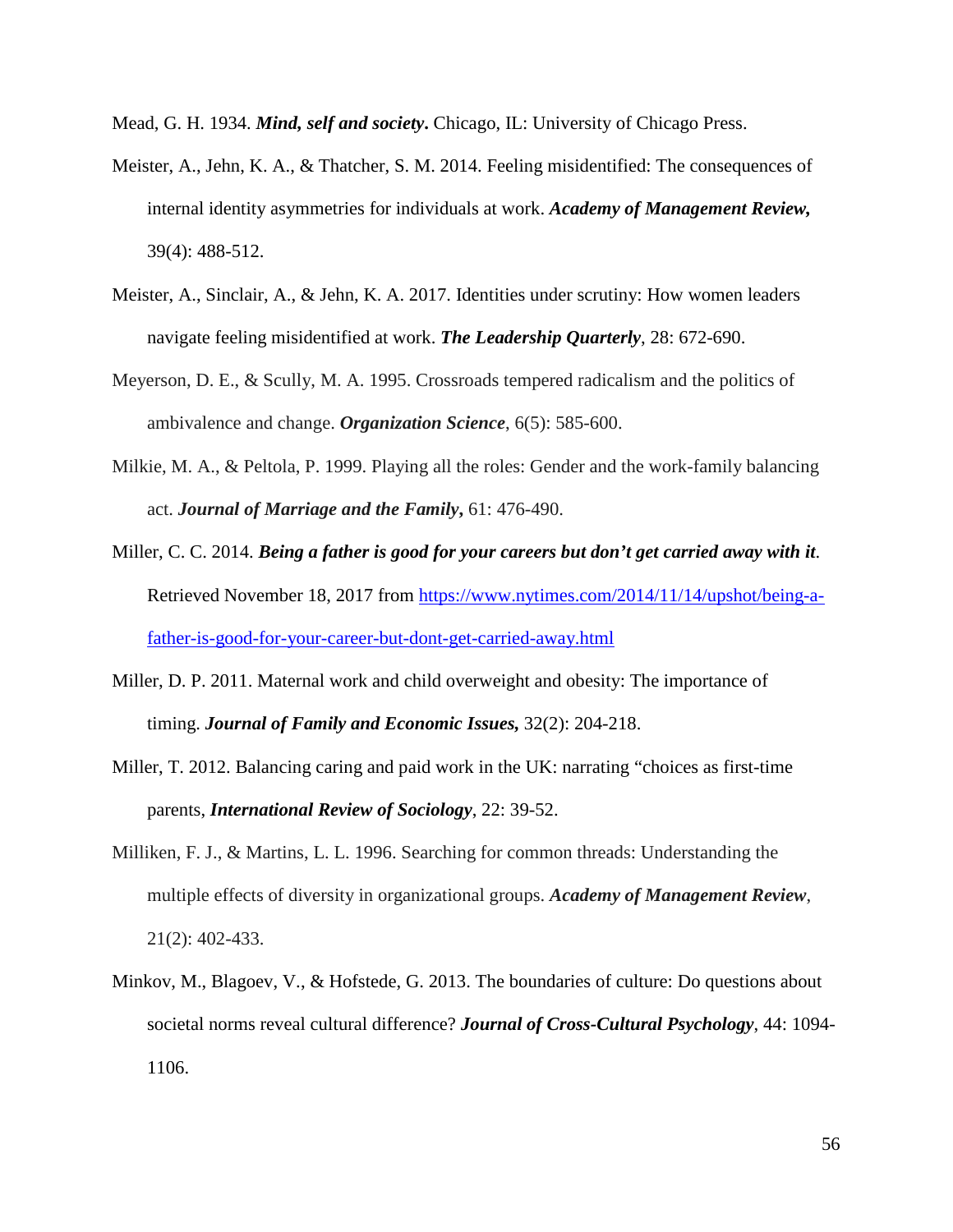- Morgan, M.Y. 1987. The impact of religion on gender-role attitudes. *Psychology of Women Quarterly*, 11: 301-310.
- Nathanson, P., & Young, K. K. 2006. *Legalizing misandry: From public shame to systemic discrimination against men***.** Montreal, CA: McGill-Queen's Press.
- Nippert-Eng, C.E. 1995. *Home and work: Negotiating the boundaries of everyday life*. Chicago: University of Chicago Press.
- O'Brien, M., Brandth, B., & Kvande, E. 2007. Fathers, work and family life: Global perspectives and new insights. *Community, Work, and Family*, 10(4): 375-386.
- Orenstein, P. 2000. *Flux: Women on sex, work, love, kids, and life in a half-changed world*. New York: Doubleday.
- Percheski, C. 2008. *Women's employment, family structure, and social inequality.* Unpublished dissertation, Princeton, NJ: Princeton University.
- Powell, G. N., & Greenhaus, J. H. 2006. Is the opposite of positive negative? Untangling the complex relationship between work-family enrichment and conflict. *Career Development International,* 11(7): 650-659.
- Pratt, M. G., Rockmann, K. W., & Kaufmann, J. B. 2006. Constructing professional identity: The role of work and identity learning cycles in the customization of identity among medical residents. *Academy of Management Journal,* 49(2): 235-262.
- Pyszczynski, T., & Greenberg, J. 1987. Self-regulatory perseveration and the depressive selffocusing style: a self-awareness theory of reactive depression. *Psychological Bulletin*, 102(1): 122.
- Ragins, B. R. 2008. Disclosure disconnects: Antecedents and consequences of disclosing invisible stigmas across life domains. *Academy of Management Review,* 33(1): 194-215.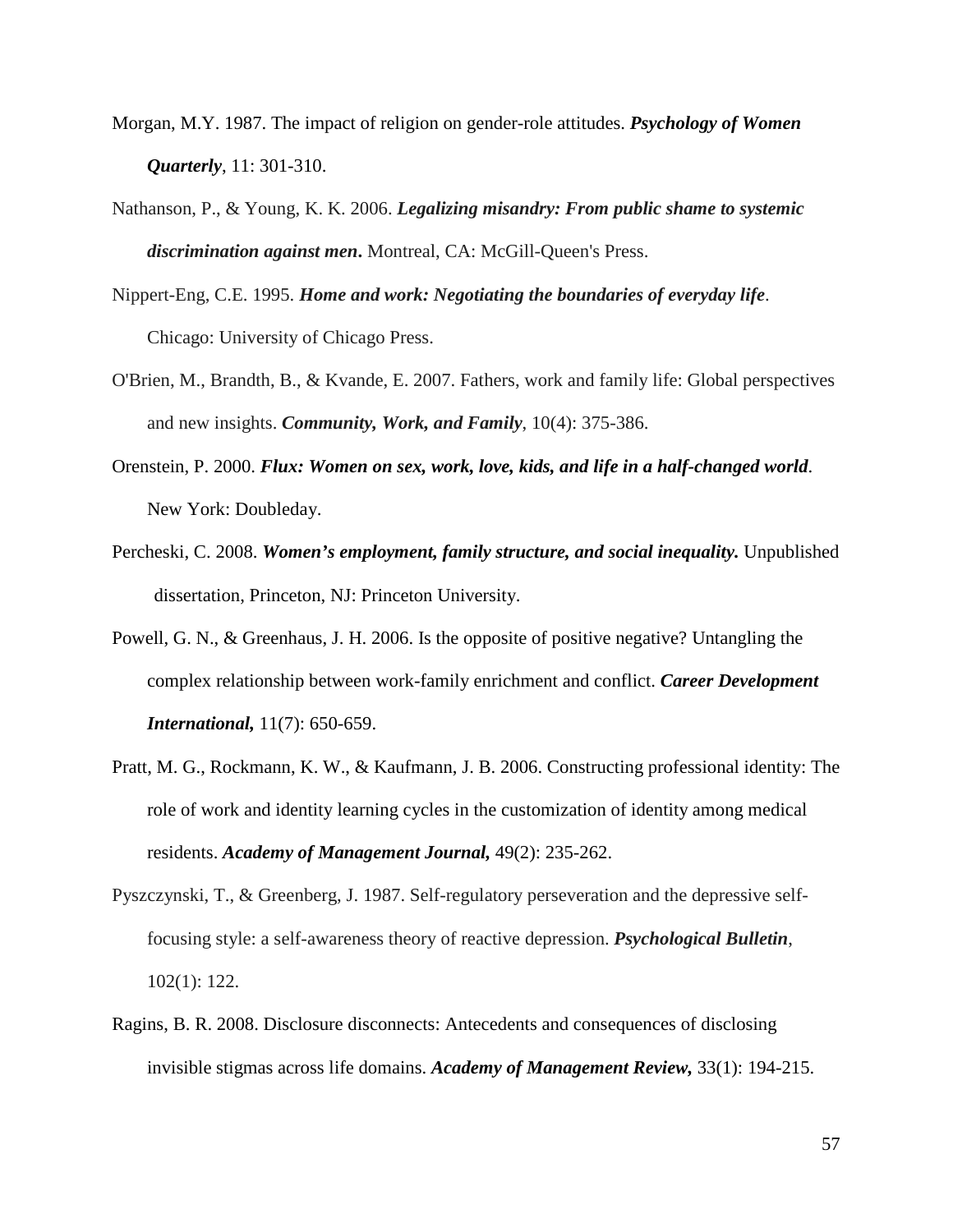- Ramarajan, L., & Reid, E. 2013. Shattering the myth of separate worlds: Negotiating nonwork identities at work. *Academy of Management Review,* 38(4): 621-644.
- Rehel, E. M. 2014. When dad stays home too: Paternity leave, gender, and parenting. *Gender & Society*, 28(1): 110-132.
- Reid, E. 2015. Embracing, passing, revealing, and the ideal worker image: How people navigate expected and experienced professional identities. *Organization Science,* 26(4): 997-1017.
- Rhodewalt, F., & Agustsdottir, S. 1986. Effects of self-presentation on the phenomenal self. *Journal of Personality and Social Psychology***,** 50(1): 47–55.
- Richards, D. 2014. *Daddy-doin work: Empowering mothers to evolve fatherhood*, Provo: UT: Jollyfish Press.
- Ridgeway, C. L., & Correll, S. J. 2004. Motherhood as a status characteristic. *Journal of Social Issues*, 60(4): 683-700.
- Riggs, J. M. 1997. Mandates for mothers and fathers: Perceptions of breadwinners and care givers. *Sex Roles*, 37: 565–580.
- Roberts, L. M. 2005. Changing faces: Professional image construction in diverse organizational settings. *Academy of Management Review,* 30(4): 685-711.
- Rockquemore, K. A. 1999. *Race and identity: Exploring the biracial experience*. Unpublished doctoral dissertation, University of Notre Dame.
- Rockquemore, K. A., & Brunsma, D. L. 2002. Socially embedded identities: Theories, typologies, and processes of racial identity among Black/White biracials. *The Sociological Quarterly*, 43(3): 335-356.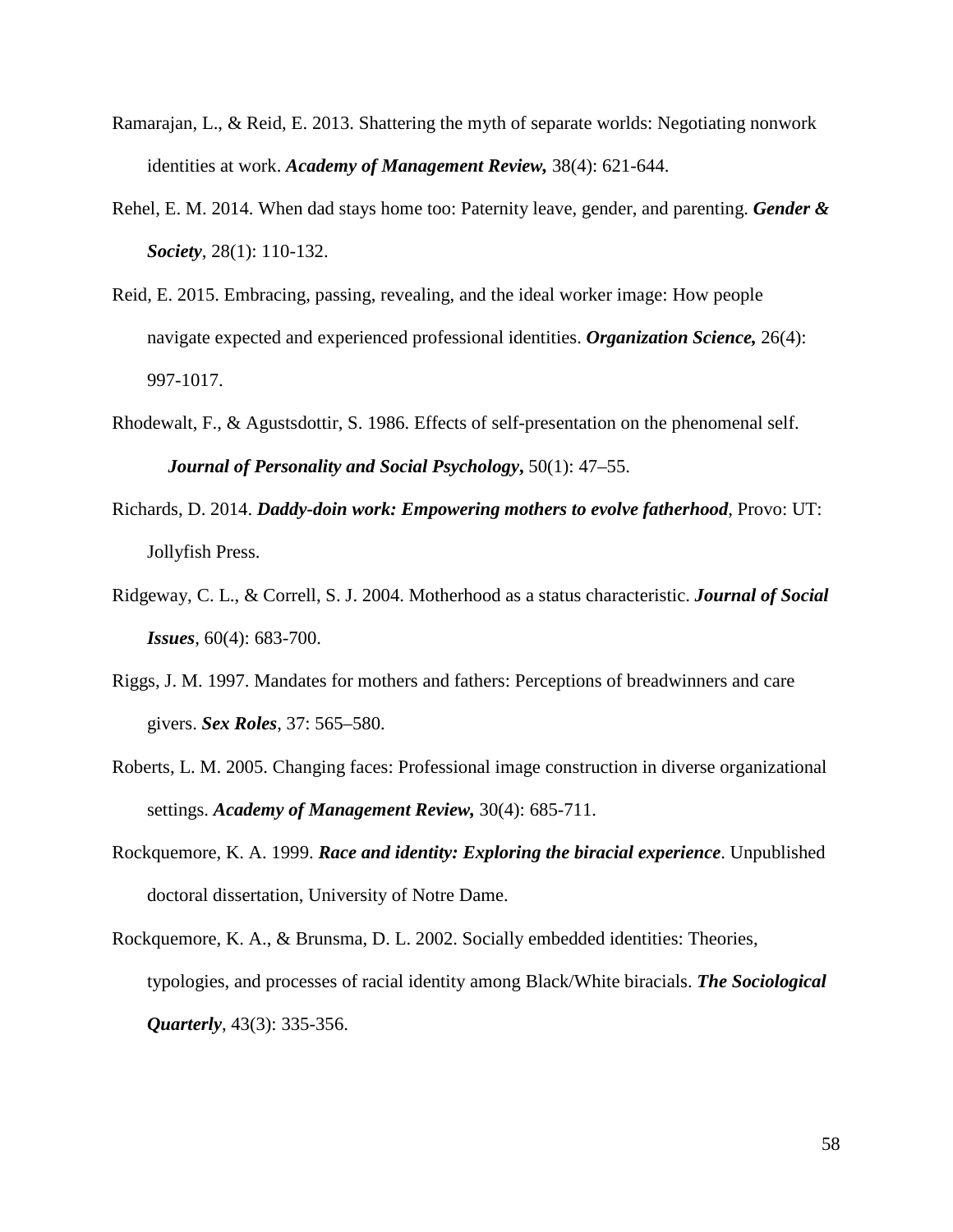- Root, M. P. 1996. *The multiracial experience: Racial borders as the new frontier*. Thousand Oaks, CA: Sage.
- Rosenfeld, P., Giacalone, R., & Riordan, C. 2001. *Impression management: Building and enhancing reputations at work.* New York, NY: International Thompson Business Press.
- Rothbard, N. P. 2001. Enriching or depleting? The dynamics of engagement in work and family roles. *Administrative Science Quarterly,* 46(4): 655-684.
- Rothbard, N. P., & Edwards, J. R. 2003. Investment in work and family roles: A test of identity and utilitarian motives. *Personnel Psychology*, 56(3): 699-729.
- Ruderman, M. N., Ohlott, P. J., Panzer, K., & King, S. N. 2002. Benefits of multiple roles for managerial women. *Academy of Management Journal,* 45(2): 369-386.
- Rudman, L. A., & Mescher, K. 2013. Penalizing men who request a family leave: Is flexibility stigma a femininity stigma? *Journal of Social Issues***,** 69(2): 322-340.
- Ryan, R. M., & Deci, E. L. 2001. On happiness and human potentials: A review of research on hedonic and eudaimonic well-being. *Annual Review of Psychology*, 52(1): 141-166.
- Schein, E. H. 1978. *Career dynamics: Matching individual and organizational needs*. Addison Wesley Publishing Company.
- Schenkel, S., & Marcia, J. E. 1972. Attitudes toward premarital intercourse in determining ego identity status in college women. *Journal of Personality,* 40(3): 472-482.
- Schlenker, B. R. 1980. *Impression management: The self-concept, social identity, and interpersonal relations.* Monterey, CA: Brooks/Cole.
- Schlenker, B. R., & Wowra, S. A. 2003. Carryover effects of feeling socially transparent or impenetrable on strategic self-presentation. *Journal of Personality and Social Psychology*, 85(5): 871.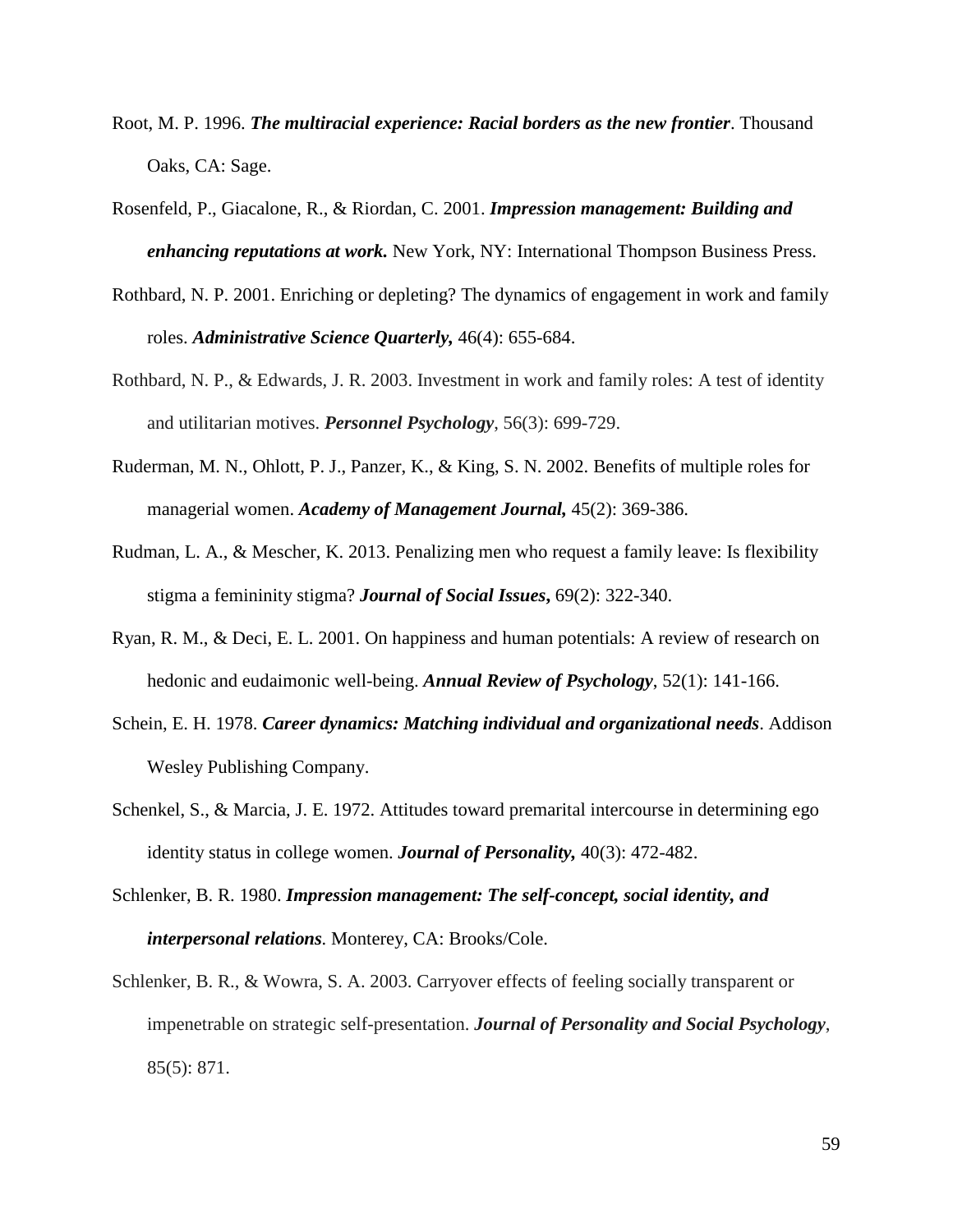- Settles, I. H. 2004.When multiple identities interfere: The role of identity centrality. *Personality and Social Psychology Bulletin*, 30: 487–500.
- Shirani, F., Henwood, K., & Coltart, C. 2012. Meeting the challenges of intensive parenting culture: Gender, risk management and the moral parent. *Sociology*, 46(1): 25-40.
- Slugoski, B. R., Marcia, J. E., & Koopman, R. F. 1984. Cognitive and social interactional characteristics of ego identity statuses in college males. *Journal of Personality and Social Psychology,* 47(3): 646.
- Smeby, K. 2017. The competing logics of mothering and gender equality. In Brandt B, Halrynjo S, Kvande E (Eds.), *Work-family dynamics. Competing logics of regulation, economies and morals,* London: Routledge.
- Sperling, J. H. 2013. Reframing the work-family conflict debate by rejecting the ideal parent norm. *Journal of Gender, Social Policy, and the Law,* 22(1): 47-91.
- Swann, W.B. 1990. To be known or to be adored: The interplay of self-enhancement and selfverification. In E.T. Higgins & R.M. Sorrentino (Eds.), *Handbook of motivation and cognition:* 2: 408–444. New York, NY: Guilford Press.
- Swann, W. B. 1987. Identity negotiation: where two roads meet. *Journal of Personality and Social Psychology,* 53(6): 1038-1051.
- Tajfel, H. E. 1978. *Differentiation between social groups: Studies in the social psychology of intergroup relations.* Academic Press.
- Tajfel, H. 1981. *Human groups and social categories: Studies in social psychology*. Cambridge, England: Cambridge University Press.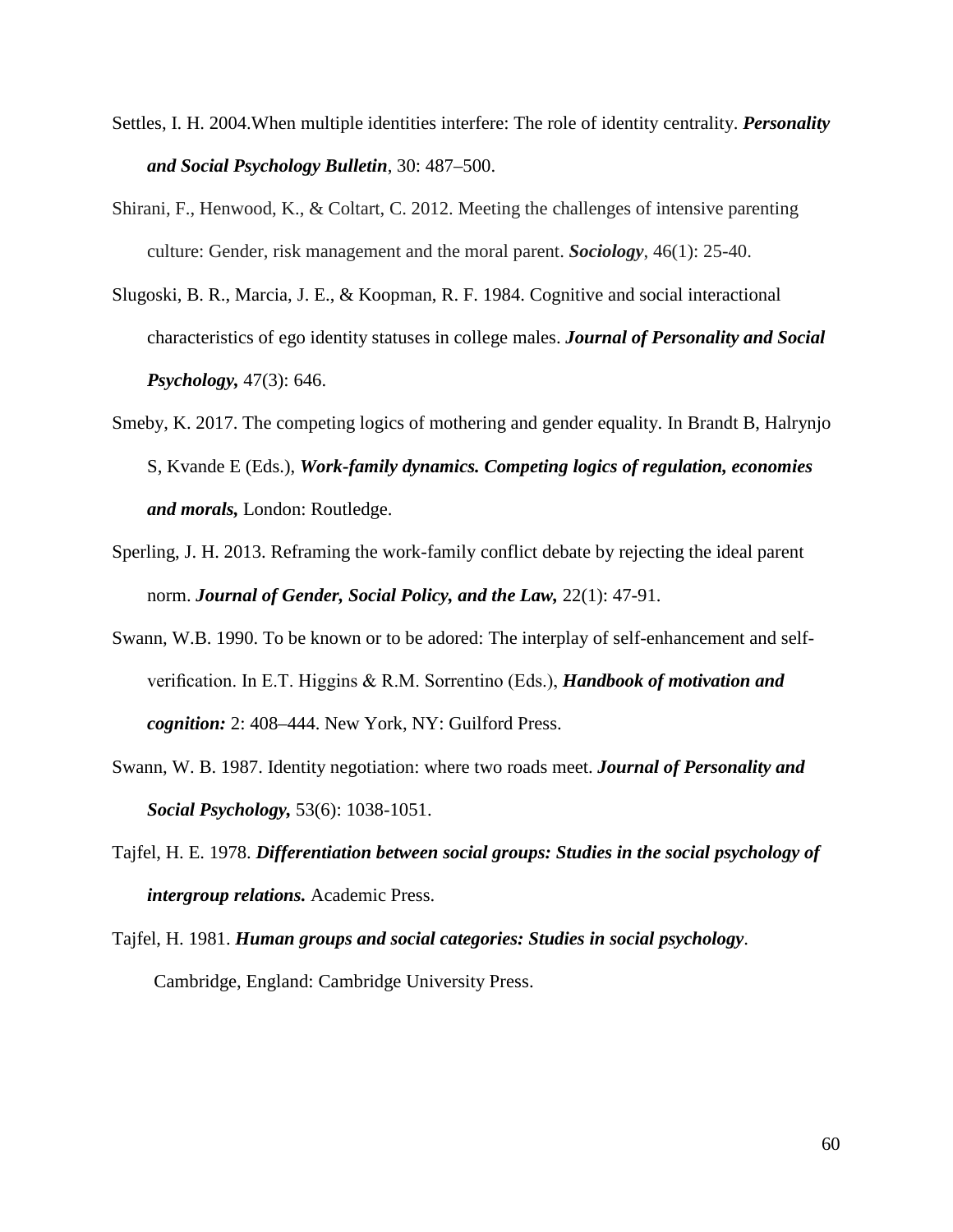- Tice, D. M., & Wallace, H. M. 2003. The reflected self: Creating yourself as (you think) others see you. In M. R. Leary & J. P. Tangney (Eds.), *Handbook of self and identity:* 91-105. New York, NY: Guilford Press.
- Townsend, N. 2002. *Package deal: Marriage, work and fatherhood in men's lives*. Philadelphia, PA: Temple University Press.
- Wayne, J. H., Grzywacz, J. G., Carlson, D. S., & Kacmar, K. M. 2007. Work-family facilitation: A theoretical explanation and model of primary antecedents and consequences. *Human Resource Management Review,* 17(1): 63-76.
- White, H. C. 1992. *Identity and control: A structural theory of social action***.** New Jersey: Princeton University Press.
- Williams, J. 2000. *Unbending gender: Why family and work conflict and what to do about it.* Oxford, England: Oxford University Press.
- Williams, J. C., Berdahl, J. L., & Vandello, J. A. 2016. Beyond Work-Life "Integration". *Annual Review of Psychology***,** 67: 515-539.
- Wrzesniewski, A., Dutton, J. E., & Debebe, G. 2003. Interpersonal sensemaking and the meaning of work. *Research in organizational behavior*, 25: 93-135.
- Zikic, J., & Richardson, J. 2016. What happens when you can't be who you are? Professional identity at the institutional periphery. *Human Relations*, 69(1): 139-168.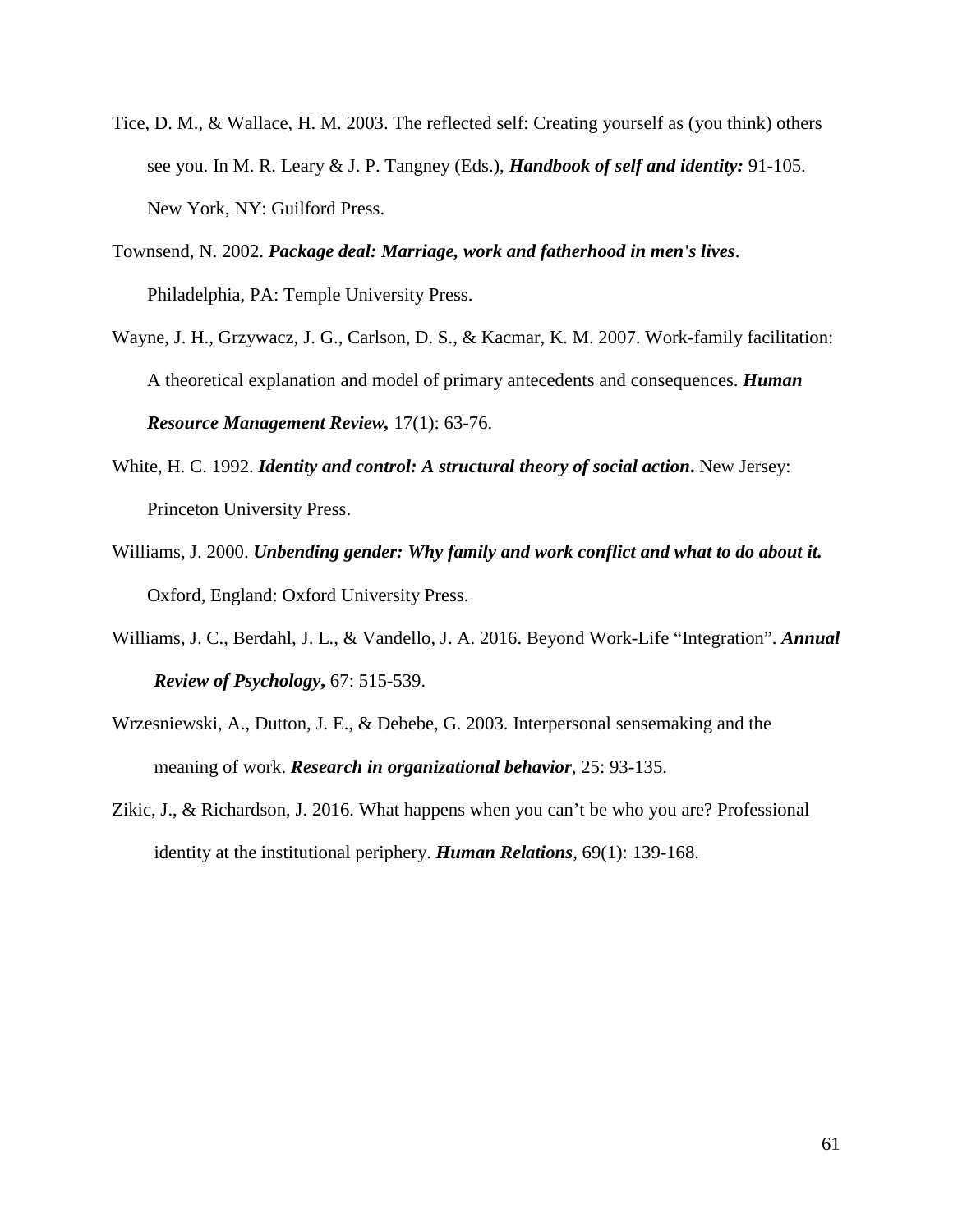### FOOTNOTE

Please note that research on bi-racial and bi-cultural images suggest that dissociation with both identities is a possible type of identity adaptation (Berry, 1997; Berry, Segall, & Kagitcibasi, 1997; Dona & Berry, 1994; Rockquemore & Brunsma, 2002); however, in our read of extant literature we do not believe that disassociation from both work and family would be a proximal outcome of our model. We suggest that future research should investigate whether or not dissociation from both identities could be a distal outcome for some working parents.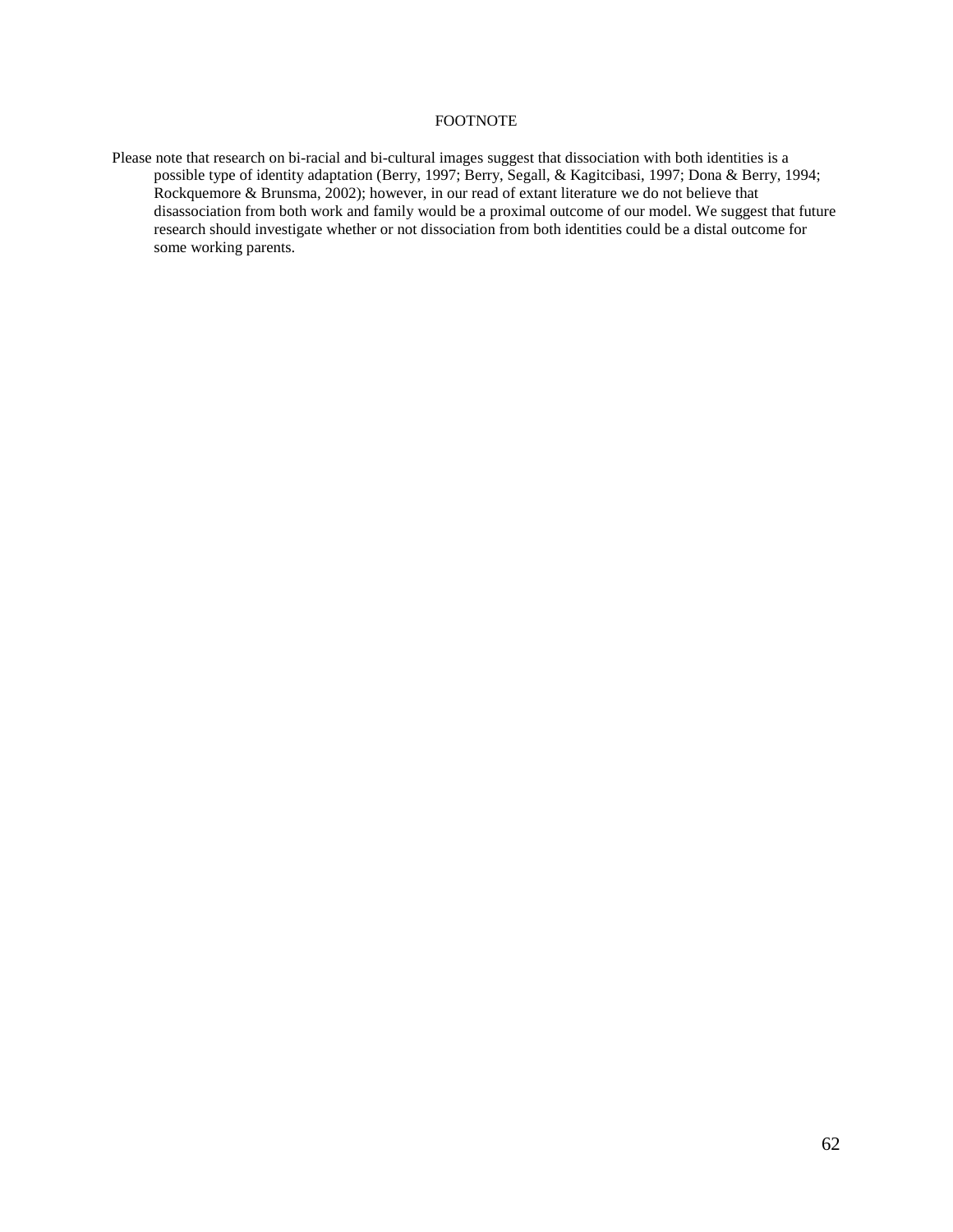## **FIGURE 1: FACILITATING IDENTITY ADAPTATION AND WORK AND FAMILY ENGAGEMENT THROUGH IMPRESSION MANAGEMENT**



Represents decision points in the model